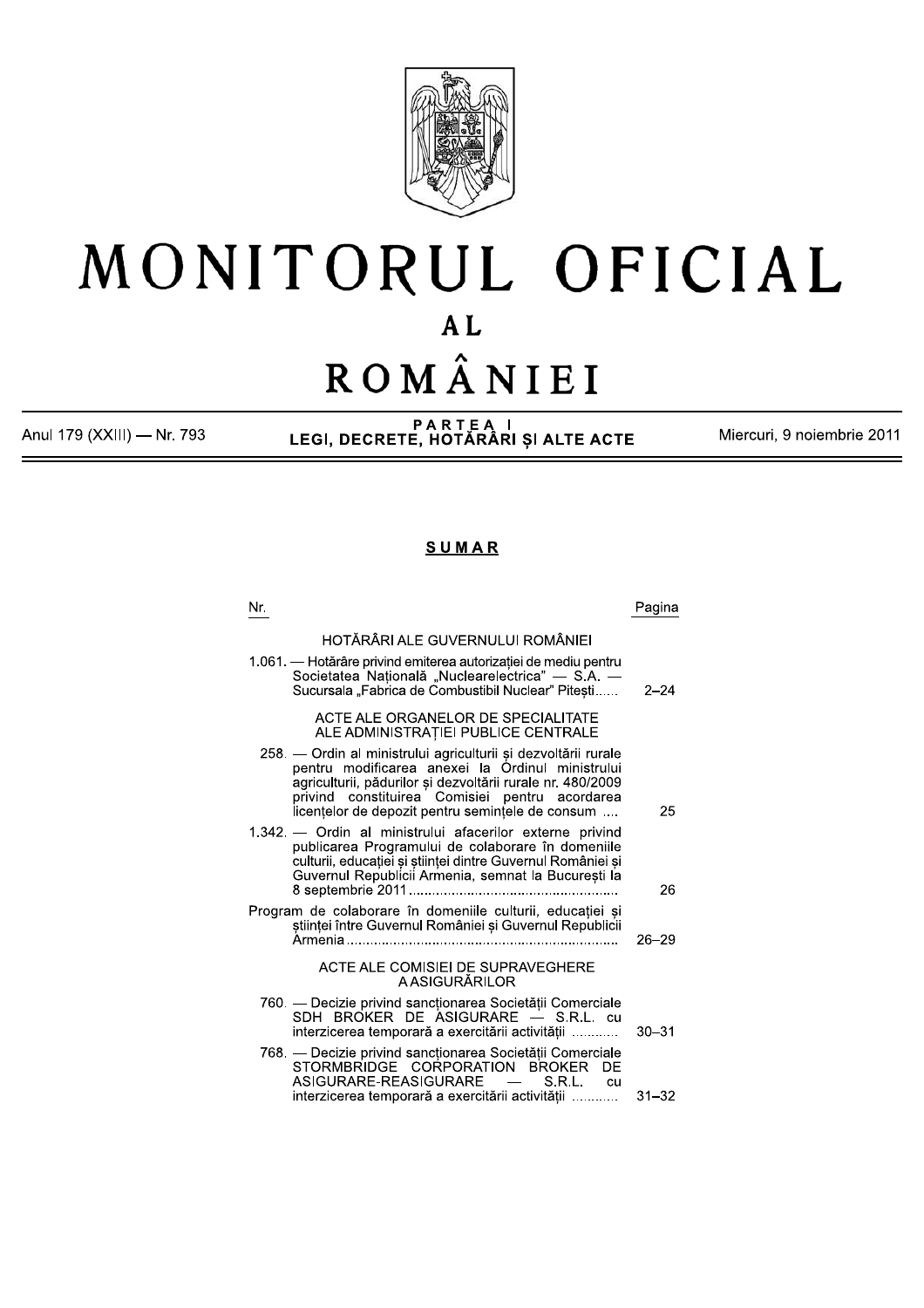# HOTĂRÂRI ALE GUVERNULUI ROMÂNIEI

**GUVERNUL ROMÂNIEI** 

# HOTĂRÂRE

# privind emiterea autorizației de mediu pentru Societatea Națională "Nuclearelectrica" — S.A. — Sucursala "Fabrica de Combustibil Nuclear" Pitesti

În temeiul art. 108 din Constitutia României, republicată, si al art. 46 alin. (3) din Ordonanta de urgentă a Guvernului nr. 195/2005 privind protecția mediului, aprobată cu modificări și completări prin Legea nr. 265/2006, cu modificările și completările ulterioare,

#### Guvernul României adoptă prezenta hotărâre.

Art. 1. - Se emite autorizația de mediu pentru Societatea Națională "Nuclearelectrica" — S.A. — Sucursala "Fabrica de Combustibil Nuclear" Pitesti, prevăzută în anexa care face parte integrantă din prezenta hotărâre.

Art. 2. - La data intrării în vigoare a prezentei hotărâri, Hotărârea Guvernului nr. 405/2005 privind emiterea autorizației de mediu pentru Societatea Națională "Nuclearelectrica" — S.A. — Sucursala "Fabrica de Combustibil Nuclear" Pitesti, publicată în Monitorul Oficial al României, Partea I, nr. 424 din 19 mai 2005, se abrogă.

PRIM-MINISTRU

# **EMIL BOC**

Contrasemnează: Ministrul mediului și pădurilor, László Borbély Președintele Comisiei Naționale pentru Controlul Activităților Nucleare, Vaida Borbala p. Ministrul economiei, comertului si mediului de afaceri, **Constantin Claudiu Stafie.** secretar de stat Ministrul administrației și internelor, **Constantin-Traian Igas** Ministrul sănătății, Ritli Ladislau

Bucuresti, 19 octombrie 2011. Nr. 1.061.

# **AUTORIZATIE DE MEDIU**

Ca urmare a cererii adresate de Societatea Natională "Nuclearelectrica" — S.A., cu sediul în municipiul București, Str. Polonă nr. 65, sectorul 1, înregistrată inițial cu nr. 122.586 din 9 mai 2008 la Ministerului Mediului și Dezvoltării Durabile, și a completărilor ulterioare transmise în perioada noiembrie 2008-iulie 2011, în urma analizării documentelor transmise și a verificării, în baza Hotărârii Guvernului nr. 1.635/2009 privind organizarea si functionarea Ministerului Mediului si Pădurilor, cu modificările și completările ulterioare, în temeiul Ordonanței de urgentă a Guvernului nr. 195/2005 privind protectia mediului, aprobată cu modificări si completări prin Legea nr. 265/2006, cu modificările și completările ulterioare, se emite:

## AUTORIZAȚIA DE MEDIU

pentru funcționarea Sucursalei "Fabrica de Combustibil Nuclear" Pitesti

din localitatea Mioveni, Str. Câmpului nr. 1, județul Argeș, care prevede organizarea desfășurării activității în cadrul amenajărilor existente pe amplasamentul în suprafată de aproximativ 23.273,40 m<sup>2</sup>, astfel:

· constructii ale fabricii sau care deservesc fabrica, în suprafață de 7.500 m<sup>2</sup>;

• teren liber. în suprafată de 15.273.40 m<sup>2</sup>:

· alei și căi de acces, în suprafață de 500 m<sup>2</sup>,

în scopul producerii de combustibil nuclear CANDU-6 pe bază de uraniu natural si uraniu sărăcit, sub formă de fascicule de combustibil nuclear.

Documentatia contine:

1. fișa de prezentare și declarația întocmită de titularul de activitate cu completările finale înregistrate cu nr. 161.125 din 9 martie 2011, nr. 162.038 din 23 mai 2011 și nr. 162.578 din 12 iulie 2011:

2. puncte de vedere ale autoritătilor responsabile cu reglementarea anumitor aspecte ale activitătii desfăsurate de FCN Pitești în perioada 2005-2010 și care au fost exprimate în sedintele Comisiei de analiză tehnică din 24 iunie 2010 si 10 iunie 2011: Comisia Natională pentru Controlul Activitătilor Nucleare (CNCAN), Ministerul Administrației și Internelor -Inspectoratul pentru Situatii de Urgentă "Căpitan Puică Nicolae" al Județului Argeș, Ministerul Sănătății - Institutul Național de Sănătate Publică, Agenția Națională pentru Protecția Mediului, Regia Autonomă pentru Activități Nucleare - Sucursala de Cercetări Nucleare Pitești, Agenția pentru Protecția Mediului Arges, Garda Națională de Mediu - Comisariatul Județean Araes:

3. clarificări suplimentare ale CNCAN nr. 160.562 din 11 ianuarie 2011 și nr. 162.145 din 1 iunie 2011;

**ANEXĂ**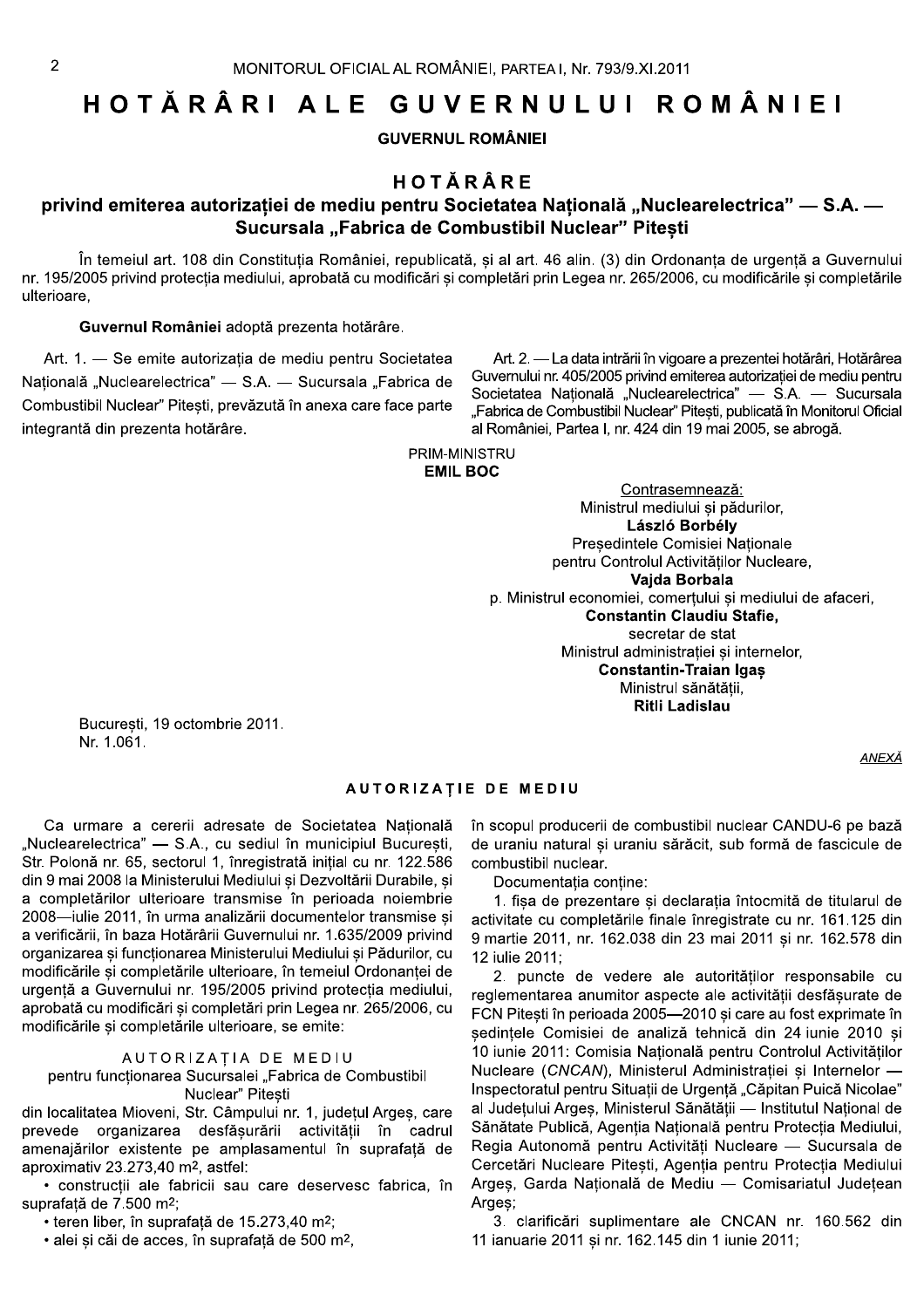4. rapoarte de inspectie ale G.N.M. — Comisariatul Judetean Arges nr. 616P din 12 octombrie 2009 si nr. 722P din 22 noiembrie 2010:

5. Brevet de inventie cu nr. 109.781 B1 din data de 30 mai 1995, emis de Oficiul de Stat pentru Inventii și Mărci București pentru inventatorii Galeriu Constantin Antoniu si Galeriu Doina. referitor la inventia cuptorului de oxidare a spanului de zirconiu și a aliajelor de zirconiu;

6. procese-verbale de verificare a amplasamentului din 3 martie 2009 și 20 septembrie 2010;

7. determinări pe elemente de mediu: Raport de încercare/măsurare a concentrației de uraniu natural la coș nr. 327/2010; rapoarte de încercare nr. 883/PA si nr. 884/PA din 10 decembrie 2010 pentru poluanți nonradioactivi, realizate de Institutul National de Cercetare-Dezvoltare pentru Ecologie Industrială - București;

8. acte/acte de reglementare emise de alte autorități și contracte de prestări de servicii, după cum urmează:

Certificat de înregistrare a Societății Naționale "Nuclearelectrica" — S.A. — Sucursala "Fabrica de Combustibil Nuclear" Pitești nr. J03/457/24.08.1998 din 9 iunie 2008, emis de Oficiul Registrului Comerțului de pe lângă Tribunalul Argeș; cod unic de înregistrare: 11016037 din data de 29 septembrie 1998;

- Certificat de atestare a dreptului de proprietate asupra terenurilor seria M03 nr. 7.488 din 18 iulie 2002, emis de Ministerul Industriei și Resurselor;

- Autorizatie pentru desfăsurarea de activităti în domeniul nuclear nr. LP/205/2010, emisă de CNCAN la 23 decembrie 2010, pentru producerea combustibilului nuclear;

- Autorizație pentru desfășurarea de activități în domeniul nuclear nr. LP/17/2010, emisă de CNCAN la 31 ianuarie 2010, pentru furnizarea materiilor prime nucleare, a combustibilului nuclear, a deseurilor radioactive și a materialelor de interes nuclear:

- Autorizație pentru desfășurarea de activități în domeniul nuclear nr. LP/171/2010, emisă de CNCAN la 23 decembrie 2010, pentru prelucrarea materiilor prime nucleare;

- Autorizație pentru desfășurarea de activități în domeniul nuclear nr. LP/29/2011, emisă de CNCAN la 14 februarie 2011, pentru deținerea surselor închise de radiații, dispozitive generatoare de radiatii ionizante, instalatii radiologice, materii prime nucleare, combustibil nuclear, deseuri radioactive, materiale de interes nuclear, echipamente si dispozitive;

- Autorizație pentru desfășurarea de activităti în domeniul nuclear nr. LP/31/2011, emisă de CNCAN la 14 februarie 2011, pentru manipularea surselor închise de radiații ionizante, instalatii radiologice cu surse închise de radiatii ionizante, materii prime nucleare, combustibil nuclear si deseuri radioactive;

- Autorizatie pentru desfăsurarea de activităti în domeniul nuclear nr. LP/30/2011, emisă de CNCAN la 14 februarie 2011, privind utilizarea surselor închise de radiatii ionizante. instalatiilor radiologice, echipamente si dispozitive:

- Autorizatie pentru desfăsurarea de activităti în domeniul nuclear nr. LP/172/2010, emisă de CNCAN la 16 noiembrie 2010, privind depozitarea temporară a materiilor prime nucleare. combustibilului nuclear si deseurilor radioactive;

Autorizație pentru desfășurarea de activități în domeniul nuclear nr. TF 10/2010, emisă de CNCAN la 14 mai 2010, pentru transportul materialelor radioactive;

- Autorizație pentru desfășurarea de activități în domeniul nuclear nr. PD/277/2006 pentru deținerea de informații nepublicate în cadrul Sucursalei "Fabrica de Combustibil Nuclear", emisă de CNCAN la 26 octombrie 2006;

- Certificat de desemnare nr. ODA 03/2008, emis de CNCAN la data de 21 august 2008, pentru desemnarea ca organism dozimetric acreditat a Laboratorului radioprotecție și dozimetrie personal al Fabricii de Combustibil Nuclear;

- Autorizatie pentru sistemul de management al calitătii în domeniul nuclear nr. 10-037 din 18 septembrie 2010, emisă de CNCAN pentru activități de fabricare în domeniul nuclear;

- Autorizatie sanitară nr. 270 din 3 noiembrie 2010, emisă de Direcția de Sănătate Publică Argeș — Laboratorul de igiena radiatiilor ionizante pentru activităti nucleare autorizate: detinere, utilizare, manipulare, prelucrare, producere, depozitare, furnizare pentru surse de radiatii, generatori de radiatii, materie primă nucleară și instalații radiologice;

- Contract de prestare de servicii nr. 1.063 din 18 noiembrie 2010 pentru servicii de supraveghere mediu, încheiat cu Sucursala de Cercetări Nucleare Pitești a Regiei Autonome pentru Activităti Nucleare:

- Contract de prestare de servicii nr. 133 din 16 martie 2007 pentru servicii de distributie apă potabilă si incendiu, apă industrială, apă epurată, energie electrică, energie termică și gaze naturale și acte adiționale nr. 1 și 2 din 2009 încheiate cu RAAN - Sucursala Cercetări Nucleare Pitesti;

Regulamentul pentru exploatarea statiei de epurare nr. 5.997 din 15 aprilie 2010 al Sucursalei de Cercetări Nucleare Pitesti a Regiei Autonome pentru Activități Nucleare;

- protocol pentru actiune comună a Sucursalei Cercetări Nucleare Pitești și a "Fabricii de Combustibil Nuclear" Pitești în caz de accident nuclear sau urgență radiologică;

- Contract de prestare de servicii nr. 96 din 26 februarie 2007 pentru tratarea deșeurilor lichide contaminate cu uraniu natural cu Sucursala de Cercetări Nucleare Pitesti a Regiei Autonome pentru Activităti Nucleare:

Contract de prestare de servicii nr. 97 din 26 februarie 2007 pentru servicii de tratare prin incinerare deșeuri radioactive, însotit de Act aditional nr. 3 la contract, încheiat cu Sucursala de Cercetări Nucleare Pitești a Regiei Autonome pentru Activităti Nucleare;

- Contract de prestări de servicii pentru prevenirea si stingerea incendiilor nr. 2.823/2002 încheiat cu Sucursala Cercetări Nucleare Pitești a Regiei Autonome pentru Activități Nucleare și acte adiționale nr. 1/2005 și nr. 2 din 17 iulie 2007 între Regia Autonomă pentru Activități Nucleare prin Sucursala Nucleare Pitesti si Societatea Cercetări Natională "Nuclearelectrica" — S.A. prin Sucursala "Fabrica de Combustibil Nuclear" Pitesti;

- Acord-cadru de servicii nr. 468 din 11 iunie 2010 pentru servicii de depozitare deseuri solide radioactive, încheiat între Societatea Natională "Nuclearelectrica" — S.A. și Compania Natională a Uraniului — S.A. pentru Sucursala "Fabrica de Combustibil Nuclear" Pitesti;

- Contract de prestări de servicii nr. 554 din 30 iunie 2010 pentru servicii de prelucrare pentru recuperare uraniu din material neconform și furnizare de pulbere sinterizabilă de dioxid de uraniu natural provenită din conversia materialelor, încheiat între Societatea Națională "Nuclearelectrica" — S.A. și Compania Națională a Uraniului - S.A.;

- înregistrarea pentru declarația locațiilor pentru operațiuni cu substante clasificate din categoria 3 cu nr. 353/1677921 din 2 aprilie 2007, emisă de Agenția Națională Antidrog;

avize de funcționare pentru operațiuni cu precursori nr. 13.029, 13.030, 13.031, 13.032 din 15 februarie 2005 pentru Societatea Natională "Nuclearelectrica" - Sucursala "Fabrica de Combustibil Nuclear" Pitesti si pentru activitatea de transport, eliberate de Ministerul Economiei si Comertului - Agentia Natională pentru Substante și Preparate Chimice Periculoase;

- certificat pentru sistemul de management ISO 14001: 2009 emis de TÜV Thüringen, valabil până la data de 27 septembrie 2013;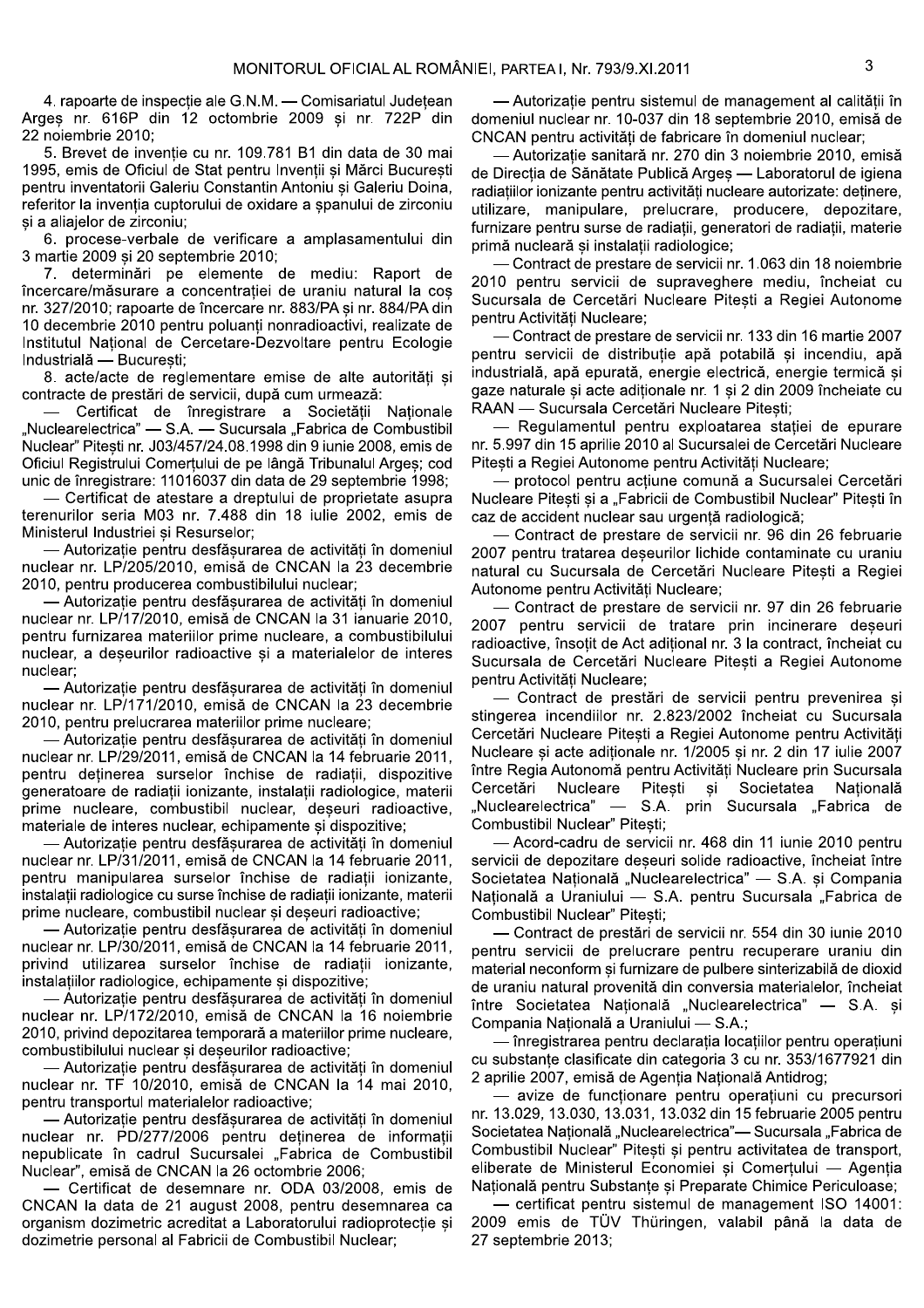- Autorizatia de gospodărire a apelor nr. 308 din 17 decembrie 2009 privind alimentarea cu apă și canalizarea la RAAN - Sucursala Cercetări Nucleare Pitesti.

Prezenta autorizație de mediu se emite cu următoarele conditii speciale impuse:

1. Activitatea se va desfășura cu respectarea prevederilor Legii nr. 111/1996 privind desfășurarea în siguranță, reglementarea, autorizarea și controlul activităților nucleare, republicată, cu modificările si completările ulterioare.

2. Transportul surselor de radiatii controlate în exteriorul Fabricii de Combustibil Nuclear Pitesti (denumită în continuare FCN Pitești) se realizează respectând legislația în vigoare emisă de CNCAN, reprezentată prin Normele privind transportul materialelor radioactive, aprobate prin Ordinul presedintelui Comisiei Naționale pentru Controlul Activităților Nucleare nr. 357/2005.

3. Se vor urmări încadrarea în normele legale în vigoare privind protecția mediului și a sănătății populației și respectarea prevederilor actelor de reglementare emise de alte autorităti publice.

4. Orice defectiune sau avarie apărută în desfăsurarea activitătii care are ori poate avea un impact negativ asupra sănătătii populatiei și asupra mediului va fi adusă în mod operativ la cunostinta autoritătilor competente pentru protectia mediului, conform Protocolului de comunicare între autoritatea centrală pentru protecția mediului și Societatea Națională "Nuclearelectrica" — S.A. (denumit în continuare Protocol de comunicare); se va actiona potrivit procedurilor prevăzute în planurile de alarmare și intervenție.

5. Orice evacuare în mediu peste valorile-limită aprobate în autorizația de mediu va fi notificată autorităților publice centrale și regionale pentru protecția mediului și se va acționa pentru limitarea acesteia în conformitate cu prevederile din procedurile legale.

6. Se vor respecta programele de prelevare și monitorizare a tuturor categoriilor de emisii evacuate în mediul înconiurător pentru parametrii înscrisi în actele de reglementare.

7. Activitatea se va desfăsura cu respectarea prevederilor Ordonanței de urgență a Guvernului nr. 57/2007 privind regimul ariilor naturale protejate, a florei și faunei sălbatice și a habitatelor naturale, aprobată cu modificări și completări prin Legea nr. 49/2011.

8. Modificările și/sau completările ulterioare aduse actelor de reglementare emise de alte autorități, acte care au stat la baza eliberării prezentei autorizații de mediu, precum și emiterea de noi acte de reglementare vor fi comunicate în mod operativ autoritătilor publice centrale și regionale pentru protecția mediului, în conformitate cu cerințele Protocolului de comunicare.

9. Titularul autorizației de mediu are obligația de a notifica autoritatea centrală pentru protectia mediului de îndată ce intervin elemente noi, necunoscute la data emiterii actelor de reglementare, precum și asupra oricăror modificări ale condițiilor care au stat la baza emiterii prezentei autorizații de mediu, înainte de realizarea modificării.

10. În termen de 60 de zile de la data prezentei autorizatii de mediu se va elabora Protocolul de comunicare.

Prezenta autorizatie este valabilă de la data publicării în Monitorul Oficial al României, Partea I, până la data de 28 februarie 2015.

Nerespectarea prevederilor prezentei autorizatii atrage suspendarea și/sau anularea acesteia, după caz, în condițiile legii.

#### I. Activitatea autorizată

1. Dotări (clădiri, instalații, utilaje, mijloace de transport utilizate în activitate)

Organizarea clădirilor și spațiilor FCN Pitești este realizată în două zone, astfel:

a) Zona controlată este alcătuită din halele I, II, III, IV și V și anexele acestora: platforma îngrădită și acoperită pentru depozitarea temporară a deșeurilor contaminate, depozit de pulbere de dioxid de uraniu  $(UO<sub>2</sub>)$ , depozit central de fascicule combustibile, depozit de combustibil nuclear proaspăt, laboratoare de analize chimice, laborator de radioprotecție și dozimetrie personal, depozit de produse din zircaloy-4, incinerator ecologic EIS 2030 (în conservare).

Activitățile desfășurate în halele de producție sunt: hala I aria pastile; hala II - aria sinterizare; hala III - aria pastilare/rectificare/formare coloane; halele IV și V — secția de asamblare fascicule de combustibil nuclear.

Spatille cu destinatiile lor sunt:

Pavilionul administrativ este o clădire cu 4 niveluri având suprafața construită de 1.450 m<sup>2</sup> si spații cu următoarele destinatii:

· subsol: statie colectare deseuri lichide radioactive (152,76 m<sup>2</sup>), instalatie de separare slamuri prin centrifugare (60,9 m<sup>2</sup>), instalatie de ventilatie introducere si evacuare aer din halele sectiei de productie pastile, ventilatie tehnologică (308,8 m<sup>2</sup>), prelucrare beriliu-depunere beriliu (102,6 m<sup>2</sup>), curătare SDV-uri acoperite de beriliu (Be) (23,4 m<sup>2</sup>), spălătorie, echipamente de protectie, punct termic, instalatie apă recirculată, ateliere deservire activitate de întretinere, punct de urgentă:

· parter: birouri si spatii de conducere si activitate administrativă, ecluze de trecere din zona supravegheată în zona controlată, grupuri sanitare, vestiare și următoarele spații de productie:

- sectia de productie pastile cu suprafata de 4.272 m<sup>2</sup>. având halele de productie astfel: hala I pentru operatiile de conditionare/presare pulbere de  $UO<sub>2</sub>$  si obtinere pastile crude: hala II pentru operatia de sinterizare; hala III pentru operatiile de conditionare, presare, rectificare, sortare si formare coloane; alte spații ca depozite de materiale nucleare, laboratoare, birouri:

— sectia de asamblare cu suprafata de 1.830 m<sup>2</sup>, reprezentată de halele de productie astfel: hala IV în care se realizează elementele structurale de zircaloy, încărcarea pastilelor sinterizate de UO<sub>2</sub> în tuburile de zircaloy, operația de sudură dop-teacă și realizarea elementelor combustibile; hala V unde se efectuează operația de sudură dop-grilă, obținându-se fasciculele de combustibil nuclear, controlul final al fasciculelor si operatiile de ambalare;

· etajul 1 cu suprafața de 1.450 m<sup>2</sup>, având spații cu destinația de laboratoare, birouri, magazii si grupuri sanitare;

· etajul 2 cu suprafata de 1.450 m<sup>2</sup>, având spatii cu destinatia: laboratorul de radioprotectie si dozimetrie personal, birouri, ateliere, sală de instruire, proiectare, cantină si bibliotecă.

b) Zona supravegheată care este reprezentată de perimetrul FCN Pitesti pe care se află clădirile anexelor sectiilor de productie, si anume:

· depozite: depozit de combustibil nuclear proaspăt (70 m<sup>2</sup>). depozit de pulbere de dioxid de uraniu  $(UD<sub>2</sub>)$  (33,6 m<sup>2</sup>), depozit de chimicale (66 m<sup>2</sup>), depozit de uleiuri (34 m<sup>2</sup>), atelier de tâmplărie, stație de încărcare acumulatori electrocare, stație de compresoare, spații speciale pentru depozitarea buteliilor de gaze — oxigen, argon, azot, hidrogen, heliu, argon metan, acetilenă (10,34 m<sup>2</sup>), magazie laminate, magazie materiale și piese de schimb;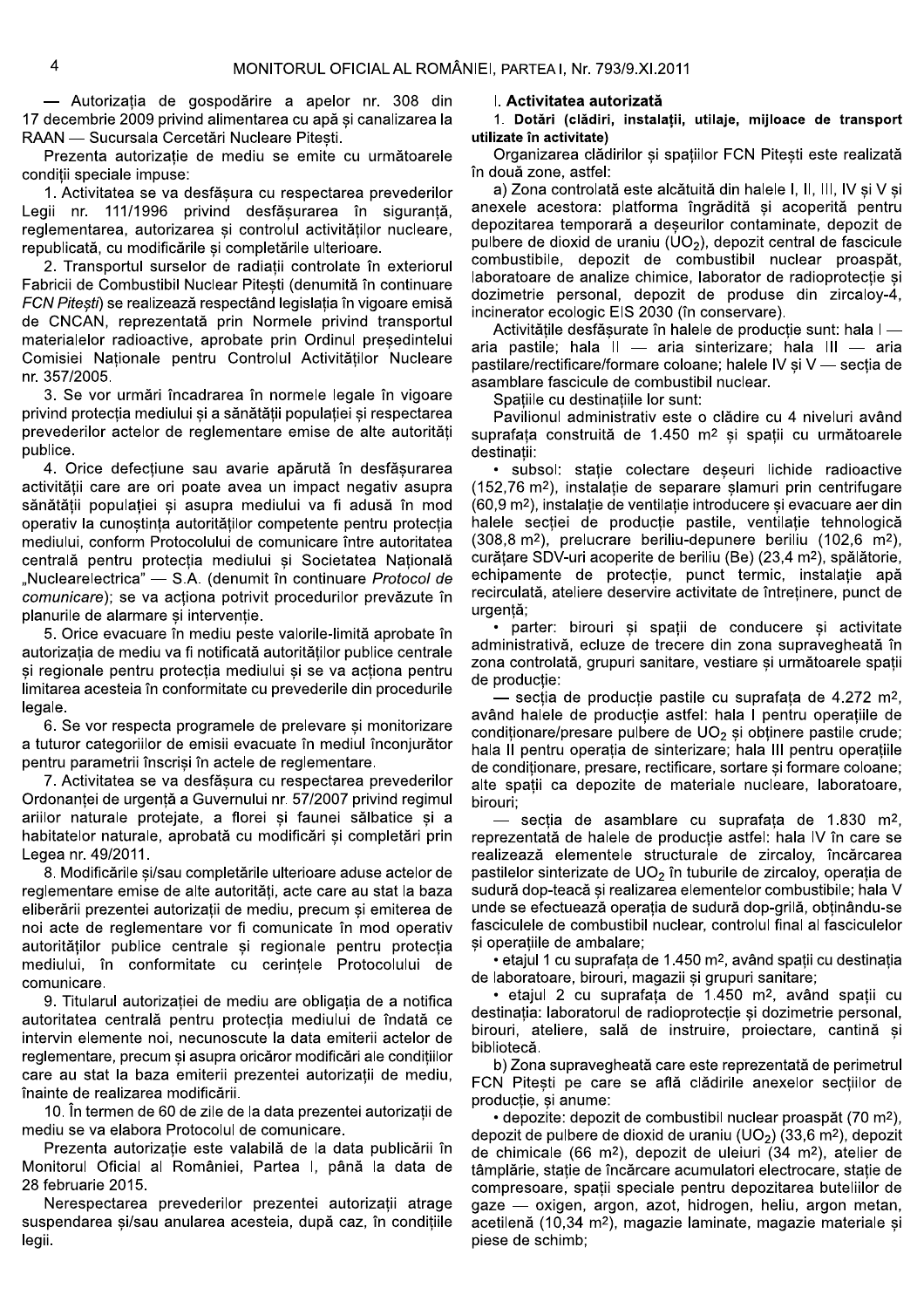· depozit central de fascicule de combustibil nuclear. materiale nucleare cu uraniu sărăcit și zonă pentru depozitare pulbere de  $UO<sub>2</sub>$  (102,06 m<sup>2</sup>);

• depozit de zircalov (325 m<sup>2</sup>):

• depozit central de materiale (626 m<sup>2</sup>):

· depozit de uleiuri uzate, preparate și substanțe chimice uzate  $(30 \text{ m}^2)$ ;

· parcuri de rezervoare: de azot (32,6 m<sup>2</sup>), stație producere hidrogen împreună cu parcul de rezervoare de hidrogen (196 m<sup>2</sup>), instalație de producere apă demineralizată;

· platformă îngrădită și acoperită pentru depozitarea temporară a deseurilor solide radioactive slab contaminate, a fosfatului de uranil, a cenușilor uranifere, a șlamului și a altor materiale nucleare neconforme (342 m<sup>2</sup>);

· platformă acoperită pentru incineratorul ecologic (echipament aflat în prezent în conservare);

· platforme pentru colectarea deseurilor municipale si asimilabile, deșeuri valorificabile din sticlă, plastic (64,88 m<sup>2</sup>);

platformă pentru colectarea deșeurilor metalice valorificabile (30,83 m<sup>2</sup>);

· alte tipuri de spații: atelier de tâmplărie, atelier pentru reparatii auto, birouri transporturi.

Producerea fasciculelor de combustibil nuclear se realizează cu echipamentele și dispozitivele cuprinse în autorizațiile specifice activității de producție a combustibilului nuclear emise de CNCAN.

Mijloacele de transport folosite - tip și număr

Transport persoane: autoturisme: marca Leganza - 1 buc.: marca Cielo - 1 buc.; marca Dacia Logan - 1 buc.; marca Hyundai - 1 buc.; marca Volkswagen - 1 buc.; microbuz marca Volkswagen - 2 buc.; autobuz marca IVECO - 5 buc.

Transport marfă: camionetă pentru aprovizionare marca Dacia - 2 buc.; aprovizionarea bufetului din incinta fabricii, marca Dacia - 1 buc.; autocamion pentru aprovizionare marca  $IVECO - 1$  buc.

Transport intern: motostivuitor 3,5 tone și 1,6 tone - 2 buc.; electrocar 2 tone - 2 buc.; electrostivuitor de 1 tonă și 2 tone -3 buc.; stivuitor electric de 1,2 tone - 1 buc.; platformă ridicătoare - 1 buc.

Transport substante periculoase: autotractor marca Renault cu cisternă pentru transport deseuri lichide radioactive.

Transport materiale radioactive: vehicule autorizate CNCAN (camionetă marca Dacia - 1 buc. și autotractor cu semiremorci marca IVECO); autotractor cu cisternă marca Renault pentru transport pe platforma SCN-FCN a deseurilor lichide radioactive.

2. Materii prime, auxiliare, combustibili și ambalaje folosite mod de ambalare, de depozitare, cantităti:

- pulbere sinterizabilă de dioxid de uraniu (UO<sub>2</sub>) în cantitate de 210 tone/an, ambalată în butoaie de 200 l:

- tablă, bare și tuburi zircalov, beriliu metalic, diferite tipuri de gaze (hidrogen, azot, heliu, argon), substante clasificate din categoria precursorilor de droguri, oxid de zirconiu.

Materiile prime si materialele auxiliare sunt depozitate în depozite de materiale separate în cadrul FCN Pitesti. substantele periculoase si precursorii sunt depozitati în spatii special amenaiate.

3. Utilități - apă, canalizare, energie (surse, cantități, volume)

Sistemul de alimentare cu apă și canalizare, precum și dreptul de functionare a folosintei de apă pentru întreaga platformă nucleară SCN-FCN este atribuit Sucursalei de Cercetări Nucleare Pitești a Regiei Autonome pentru Activități Nucleare (denumită în continuare SCN Pitești) ca titulară a Autorizatiei de gospodărire a apelor nr. 308 din 17 decembrie 2009, emisă de Administratia Natională "Apele Române" -Direcția Apelor Argeș-Vedea Pitesti.

Autorizația de gospodărire a apelor nr. 308 din 17 decembrie 2009 reglementează cerințele comune și individuale necesare functionării obiectivelor industriale de pe întreaga platformă SCN-FCN cu privire la:

- alimentarea cu apă în scop potabil, industrial si pentru stingerea incendiilor;

- evacuarea apelor (ape uzate menajere, ape uzate tehnologice, a apelor din stația de tratare Clucereasa și a apelor pluviale):

- debite și volume de apă evacuată autorizate;

- indicatori de calitate ai apelor uzate evacuate;

- alte date care intră în responsabilitatea SCN Pitești.

Debitele de apă necesare funcționării FCN Pitești, serviciile de epurare a apelor uzate menajere și tehnologice rezultate din activitatea și incinta FCN Pitești, precum și deversările de ape pluviale colectate într-un sistem separativ de canalizare din incinta FCN Pitești sunt reglementate prin Contractul de prestare de servicii nr. 133 din 16 martie 2007 încheiat cu SCN Pitești.

Alimentarea cu apă a FCN Pitești se realizează din gospodăria de apă potabilă de pe platforma SCN-FCN, amplasată în incinta SCN Pitești, și care este alcătuită din două rezervoare de înmagazinare a apei cu  $V = 500$  m<sup>3</sup> fiecare, executate din beton armat. Din rezervoarele de înmagazinare apa este distribuită în scop potabil prin intermediul unei statii de pompare alcătuite din 4 pompe (2 x Q = 80 m<sup>3</sup>/h cu H = 55 m CA si  $2 \times Q = 33$  l/s cu H = 21 m CA) și o pompă de incendiu (Q = 25 l/s cu H = 70 m CA) într-o rețea de distribuție de tip ramificat prin care se ajunge în rețelele din incinta FCN Pitești. Alimentarea cu apă în scop industrial (Q<sub>zi med</sub> = 20 m<sup>3</sup>/zi = 0,231 l/s) este asigurată din gospodăria de apă brută tratată necesară folosințelor de pe întreaga platformă SCN-FCN, aflată în incinta SCN Pitești, și care este alcătuită din două rezervoare de înmagazinare cu V=1.000 m<sup>3</sup> fiecare. Distribuția apei în scop tehnologic se face prin intermediul unei statii de pompare alcătuite din 6 pompe ( $3 \times Q = 90$  m $\frac{3}{h}$  cu H = 60 m CA și  $3 \times$  $Q = 30$  m<sup>3</sup>/h cu H = 35 m CA) si a unei retele de distributie de tip ramificat în retelele FCN Pitesti.

Apa necesară pentru stingerea incendiului ( $Q_{\text{zi med}}$  = 200 m<sup>3</sup>/zi = 2,31 l/s) se asigură din gospodăria de apă pentru acest tip de folosință, amplasată în incinta SCN Pitești, și care este alcătuită din volumul intangibil de 500 m<sup>3</sup> asigurat în cele două rezervoare de înmagazinare apă potabilă.

Consumul anual de apă potabilă și de incendiu este de cca 15.000 m<sup>3</sup>/an, iar cel de apă în scop industrial este de cca 2.600 m<sup>3</sup>/an.

Fabrica detine statie de demineralizare a apei si instalatie de recirculare a apelor tehnologice de răcire.

Evacuarea apelor uzate menajere din FCN Pitesti se face prin intermediul sistemului de rețele de canalizare menajeră (separat de retelele de canalizare industrială), sistem care deversează apele uzate menajere prin intermediul unui colector general (L = 2,2 km și D<sub>n</sub> = 300 mm) în stația de epurare a apelor uzate - linia de epurare ape menajere, din incinta SCN Pitesti.

Apele uzate industriale sunt colectate în totalitate în rezervoarele-tampon aferente pavilioanelor de pe platforma SCN-FCN-ANDRAD. În funcție de rezultatele analizelor de radioactivitate, aceste ape sunt evacuate prin rețeaua de canalizare industrială (L = 1.873 m și D<sub>n</sub> = 250 mm) fie către statia de epurare, fie dirijate către Statia de tratare a deseurilor radioactive (denumită în continuare STDR) a SCN Pitesti.

Sistemul de colectare a apelor uzate industriale din incinta SCN Pitești asigură colectarea, depozitarea temporară și controlul apelor uzate în rezervoare-tampon. FCN Pitești deversează controlat efluenți care conțin uraniu natural (ape uzate industriale) către stația de epurare. Evacuarea în rețeaua de canalizare se realizează numai în schimbul I, în baza unui raport de măsurare conform căruia indicatorii de calitate ai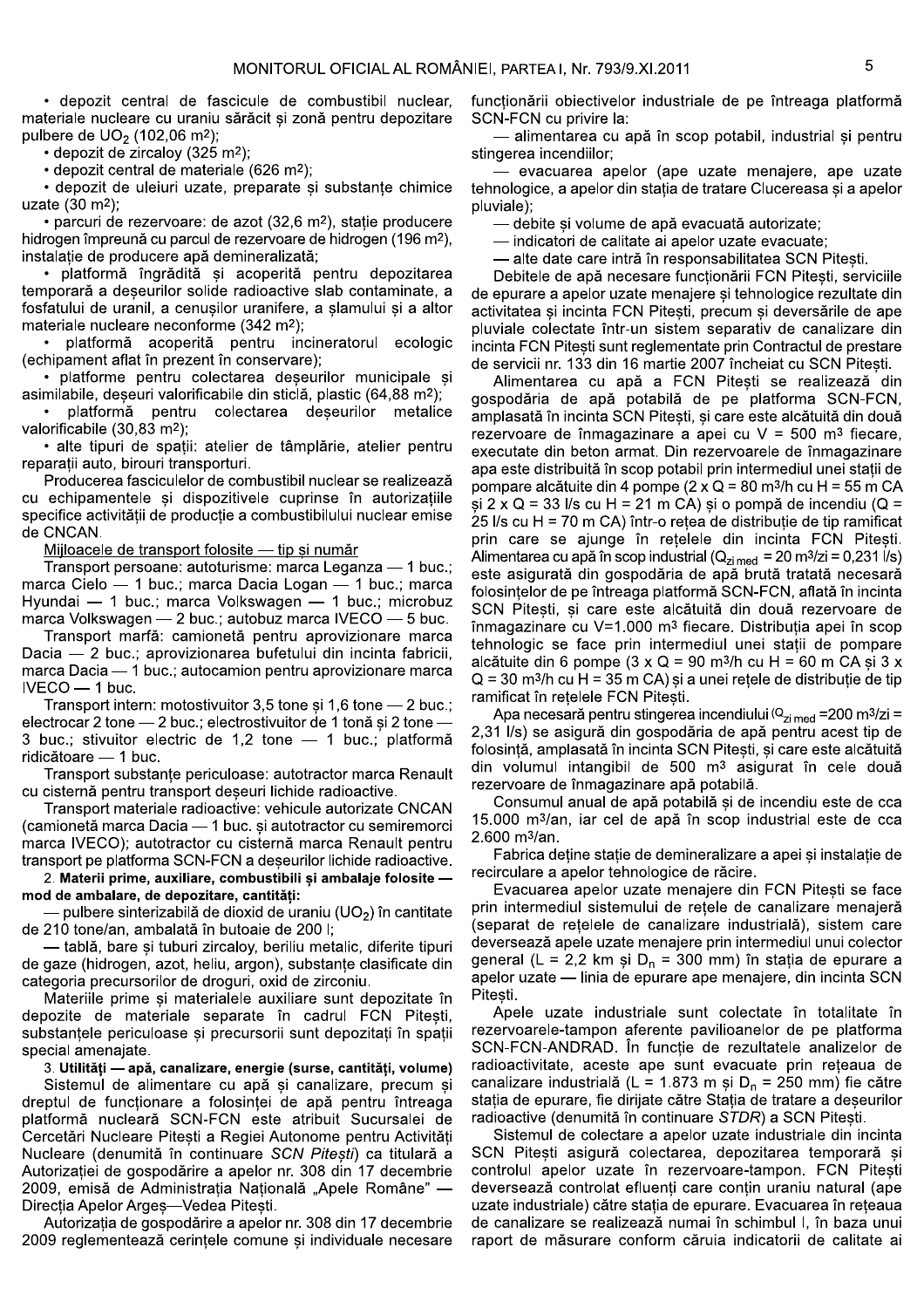acestor ape trebuie să se încadreze în limitele prevăzute în anexa nr. 1 la Regulamentul de exploatare al statiei de epurare.

Apele uzate industriale contaminate radioactiv, de diferite concentratii ale uraniului, provenite din activitatea de productie și de control de calitate se colectează în 6 rezervoare din inox de 10 m<sup>3</sup> fiecare în cadrul Statiei de colectare deseuri lichide radioactive (denumită în continuare SCDLR) a FCN, situată în cadrul Secției pastile.

Deseurile lichide radioactive (ape uzate industriale contaminate radioactiv cu concentrația mai mare de 1 mg U/I) sunt transferate pentru recuperarea uraniului la STDR-SCN, unde prin precipitare cu fosfat trisodic și amoniac, urmată de decantare, filtrare și uscare, rezultă fosfatul de uranil solid și uscat care se returnează la FCN Pitești sub control de garanții nucleare. Randamentul de recuperare a uraniului este de 99,9%. Cantitatea de uraniu natural recuperată intră în bilanțul general al fabricii și face obiectul garanțiilor nucleare controlate de Agenția Internațională pentru Energie Atomică (AIEA) și Comunitatea Europeană a Energiei Atomice (EURATOM); supernatantul este transvazat în două rezervoare cu V = 10 m<sup>3</sup> fiecare, destinate colectării apelor uzate potențial radioactive, din care sunt preluate probe pentru a fi analizate radiometric și radiochimic.

Apele uzate industriale (ape uzate contaminate care au concentrația mai mică de 1 mg U/I) sunt colectate la Stația de colectare și evacuare ape reziduale (denumită în continuare SCEAR) în 3 rezervoare a câte 60 m<sup>3</sup> fiecare. În cadrul SCEAR se realizează corecțiile de pH și de concentrație, dacă este cazul, apoi sunt evacuate la SE-SCN.

Volumul anual de ape uzate menajere și industriale evacuat în statia de epurare a SCN Pitesti este de cca 12.500 m<sup>3</sup>/an.

Apele pluviale sunt evacuate printr-o retea de canalizare separată într-un bazin de retenție temporară cu V=1.750 m<sup>3</sup> aflat în proprietatea și sub monitorizarea SCN Pitești.

Încălzirea spațiilor și necesarul de apă caldă pentru consum menajer se realizează cu agent termic furnizat de către SCN Pitești, prin intermediul unui punct termic aflat la subsolul pavilionului administrativ al fabricii, într-un spațiu cu suprafața de 133,25 m<sup>2</sup>.

Dotările punctului termic sunt: două schimbătoare de căldură pentru furnizarea agentului termic, un schimbător de căldură pentru prepararea apei calde menajere, 4 boilere, pompe pentru recircularea agentului de răcire.

Apa caldă de consum este realizată suplimentar prin intermediul unui sistem de preparare cu panouri solare alcătuit din 30 de panouri care utilizează ca mediu de transfer etilenalicolul.

FCN Pitesti are în dotare o statie de producere a hidrogenului și stație electrică de transformare și distribuție proprie, dotată cu transformatori uscati de tip Schneider.

Alimentarea cu energie electrică se realizează din retelele **SCN Pitesti.** 

# 4. Descrierea principalelor faze ale procesului tehnologic sau ale activitătii

Pulberea de UO<sub>2</sub> este furnizată de Compania Națională a Uraniului - S.A. - Sucursala Feldioara (CNU-Sucursala Feldioara) și este recepționată la FCN Pitești printr-un control tehnic de calitate complex care serveste procesului tehnologic de fabricatie a pastilelor urmat ulterior de procesul de fabricare a coloanelor de pastile de UO<sub>2</sub>.

Procesul tehnologic de fabricatie a coloanelor de pastile de UO<sub>2</sub> este o tehnologie specifică metalurgiei pulberilor și cuprinde în principal următoarele procese: condiționarea pulberii (precompactare, granulare, amestecare lubrifiant), presarea pulberii condiționate pentru obținerea pastilelor crude de UO<sub>2</sub>, sinterizarea pastilelor crude de UO<sub>2</sub>, rectificarea și spălareauscarea pastilelor sinterizate, controlul calității lotului de pastile

rectificate, formarea coloanelor de pastile rectificate, controlul calitătii lotului de coloane și transferul loturilor de coloane acceptate în aria de asamblare fascicule combustibile.

Fabricarea elementelor structurale (dopuri, grile, patine, distantieri, teci) se realizează din semifabricate de zircalov si alte componente, prin utilizarea unor procedee de struniire. stantare, brazare.

Elementele de combustibil nuclear se obțin în final din tecile grafitate sanfrenate, coloanele de pastile de UO<sub>2</sub> si dopurile de zircaloy prin operații de sudură dop-teacă în atmosfera de heliu; ulterior, acestea se profilează la capete și se debavurează prin operații mecanice de așchiere în vederea realizării asamblării finale

Fasciculul de combustibil nuclear (denumit în continuare FC) se obtine prin asamblarea barelor (elementelor) combustibile într-un sistem special marcat ulterior pe grilele de capăt pentru a fi identificat după utilizare în combustibilul uzat.

Controlul final pentru fiecare fascicul combustibil în parte vizează caracteristici dimensionale și de masă, precum și teste speciale.

Depozitarea fasciculelor de combustibil se face în spații speciale, controlate.

5. Produsele și subprodusele obținute - cantități, destinație

Capacitatea de productie este de 12.000 FC/an si este determinată de echipamentele și dispozitivele care formează fluxul tehnologic de producere a combustibilului nuclear, flux tehnologic autorizat de CNCAN.

Productia care se realizează anual este determinată de cantitatea de combustibil nuclear necesară functionării unitătilor nucleare U1 și U2 de la CNE Cernavodă.

Productia anuală de combustibil nuclear este autorizată de CNCAN. Aceasta este de cca 10.800 FC/an și se obține dintr-o cantitate de 210 t de UO<sub>2</sub>/an.

Cantitatea de cca 5% din producția pastilelor sinterizate de UO<sub>2</sub> reprezintă rebuturi, denumite scrap, și sub control de garanții nucleare este trimisă la CNU - Sucursala Feldioara în vederea transformării în pulbere sinterizabilă de UO<sub>2</sub>.

6. Datele referitoare la centrala termică proprie - dotare, combustibili utilizați (compoziție, cantități), producție

Unitatea nu deține centrală termică proprie.

7. Alte date specifice activitătii

Nu este cazul.

8. Programul de funcționare — ore/zi, zile/săptămână, zile/an

Programul de functionare este diferentiat în cadrul fabricii. corespunzător necesitătilor proceselor tehnologice. Acesta este stabil pe perioada întregului an calendaristic, cu excepția perioadelor de oprire planificată sau neplanificată, astfel:

- Sectia pastile - halele I si III pastilare/rectificare/formare coloane, 16 ore/zi:

- hala II - sinterizare, 24 de ore/zi:

- Sectia asamblare FC - halele IV si V. 16 ore/zi.

Il. Instalatiile, măsurile si conditiile de protectie a mediului

1. Statiile și instalatiile pentru retinerea, evacuarea și dispersia poluantilor în mediu, din dotare (pe elemente de mediu)

1.1. Protectia calitătii apelor

Fabrica deține următoarele stații de colectare și evacuare a apelor uzate contaminate radioactiv:

a) Statia de Colectare Deseuri Lichide Radioactive (SCDLR) se află în cadrul Secției pastile și este alcătuită din 6 rezervoare din inox cu volumul de 10 m<sup>3</sup> fiecare. În această stație se colectează deseurile lichide radioactive provenite de la instalatia de centrifugare, reteaua de colectare a apelor contaminate aferentă halelor I, II și III și de la laboratoarele de analize chimice. Deseurile lichide radioactive (ape uzate contaminate radioactiv de diferite concentrații de uraniu) intră în instalația de centrifugare în care se separă șlamul de rectificare provenit din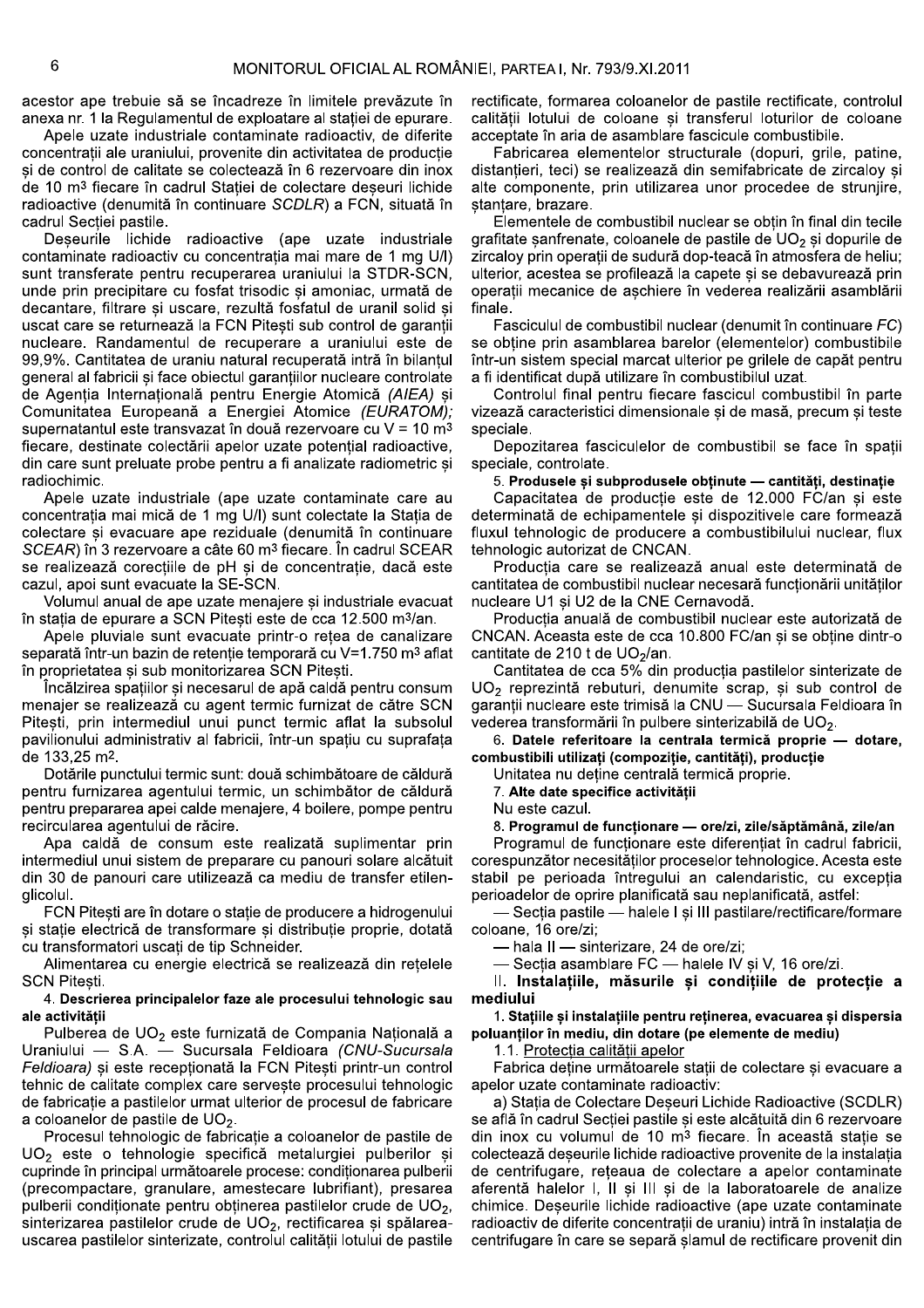apele uzate contaminate rezultate din operatia de rectificare a pastilelor sinterizate.

Slamul de rectificare rezultat este sub control de garantii nucleare si este trimis periodic pentru recuperarea uraniului la CNU — Sucursala Feldioara. După procesul de centrifugare are loc un proces de decantare, în urma căruia rezultă ape uzate contaminate radioactiv cu concentrația de până la 3 mg U/l și care sunt evacuate din statie astfel:

> (i) deseurile lichide radioactive (ape uzate contaminate radioactiv care au un conținut mai mare de 1 mg U/I) se transportă cu cisterna proprie la STDR-SCN pentru recuperarea uraniului, produsul rezultat este fosfatul de uranil.

Fosfatul de uranil solid și uscat se returnează la FCN Pitești și este un produs care se află sub control de garantii nucleare;

(ii) apele uzate industriale (ape uzate contaminate radioactiv care au concentrația mai mică de 1 mg U/I) sunt evacuate la SCEAR-FCN.

Există un sistem de citire automată a pH-ului și a volumului apelor uzate din rezervoare, prevăzut cu sistem automat de alarmare.

b) Statia de Colectare si Evacuare Ape Reziduale (SCEAR) se află în cadrul Secției asamblare și este alcătuită din 3 rezervoare cu volumul de 60 m<sup>3</sup> fiecare, basă pentru colectarea eventualelor scurgeri accidentale (prevăzută cu senzor de umplere) și 3 pompe, dintre care: două pompe cu debitul de 45 m<sup>3</sup>/h pentru deversarea apelor uzate industriale către SE-SCN și o pompă de golire a bașei de colectare cu debitul de 20 m<sup>3</sup>/h.

În cadrul stației sunt determinați pH-ul și concentrația de uraniu (a cărei valoare trebuie să fie sub 1 mg U/I). Parametrii necesari evacuării apelor uzate industriale prin rețeaua de canalizare industrială sunt înscrisi în anexa nr. 1 la Regulamentul de exploatare al statiei de epurare, elaborat de SCN, si reprezintă conditiile de deversare în cadrul SE-SCN.

Limitele derivate de evacuare a efluentilor lichizi radioactivi în SE-SCN sunt precizate și în autorizațiile emise de CNCAN cu nr. LP/171/2010 pentru prelucrarea materiilor prime nucleare si cu nr. LP/205/2010 pentru producerea combustibilului nuclear.

1.2. Protectia atmosferei

1. Sistemul general de ventilatie si evacuare al FCN Pitesti este format din subsisteme locale de introducere a aerului proaspăt, retinere, filtrare, conditionare și evacuare a aerului din zonele controlate. Debitul de aer vehiculat este de maximum 100.000 m<sup>3</sup>/h.

Halele de producție I, II și III, precum și laboratoarele de analize chimice sunt racordate la un sistem tehnologic de ventilație, acesta fiind racordat la sistemul general de ventilație.

Ventilația tehnologică este alcătuită din ramificațiile tubulaturilor de absorbție și reținere a pulberilor aeropurtate cu uraniu/aerosolilor radioactivi și a particulelor de praf din zona de beriliu, zona de încărcare pastile în teci si zona de brazare. Debitul de aer al ventilatiei tehnologice este de 24.000 m<sup>3</sup>/h.

Sistemul general de ventilație evacuează în atmosferă aerul filtrat printr-un cos de dispersie care are înăltimea H = 17 m si sectiunea dreptunghiulară s = 5,4 m<sup>2</sup>. Coșul de dispersie este echipat cu sistemul izocinetic de prelevare la cos (denumit în continuare SIPC) și monitorul de efluenți gazoși (MEG).

Probele de aer prelevate prin intermediul SIPC sunt analizate în cadrul Laboratorului de radioprotecție, protecția mediului și protecție civilă al SCN Pitești.

2. Sistemul general de ventilație și reținere pentru halele de producție IV și V evacuează aerul uzat printr-un coș de dispersie cu H = 12 m și d = 0,8 m; debitul de aer evacuat este de cca 15.500 m<sup>3</sup>/h.

Prin acest cos de dispersie sunt evacuati în atmosferă efluenții gazoși radioactivi (pulberi aeropurtate cu uraniu/aerosoli radioactivi), precum și poluanți nonradioactivi (pulberi, beriliu, acetonă, toluen, alcool etilic și alcool izopropilic).

3. Sistemul tehnologic de ventilatie aferent halelor IV si V preia aerul uzat rezultat numai de la operația de încărcare pastile în teci din aceste hale de producție și evacuează în atmosferă efluenți gazoși radioactivi (pulberi aeropurtate cu uraniu/aerosoli radioactivi) printr-un cos de dispersie cu H = 12 m  $\sin d = 0.35$  m; debitul de aer evacuat este de 2.500 m<sup>3</sup>/h.

Cele două coșuri de dispersie aferente halelor IV și V sunt prevăzute cu câte un MEG similar cu cel al sistemului general de ventilatie aferent halelor I, II si III.

MEG-urile sunt sisteme complexe de prelevare și monitorizare a efluenților gazoși radioactivi și sunt prevăzute cu sisteme de semnalizare și avertizare (sonoră și luminoasă). MEG măsoară concentrația radioactivă a uraniului natural din emisiile de efluenți gazoși radioactivi; sunt conectate centralizat la calculatorul de înregistrare a datelor din cadrul Laboratorului de radioprotecție și dozimetrie personal al FCN Pitești.

Sistemele de ventilatie ale FCN sunt sisteme complexe care cuprind statii de ventilatie, centrale pentru tratarea aerului, răcitoare, ventilatoare, chesoane, trasee, filtre, prefiltre dispuse singure sau în baterii, pânză filtrantă etc. Filtrele folosite de FCN în sistemele de ventilatie sunt filtre de înaltă eficientă tip HEPA (High Efficiency Particulate Air Filters) clasa de retinere specifică domeniului nuclear H13 (99.995%).

Schimbarea filtrelor și prefiltrelor de pe ventilația FCN se face astfel:

a) Prefiltrele se schimbă periodic în funcție de gradul de colmatare pentru ca filtrele să fie protejate în vederea optimizării procesului de retinere a particulelor, aerosolilor si filtrării.

b) Filtrele se schimbă în funcție de indicația manometrului diferential cu care este prevăzut filtrul. Filtrele schimbate sunt cântărite si ambalate în saci de plastic si folie. După efectuarea măsurătorilor dozimetrice, filtrele sunt etichetate cu informatii specifice procedurilor controlate din domeniul nuclear.

c) Pânza filtrantă este folosită pentru filtrarea inițială a aerului introdus.

1.3. Protectia împotriva radiatiilor

Sursele de radiatii existente în cadrul fabricii sunt necesare desfăsurării activității. Acestea sunt surse închise de radiații ionizante, instalații radiologice cu surse închise și surse deschise de radiații ionizante (care includ și materialele nucleare). Echipamentele și dispozitivele existente pe fluxul tehnologic sunt utilizate în cadrul anumitor sectii, laboratoare, instalatii, depozite si platforme de depozitare temporară din cadrul FCN Pitesti. Aceste surse sunt folosite sau depozitate în spații special amenajate și sunt protejate prin propriul sistem de protecție fizică, sunt încuiate și sunt prevăzute cu sisteme de alarmare. Spațiile în care există surse de radiații sunt următoarele:

- 1. Sectia pastile;
- 2. Sectia fabricatie fascicule combustibile Sectia asamblare:
- 3. laborator de analize chimice:
- 4. laborator de radioprotectie si dozimetrie personal;
- 5. depozit central de fascicule combustibile;
- 6. depozit pulbere de  $UO_2$ ;

7. platforma acoperită de depozitare temporară deșeuri solide de joasă activitate (342 m<sup>2</sup>) care este folosită pentru depozitarea temporară a deșeurilor solide radioactive de joasă activitate, a fosfatului de uranil, a cenusilor uranifere, a slamurilor și a altor materiale nucleare neconforme; are pardoseală de gresie antiacidă și este prevăzută cu scurgere spre o bașă proprie;

8. depozit de combustibil nuclear proaspăt;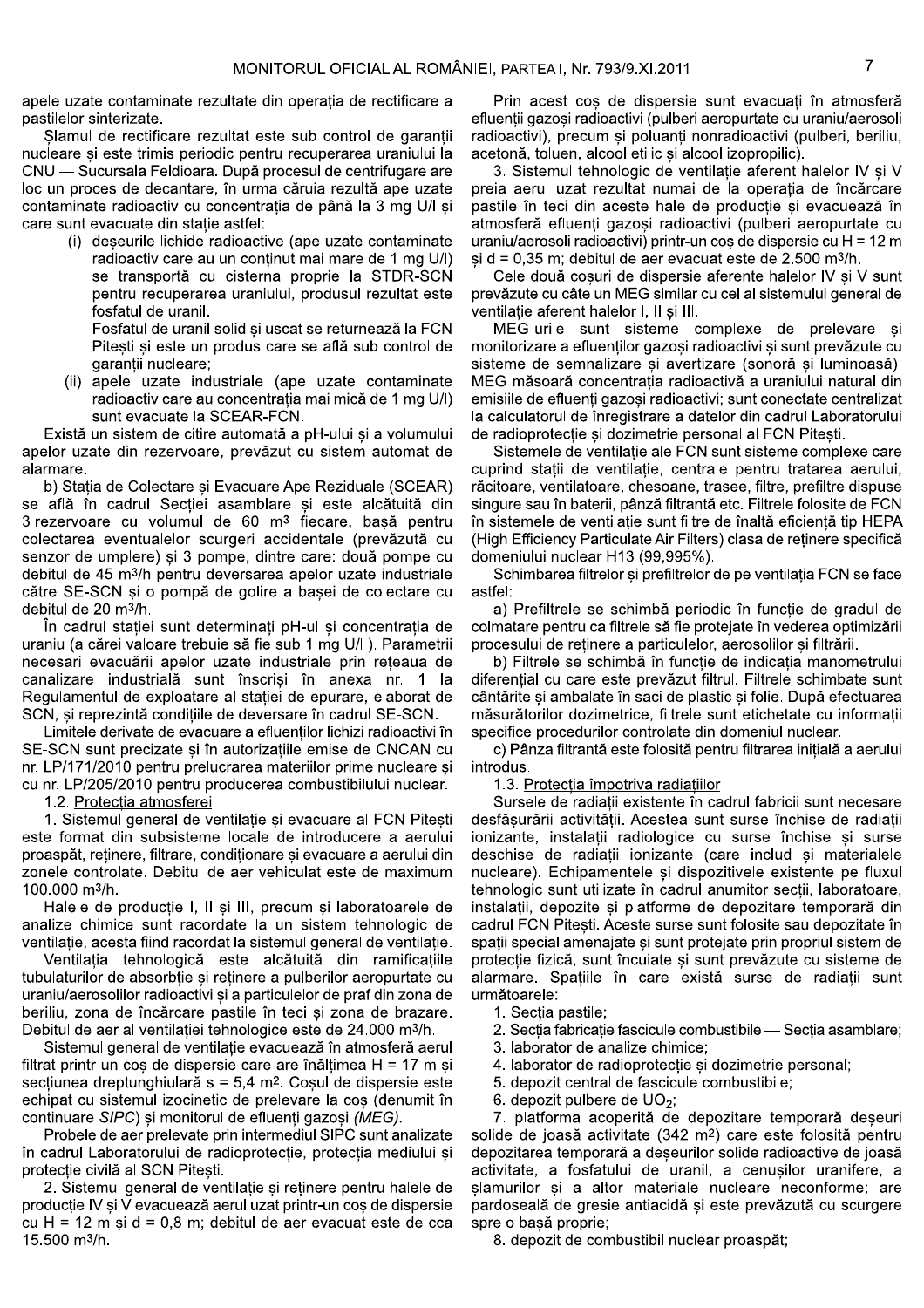9. laborator de control dimensional (strat grafit, strat beriliu); 10. rezervoare de solvent organic uzat.

1.4. Măsuri de prevenire si interventie în cazul aparitiei situatiilor de urgentă

Măsurile de prevenire și intervenție în situațiile de urgentă fac parte din atributiile Departamentului securitate nucleară (DSN). În cadrul DSN sunt identificate, procedurate, organizate, coordonate și controlate toate activitățile privind apărarea împotriva incendiilor și protecția civilă, specifice domeniului nuclear.

Măsurile de prevenire și intervenție în situații de urgență sunt aduse la cunostinta personalului prin: includere în tematica programelor de instruire; difuzare controlată la toți conducătorii locurilor de muncă și prin afișaje în punctele de informare curentă și în zonele cu risc de producere a unei situații de urgență.

FCN Pitești are Celula de urgență proprie, organizată în conformitate cu prevederile art. 45 din Ordonanța de urgență a Guvernului nr. 21/2004 privind Sistemul National de Management al Situațiilor de Urgență, aprobată cu modificări și completări prin Legea nr. 15/2005, ale art. 10 din Legea nr. 481/2004 privind protectia civilă, republicată, cu modificările ulterioare, si cu cerintele Sistemului de management integrat.

Serviciul privat pentru situatii de urgentă de categoria II este organizat în cadrul FCN Pitesti, cu sprijinul și asistența tehnică Inspectoratului pentru Situații de Urgență Arges, în a conformitate cu prevederile art. 19 lit. i) din Legea nr. 307/2006 privind apărarea împotriva incendiilor, cu modificările ulterioare, ale art. 10 din Legea nr. 481/2004, republicată, cu modificările ulterioare, si ale art. 3 din Criteriile de performantă privind constituirea, încadrarea și dotarea serviciilor private pentru situații de urgență, aprobate prin Ordinul ministrului administrației și internelor nr. 158/2007.

Necesarul de apă pentru incendiu este asigurat din utilitățile furnizate de SCN Pitești, iar intervenția în caz de incendiu este asigurată de SCN Pitești prin serviciul propriu conform contractului economic încheiat între FCN Pitești și SCN Pitești.

În cazul apariției unei situații de urgență la nivelul platformei SCN-FCN, celulele de urgență proprii se reunesc în Comitetul de urgență SCN-FCN conform protocolului de colaborare între FCN Pitesti și SCN Pitești.

În mod curent, prevenirea se asigură prin:

— programe de instruire periodică/specială;

— programe de exercitii aplicative (proprii si în colaborare cu Serviciul situatii de urgentă, prevenire si protectie al SCN Pitesti);

- programul de instruire periodică al grupelor Celulei de urgență (monitorizare radiologică, prim ajutor, evacuareadăpostire, deblocare-salvare, intervenție instalații/utilități, decontaminare, transport, aprovizionare);

- programul de controale periodice;

- programe de măsuri de prevenire rezultate în urma inspecțiilor efectuate de autoritățile naționale/internaționale competente:

- planuri de evacuare;

- panouri de avertizare/interzicere/informare;

— verificare periodică a sistemelor de detectie si alarmare: - verificare periodică a echipamentelor tehnice de stingere a incendiilor:

- fisa postului persoanelor cu atributii în domeniul situatiilor de urgentă:

 $-$  proceduri specifice privind radioprotectia/decontaminarea/ colectarea, depozitarea și transferul deșeurilor;

- regulamentul de organizare și funcționare a Celulei de urgentă FCN.

Alarmarea unei situatii de urgentă se realizează prin mai multe procedee: manual, prin actionarea butonului asociat zonei; automat, prin sistemul de alarmare FCN-SCN; apel telefonic intern/extern.

În functie de gravitatea situatiei de urgentă, interventia se asigură cu: echipele de primă intervenție proprii prin utilizarea/actionarea echipamentelor/instalatiilor din dotare; Serviciul situații de urgență, prevenire și intervenție al SCN prin personal specializat și echipamente motorizate; Celula de urgență FCN; Comitetul de urgență SCN-FCN; Inspectoratul pentru Situații de Urgență Argeș.

Comunicarea se realizează urmând schema fluxului informational-decizional (relational) transmis si cunoscut de toate părtile participante/interesate.

Pentru revenirea la normalitate după o situație de urgență se intervine cu echipe proprii antrenate privind deblocarea, radioprotectia, decontaminarea, colectarea, depozitarea deseurilor și refacerea mediului afectat.

2. Alte amenajări speciale, dotări și măsuri pentru protecția mediului

a) Calitatea apelor freatice si de infiltratie este supravegheată prin forajul de observație existent care are adâncimea H=18 m.

Incinta fabricii este betonată, iar canalizarea pluvială este prevăzută cu rigole de scurgere pentru evitarea infiltrațiilor apelor pluviale direct în sol.

Rigola din spatele halei IV (zona 10 de prelevare sedimente identificată în planurile de situatie din bilanturile de mediu de nivel I și II elaborate în anul 2004 de către Institutul de Cercetări și Proiectări pentru Metale Rare și Radioactive - S.A.) va fi curătată periodic de sedimentele acumulate.

Se va tine evidenta analizelor acestor sedimente, precum și a eliminării corespunzătoare a acestora.

b) Determinările sonometrice se realizează cu sonometrul din dotare.

Standardele care se iau în considerare când se realizează determinări sonometrice sunt următoarele:

- SR ISO 1996-1: 2008 Acustică. Descrierea, măsurarea si evaluarea zgomotului din mediul ambiant. Partea 1: Mărimi fundamentale si metode de evaluare:

- SR ISO 1996-2: 2008 Acustică. Descrierea, măsurarea si evaluarea zgomotului în mediul ambiant. Partea 2: Determinarea nivelurilor de zgomot din mediul ambiant;

- SR 6161-1/2008 Acustica în construcții. Partea 1: Măsurarea nivelului de zgomot în constructii civile. Metode de măsurare;

- STAS 6161-3/1982 Determinarea nivelului de zgomot în localitățile urbane. Metodă de determinare;

STAS 10009/1988 Acustica urbană. Limitele admisibile ale nivelului de zgomot.

c) Transportul combustibilului nuclear proaspăt fabricat către CNE Cernavodă este asigurat de FCN Pitesti. La efectuarea acestor transporturi se respectă cerintele si normele CNCAN în vigoare referitoare la activitatea și condițiile de transport (pentru mijloacele de transport, avizarea individuală a fiecărui transport etc.), pregătirea personalului (conducător auto, însoțitor), însoțirea convoiului pentru avertizare și siguranță, notificarea și raportarea la CNCAN. Aceste activități sunt autorizate de CNCAN.

Se respectă prevederile Normelor privind transportul materialelor radioactive, aprobate prin Ordinul presedintelui Comisiei Nationale pentru Controlul Activitătilor Nucleare nr. 357/2005.

Cerintele acestor norme se aplică împreună cu reglementările privind transportul mărfurilor periculoase din România, precum și cu alte reglementări specifice emise de alte autorităti competente din domeniul transportului de mărfuri periculoase.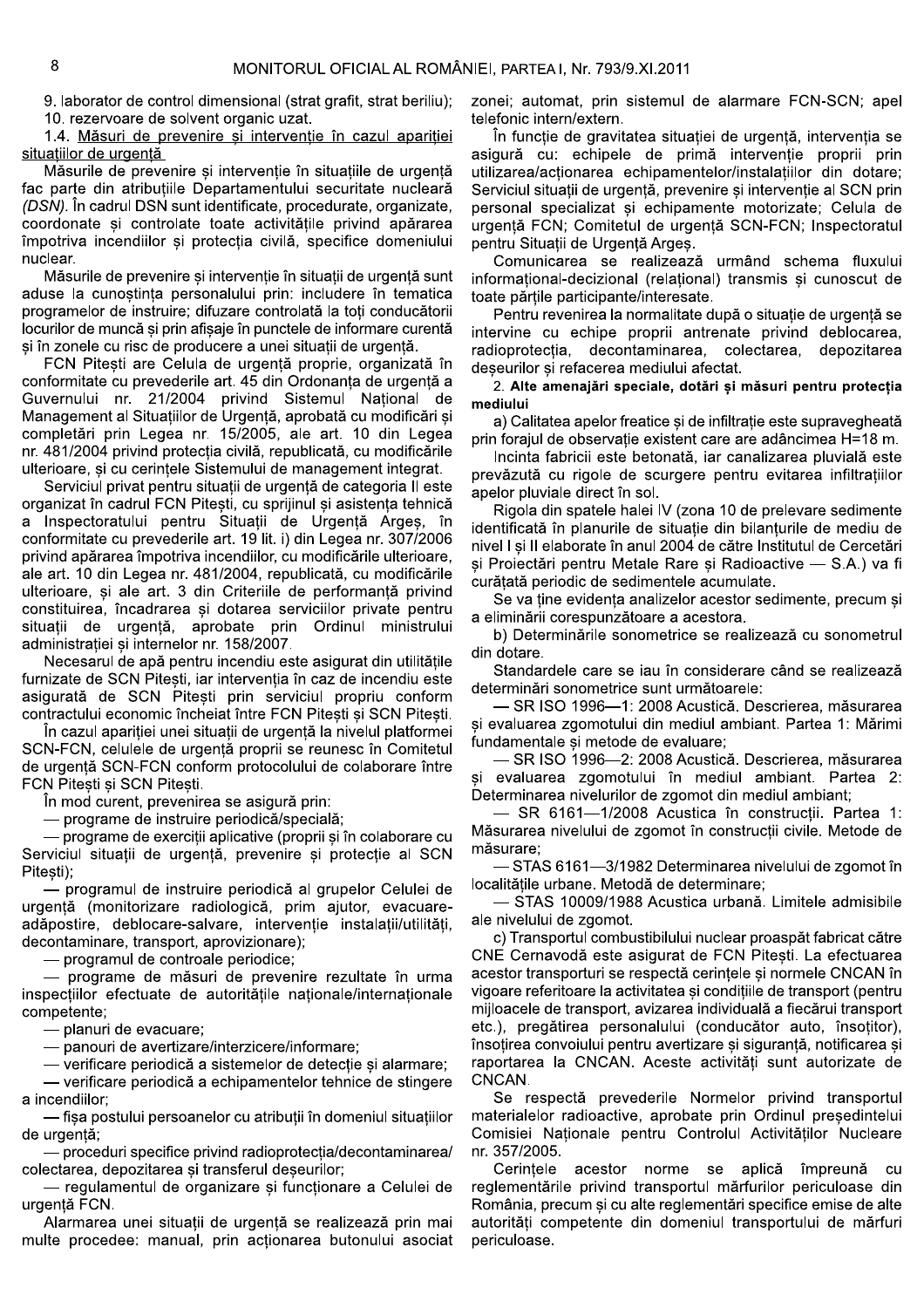Materialele radioactive care sunt transportate în/din exteriorul fabricii, pe diferite circuite, sunt:

- fasciculele combustibile la/de la S.N.N. S.A. — Sucursala CNE Cernavodă;

pulbere sinterizabilă de UO<sub>2</sub> de la CNU - Sucursala Feldioara:

- material nuclear neconform și deșeurile solide radioactive de joasă activitate care sunt transportate cu masini speciale către CNU - Sucursala Feldioara.

d) Măsurile de protecție si de intervenție în caz de accident nuclear sunt prevăzute în Planul de interventie în caz de accident nuclear/urgentă radiologică, elaborat de SCN Pitesti și FCN Pitești, în conformitate cu prevederile Legii nr. 111/1996, republicată, cu modificările și completările ulterioare, și ale Normelor republicane de securitate nucleară privind planificarea, pregătirea și intervenția la accidente nucleare și urgențe radiologice, aprobate prin Ordinul ministrului apelor, pădurilor și protecției mediului cu nr. 242/1993.

Securitatea zonei este asigurată prin sistemul de protecție fizică al fabricii. Acest sistem reprezintă un ansamblu de măsuri de pază și protecție și este destinat să protejeze materialele nucleare împotriva actiunilor ostile (furturi, sustrageri), precum si instalațiile de fabricație a combustibilului nuclear împotriva sabotajelor comise din interior și de grupările teroriste.

Protecția se realizează prin bariere, echipamente de detecție, supraveghere și alte măsuri.

Sistemul de protectie fizică este aprobat de CNCAN, în conformitate cu prevederile Normelor CNCAN de protecție fizică și a ghidurilor aplicabile.

Tot în scopul prevenirii folosirii neautorizate a materialelor nucleare, AIEA si EURATOM au instituit controlul de garantii nucleare; acesta reprezintă un sistem de gestiune si de verificare scriptică și fizică a stocurilor materialelor nucleare. Experții AIEA și EURATOM verifică periodic aplicarea gestiunii de garantii nucleare.

Securitatea radiologică se referă la radioprotecția lucrătorilor expusi profesional, a populatiei si a mediului si este asigurată în conformitate cu următoarele reglementări ale CNCAN:

- Norme fundamentale de securitate radiologică, aprobate de CNCAN:

- Norme de minerit radioactiv:

- Norme de securitate radiologică privind radioprotectia operatională a lucrătorilor externi;

– Norme de dozimetrie individuală:

- Norme privind limitarea eliberărilor de efluenți radioactivi în mediu:

- Norme privind monitorizarea emisiilor radioactive de la instalațiile nucleare și radiologice;

- Norme privind monitorizarea radioactivității mediului în vecinătatea unei instalatii nucleare sau radiologice;

- Normele privind calculul dispersiei efluentilor radioactivi evacuati în mediu de la instalatiile nucleare;

- Normele privind măsurările meteorologice și hidrologice la instalatiile nucleare.

Se vor respecta prevederile Ordinului ministrului sănătății și familiei nr. 944/2001 pentru aprobarea Normelor privind supravegherea medicală a persoanelor expuse profesional la radiații ionizante, cu completările ulterioare.

3. Concentratiile și debitele masice de poluanți, nivelul de zgomot, de radiații, admise la evacuarea în mediul înconjurător, depășiri permise și în ce condiții

3.1. Apă

Parametrii de evacuare a efluentilor lichizi radioactivi la SE-SCN sunt impuși prin autorizațiile CNCAN pentru prelucrarea materiilor prime nucleare și pentru producerea combustibilului nuclear:

 $-$  pH = 6.5–8.5;

— concentratia maximă admisă de uraniu ≤ 1 mg U/I;

- volumul maxim de efluenți lichizi radioactivi transferați este de maximum 2.000 m<sup>3</sup>/an;

— masa de uraniu transferată este de maximum 2 kg/an;

— limita maximă admisă a concentrației de beriliu este de 1 mg Be/l.

Indicatorii de calitate ai apelor uzate menajere și industriale deversate în SE-SCN se vor încadra în concentrațiile maxime admise stabilite în anexa nr. 1 la Regulamentul de exploatare al stației de epurare a SCN Pitești.

Limitele derivate de emisie anuală a efluenților lichizi aprobate de CNCAN și contribuțiile la constrângerea de doză anuală maximă admisă pentru expunerea populației sunt:

| Nr.<br>crt. | Radionuclid | Limită derivată de emisie<br>(Bq/an) |
|-------------|-------------|--------------------------------------|
|             | $U = 238$   | $3.50E+10$                           |
|             | U — 235     | 1.70E+09                             |

3.2. Aer

Sursele stationare de emisie a poluanților rezultați din procese tehnologice sunt următoarele cosuri de dispersie:

- coșul 1 aferent halelor I, II și III cu caracteristicile  $H_1 = 17$  m si  $s_1 = 5.4$  m<sup>2</sup>;

— coșul 2 aferent halelor IV și V cu caracteristicile H<sub>2</sub> = 12 m si  $d_2 = 0.8$  m;

- coșul 3 aferent operației de încărcare pastile în teci din halele IV și V cu caracteristicile H<sub>3</sub> = 12 m și d<sub>3</sub> = 0,35 m.

Poluanții evacuați în atmosferă prin sursele staționare sunt:

- coșul 1: pulberi cu conținut de uraniu/aerosoli radioactivi;

- coșul 2: pulberi cu conținut de uraniu/aerosoli radioactivi, beriliu, acetonă, toluen, alchilalcooli (alcool izopropilic, alcool etilic);

coșul 3: pulberi cu conținut de uraniu/aerosoli radioactivi. a) Poluanti radioactivi

Efluenții gazoși radioactivi evacuați prin cele 3 surse staționare sunt monitorizați prin MEG-uri.

Limitele derivate de emisie în atmosferă a efluentilor gazosi radioactivi rezultați de la prelucrarea materiei prime nucleare și de la fabricarea combustibilului nuclear sunt stabilite de CNCAN prin autorizațiile pentru prelucrarea materiilor prime nucleare și pentru producerea combustibilului nuclear, și anume:

concentratia maximă a uraniului natural în efluentii gazosi emiși în atmosferă este de 5 µg U/m<sup>3</sup>; pe termen scurt (cel mult 24 de ore/lună), concentrația maximă a uraniului în efluenții gazosi emisi în atmosferă poate să ajungă la 15 µg U/m<sup>3</sup>, cu conditia ca în luna respectivă să nu fie evacuat în atmosferă un volum de efluenti gazosi radioactivi mai mare de 1.5 x 10<sup>8</sup> m<sup>3</sup> si o cantitate de uraniu mai mare de 0,800 kg;

- se admite emisia în atmosferă a unui volum anual de efluenți gazoși conținând pulberi aeropurtate de uraniu cu uraniu natural de cel mult 109 m<sup>3</sup>:

- limita maximă admisă a concentrației de beriliu (în atmosfera exterioară incintei) este 0.01 µg Be/m<sup>3</sup>.

b) Poluanti nonradioactivi

Prin cosul de dispersie 2 cu caracteristicile H<sub>2</sub> = 12 m și d<sub>2</sub> = 0,8 m sunt evacuați în atmosferă, pe lângă poluanții radioactivi, și poluanți nonradioactivi.

Concentrațiile la emisie ale poluanților nonradioactivi vor respecta pragurile de alertă (PA) și valorile-limită (VL) prevăzute în tabelul următor, astfel cum rezultă din Ordinul ministrului apelor. pădurilor si protectiei mediului nr. 756/1997 pentru aprobarea Reglementării privind evaluarea poluării mediului, cu modificările și completările ulterioare, respectiv Ordinul ministrului apelor,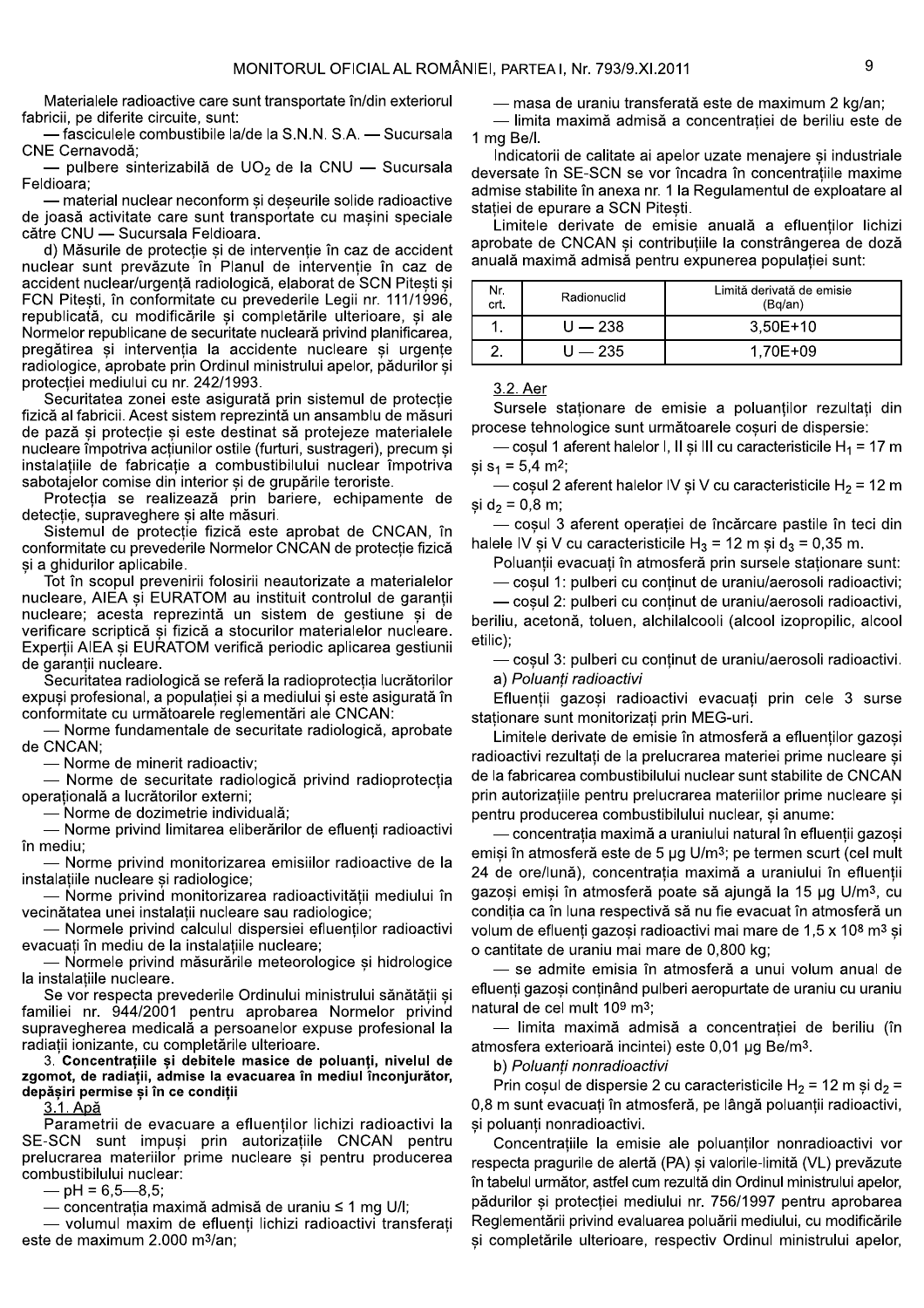pădurilor si protectiei mediului nr. 462/1993 pentru aprobarea metodologice privind determinarea emisiilor de poluanti Condițiilor tehnice privind protecția atmosferei și Normelor atmosferici produși de surse staționare, cu modificările ulterioare:

| Nr.<br>crt. | Poluant                 | Debitul masic<br>(g/h) | Ordinul ministrului apelor, pădurilor și protecției<br>mediului nr. 462/1993<br>(mg/m <sup>3</sup> )<br><b>PA</b><br>VL | Metode de analiză |
|-------------|-------------------------|------------------------|-------------------------------------------------------------------------------------------------------------------------|-------------------|
|             |                         |                        |                                                                                                                         |                   |
|             | Pulberi                 | $\geq 500$             | 35<br>50                                                                                                                | SREN 13284-2008   |
| 2.          | Beriliu și compușii săi | $\geq 0.5$             | 0.07                                                                                                                    | SREN 14385-2008   |
| З.          | Toluen                  | $\geq 2000$            | 70<br>100                                                                                                               | SREN 13648-2008   |
| -4.         | Acetonă                 | $\geq 3000$            | 105<br>150                                                                                                              | SREN 13648-2008   |
| 5.          | Alchilalcooli           | $\geq 3000$            | 105<br>150                                                                                                              | SREN 13648-2008   |

3.3. Zgomot

Nivelul de zgomot echivalent măsurat la limita incintei industriale se va încadra în valorile admisibile stabilite în STAS 10009/1988, respectiv L<sub>ech</sub> = 65 dB(A), C<sub>z</sub> = 60 dB.

Rapoartele de încercare precizate la pct. II.2 realizate conform SR 6161-1/2008 se transmit autorității regionale pentru protectia mediului.

3.4. Radiatii

Se vor respecta prevederile Legii nr. 111/1996, republicată, cu modificările și completările ulterioare, ale Normelor fundamentale de securitate radiologică și ale Normelor de minerit radioactiv emise de CNCAN, prevederile EURATOM și recomandările Agentiei Internationale pentru Energie Atomică.

## III. Monitorizarea mediului

1. Indicatori fizico-chimici, bacteriologici și biologici emiși, imisiile poluanților, frecvența, modul de valorificare a rezultatelor 1.1. Apă

Apele uzate industriale sunt colectate în rezervoarele din cadrul SCEAR și de aici, după determinarea concentrației de uraniu și a pH-ului, sunt evacuate în SE-SCN.

Determinările se fac atât la laboratorul de radioprotecție, protecția mediului și protecția civilă al SCN Pitești, cât și în laboratorul de analize fizico-chimice al FCN Pitești.

Poluanții monitorizați și concentrațiile maxime admisibile sunt:

 $-$  pH = 6.5–8.5;

— concentratia maximă admisă de uraniu ≤ 1 mg U/I;

— concentrația maximă de beriliu ≤ 1 mg Be/l.

Deversarea apelor uzate industriale colectate în rezervoarele de înmagazinare ale FCN se face către SE-SCN în mod controlat. în schimbul I si numai după primirea raportului de măsurare din partea SCN Pitesti.

Frecvența determinărilor este prevăzută în cadrul contractelor specifice încheiate între SCN Pitești și FCN Pitești. 1.2. Aer

Analizele specifice privind calitatea aerului se efectuează diferentiat în cadrul FCN Pitești, prin laboratoarele de radioprotecție și de analize chimice, și în cadrul SCN Pitești, prin laboratorul de toxicologie și radiotoxicologie și laboratorul de radioprotectie si protectia mediului.

Sistemele de prelevare a probelor și funcțiile lor sunt diferite, astfel:

a) Sistemul central de prelevare aerosoli (SCPA) este sistemul de supraveghere a radioactivității din aerul exterior și de supraveghere a concentratiei beriliului din aerul exterior.

Este format din 4 puncte de monitorizare pentru determinarea concentratiilor poluanților în aerul exterior fabricii: 3 puncte de prelevare amplasate în exteriorul halelor I. Il si III sunt pentru determinarea concentratiei de uraniu si un punct pentru determinarea concentrației de beriliu. SCPA este alcătuit dintr-o pompă de vacuum tip ROOTS de la care pornește rețeaua de conducte către locurile de muncă și către mediul exterior (unde se află punctele de prelevare).

Limita de control administrativă stabilită pentru uraniu este 0,11 Bq/m<sup>3</sup>, iar determinările sunt realizate în cadrul laboratorului de radioprotecție și dozimetrie personal.

Limita pentru control administrativă stabilită pentru beriliu este 0,01 µgBe/ m<sup>3</sup>, iar determinările sunt făcute în cadrul laboratorului de analize chimice.

b) Sistemul izocinetic de prelevare la cos (SIPC) este montat pe coșul 1 și realizează prelevări continue din sistemul general de ventilație aferent halelor I, II și III, în baza cărora se efectuează analize chimice pentru determinările lunare în cadrul laboratorului de radioprotecție, protecția mediului și protecție civilă al SCN Pitești.

De asemenea, monitorizarea concentrației de uraniu din efluenții gazoși radioactivi la cele 3 coșuri de dispersie se realizează on-line prin câte un MEG. Aceste sisteme de monitorizare transmit datele la laboratorul de radioprotectie si dozimetrie personal din cadrul FCN Pitești, în vederea procesării si arhivării.

c) Pe coșurile de dispersie aferente halelor de producție se elimină următorii poluanti:

- cosurile 1 și 3: poluanți radioactivi;

- coșul 2: poluanți radioactivi și nonradioactivi.

Frecventa de măsurare:

- continuu pentru pulberi cu continut de uraniu/aerosoli radioactivi;

determinări semestriale pentru poluanți nonradioactivi.

1.3. Zgomot Determinările sonometrice se vor efectua semestrial.

1.4. Sol si vegetatie

Punctul de recoltare a probelor de sol si de vegetatie este situat în partea de sud-vest a incintei FCN Pitești, vizavi de corpul de clădire care face legătura între pavilionul administrativ si sectia de asamblare.

Probele se prelevează semestrial și se determină activitatea beta globală și conținutul masic de uraniu.

2. Datele care vor fi raportate autorității competente pentru protecția mediului și periodicitatea

La Agentia Regională pentru Protectia Mediului Pitesti se transmit următoarele rapoarte:

a) rapoarte trimestriale:

- raport privind evacuările de efluenți radioactivi (date privind transferul de efluenți lichizi radioactivi, deseuri lichide radioactive, deseuri solide radioactive incinerabile, deseuri solide radioactive neincinerabile, emisii de efluenți gazoși radioactivi);

- raport privind concentrațiile de poluanți în factorii de mediu (măsurători privind radioactivitatea în mediul exterior):

- raport privind concentrația de beriliu în aerul exterior fabricii;

b) rapoarte semestriale:

- raport privind determinarea sonometrică realizată la limita incintei:

- raport privind emisiile poluanților nonradioactivi;

— verificarea semestrială a existenței apei de infiltrație în forajul de observație cu H = 18 m și determinarea conținutului de uraniu în apele subterane;

c) rapoarte anuale:

raport privind asigurarea securității radiologice a personalului expus profesional, a populației și a mediului;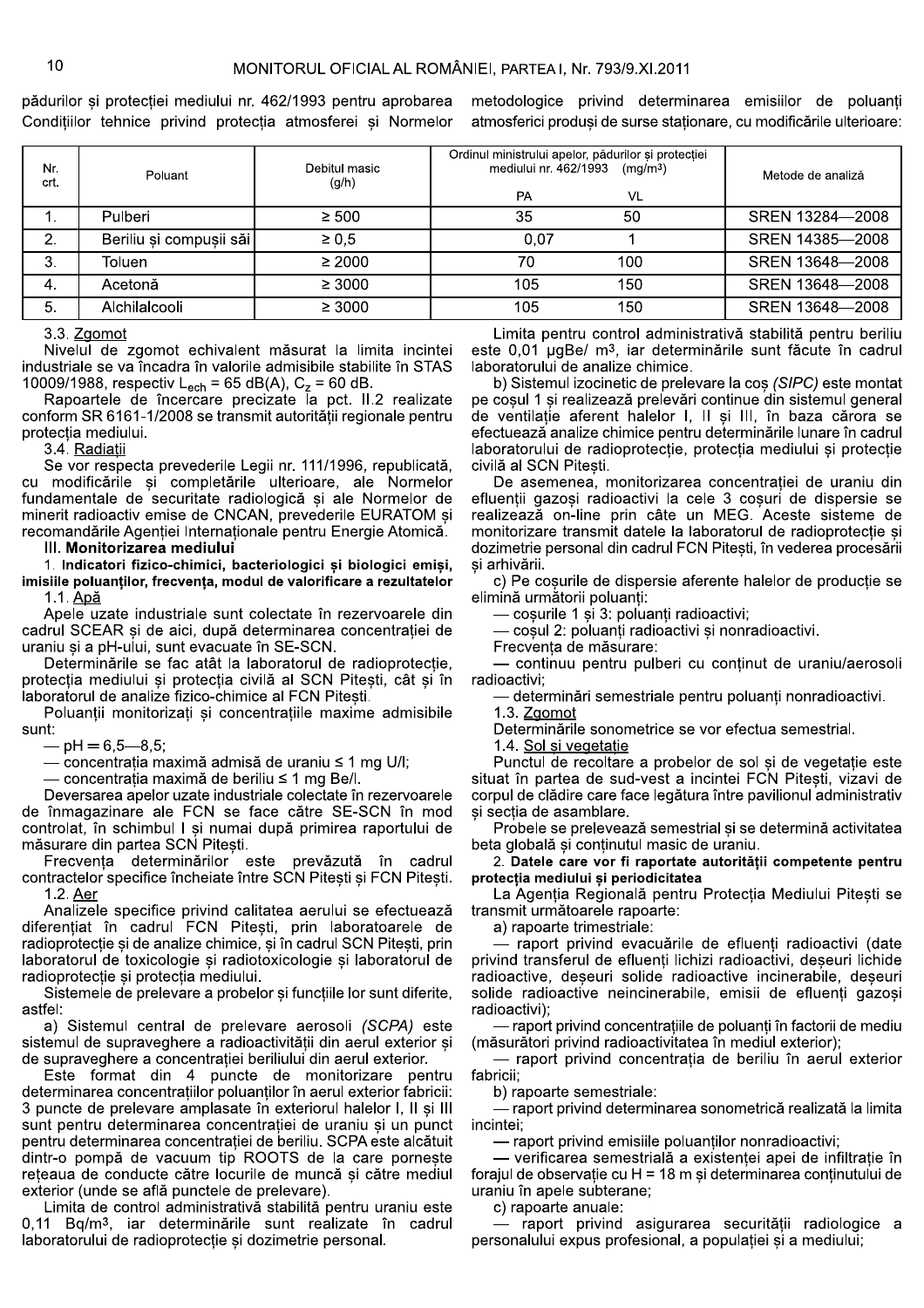- raport privind gospodărirea deseurilor solide radioactive;
- raport de monitorizare a radioactivității mediului;
- inventar al emisiilor de poluanti în atmosferă;
- inventar privind mercurul și compușii cu mercur;
- raport privind situația deșeurilor de ambalaje;
- situația gestionării uleiurilor uzate.

# IV. Modul de gospodărire a deseurilor și ambalajelor 1. Deseuri produse (tipuri, compozitie, cantităti)

Deseurile rezultate din activitatea desfăsurată de FCN Pitesti sunt deseuri radioactive si deseuri neradioactive.

1.1. Deseuri radioactive

Deseurile radioactive rezultate din procesului tehnologic sau ca urmare a contaminării unor materiale, ambalaje etc. cu substante radioactive sunt următoarele:

| Nr.<br>crt.    | Denumirea deșeului                                           | Cantitatea<br>(anual) | Compoziția                                                                                                                                                                                                    |
|----------------|--------------------------------------------------------------|-----------------------|---------------------------------------------------------------------------------------------------------------------------------------------------------------------------------------------------------------|
|                | Deșeuri solide radioactive din care se<br>recuperează uraniu | 1 t                   | filtre de la sistemele de ventilație, prefiltre, pânze filtrante                                                                                                                                              |
| $\overline{2}$ | Deșeuri solide radioactive incinerabile                      | 5 <sup>t</sup>        | materiale textile, hârtie, cartoane, materiale plastice, folie de<br>plastic, cauciucuri, lemn, care prin diferite metode s-au<br>contaminat                                                                  |
| 3              | Deseuri solide radioactive<br>neincinerabile                 | 10 t                  | obiecte metalice, conducte, pietre de rectificare, piese metalice,<br>subansamble, epodur, cărămizi, cabluri, moloz etc. care nu se<br>pot decontamina și nu prezintă interes pentru recuperarea<br>uraniului |
| 4              | Deșeuri lichide radioactive                                  | $800 \; \mathrm{m}^3$ | (scrap) de diferite concentrații                                                                                                                                                                              |
| 5              | Cenuși uranifere                                             | 1 t                   | rezultate în urma procesului de incinerare a deșeurilor solide<br>radioactive incinerabile în cadrul stației de tratare a deșeurilor<br>radioactive din SCN Pitesti                                           |
| 6              | Fosfat de uranil solid și uscat și șlam                      | 3 t                   | rezultate din procesul de recuperare a uraniului în cadrul<br>STDR-SCN în urma procesului de epurare a scrapului cu<br>concentrații de uraniu mai mari de 1 mg U/litru                                        |
| 7              | Deșeuri solide contaminate cu beriliu                        | 0,5t                  | rezultate din procesul de depunere cu beriliu în cadrul secției<br>asamblare                                                                                                                                  |

Se vor respecta prevederile Legii nr. 111/1996, republicată, cu modificările și completările ulterioare, și ale Normativelor CNCAN specifice managementului gospodăririi deșeurilor radioactive.

doză la contact peste valoarea fondului natural. Aceste deșeuri sunt clasificate pe coduri în Hotărârea Guvernului nr. 856/2002 privind evidența gestiunii deseurilor și pentru aprobarea listei cuprinzând deșeurile, inclusiv deșeurile periculoase, cu completările ulterioare, iar cantitățile anuale sunt:

# 1.2. Deseuri industriale neradioactive

Deseurile industriale neradioactive sunt toate deseurile care nu prezintă contaminare liberă detectabilă și debite de

| Nr.<br>crt.     | Codul deșeului | Denumirea deșeului<br>Instalatie/Sectie                                                                          |                                            | Cantitate<br>$(t/\text{an})$ |
|-----------------|----------------|------------------------------------------------------------------------------------------------------------------|--------------------------------------------|------------------------------|
| 0               | 1              | $\overline{2}$<br>3                                                                                              |                                            | 4                            |
|                 | 07.01.04*      | Alți solvenți organici, lichide de spălare și soluții<br>mumă (amestec degresant ternar)                         | Secția asamblare                           | 0,8                          |
| $\overline{2}$  | 07.01.04*      | Alți solvenți organici, lichide de spălare și soluții<br>mumă (alcool etilic uzat)                               | Sectia asamblare                           | 0,4                          |
| 3               | 07.01.04*      | Alți solvenți organici, lichide de spălare și soluții<br>mumă (alcool izopropilic cu grafit)                     | Sectia asamblare                           | 0,3                          |
| 4               | 06.02.04*      | Hidroxid de potasiu                                                                                              | Statie hidrogen                            | 0,25                         |
| 5               | 13.02.05*      | Întreținere echipamente și<br>Uleiuri minerale neclorurate de motor, de transmisie<br>și de ungere<br>instalații |                                            | 0,1                          |
| 6               | 13.02.06*      | Uleiuri sintetice de motor, de transmisie și de ungere                                                           | Intretinere echipamente și<br>instalații   | 0,1                          |
| 7               | 12.01.09*      | Emulsii și soluții de ungere uzate fără halogeni<br>(Blasocut 2000 CF)                                           | Secția asamblare                           | 0,5                          |
| 8               | 16.05.06*      | Reactivi chimici expirati                                                                                        | Laborator de analize chimice               | 2,5                          |
| 9               | 17.04.05       | Deșeuri metalice feroase                                                                                         | Întreținere, reparații,<br>retehnologizări | 10                           |
| 10 <sup>1</sup> | 17.04.01       | Cupru                                                                                                            | Întreținere, reparații,<br>retehnologizări | 0,05                         |
| 11              | 17.04.02       | Aluminiu                                                                                                         | Întreținere, reparații,<br>retehnologizări | 0,05                         |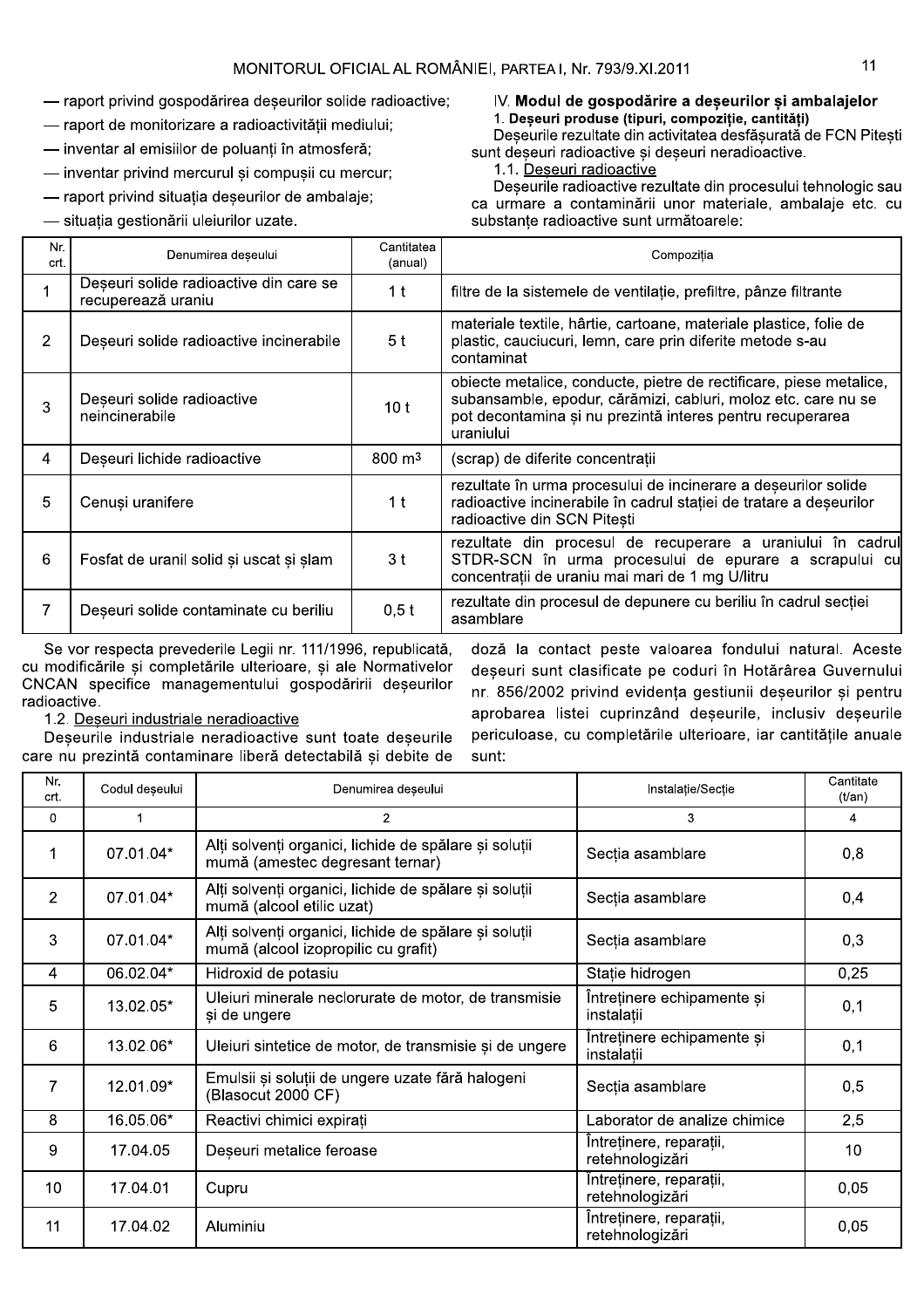| $\mathbf{0}$ | 1         | $\overline{2}$                                                                                             | 3                         | 4    |
|--------------|-----------|------------------------------------------------------------------------------------------------------------|---------------------------|------|
| 12           | 19.12.03  | Metale neferoase (deșeuri solide de zircaloy)                                                              | Secția asamblare          |      |
| 13           | 19.10.04  | Fracții de șpan ușor și praf (șpan de zircaloy -<br>compactare în brichete)*                               | Secția asamblare          | 3,67 |
| 14           | 12.01.17  | Deșeuri de materiale de sablare (nisip de sablare)                                                         | Operația de sablare       | 0,5  |
| 15           | 12.01.17  | Deșeuri de materiale de sablare - provenite din<br>ardere (oxid de zirconiu - cenușă)                      | Operația de sablare       | 4    |
| 16           | 20.03.99  | Deșeuri municipale și asimilabile                                                                          | Întreaga unitate          | 20   |
| 17           | 20.01.01  | Deșeuri celulozice (hârtie și carton)                                                                      | Întreaga unitate          | 10   |
| 18           | 20.01.39  | Deșeuri materiale plastice (PET, mase plastice)                                                            | Întreaga unitate          | 0,2  |
| 19           | 20.01.33* | Întreaga unitate<br>Baterii și acumulatori                                                                 |                           | 0,2  |
| 20           | 20.01.35* | Echipamente electrice și electronice casate<br>(echipamente informatice și de telecomunicații)             | Întreaga unitate          |      |
| 21           | 20.01.21* | Tuburi fluorescente                                                                                        | Întreaga unitate          | 0,05 |
| 22           | 18.01.01  | Obiecte ascuțite                                                                                           |                           |      |
| 23           | 18.01.03* | Deșeuri a căror colectare și eliminare fac obiectul<br>unor măsuri speciale privind prevenirea infecțiilor |                           |      |
| 24           | 18.01.06* | Chimicale constând din sau conținând substanțe<br>periculoase                                              | Punct de urgențe medicale | 0,04 |
| 25           | 18.01.09  | Medicamente                                                                                                |                           |      |

## NOTĂ:

Deșeurile clasificate ca periculoase — deșeurile marcate cu asterisc (\*) — prezintă una sau mai multe dintre proprietățile periculoase din anexa nr. IE la Ordonanța de urgență a Guvernului nr. 78/2000 privind regimul deșeurilor, aprobată cu modificări și completări prin Legea nr. 426/2001, cu modificările și completările ulterioare.

Se vor respecta prevederile Ordonanței de urgență a Guvernului nr. 78/2000 privind regimul deșeurilor, aprobată, cu modificările si completările ulterioare.

# 1.3. Deseuri provenind din substante chimice degradate

Substantele si amestecurile periculoase care nu mai pot fi utilizate în procesul tehnologic sau la analizele de laborator care sunt degradate ori expirate și care intră în categoria deșeurilor periculoase sunt:

| Nr.<br>crt.     | Denumirea deșeului<br>(substanțe și amestecuri periculoase expirate) | Modul de ambalare |
|-----------------|----------------------------------------------------------------------|-------------------|
| 0               |                                                                      | $\overline{2}$    |
| 1               | Acid ascorbic                                                        | Flacon 1.000 ml   |
| $\overline{2}$  | Acid 2aminobezoic                                                    | Flacon 1.000 ml   |
| 3               | Acid bromhidric 47-48%                                               | Flacon 1.000 ml   |
| 4               | Acid fosfomolibdenic                                                 | Flacon 250 gr     |
| $\overline{5}$  | Acid iodic                                                           | Flacon 100 gr     |
| 6               | Acid 2 naftil 1 sulfonic                                             | Flacon 10 gr      |
| 7               | Acid salicilic                                                       | Flacon 1.000 gr   |
| $\overline{8}$  | Acid tricloracetic                                                   | Flacon 250 gr     |
| $\overline{9}$  | Acid tartic                                                          | Flacon 500 gr     |
| $\overline{10}$ | Acid tioglicoolic 80%                                                | Flacon 100 gr     |
| $\overline{11}$ | Alcool anilic                                                        | Flacon 1.000 ml   |
| $\overline{12}$ | <b>Alcool N Butilic</b>                                              | Flacon 1.000 ml   |
| $\overline{13}$ | Alcool izopropilic                                                   | Flacon 1.000 ml   |
| 14              | Aluminiu pulbere fină                                                | Flacon 100 gr     |
| 15              | Amidon solubil indicator                                             | Flacon 100 gr     |
| $\overline{16}$ | Amino negro                                                          | Flacon 100 gr     |
| $\overline{17}$ | 4Aminoantipirin                                                      | Flacon 100 gr     |
| $\overline{18}$ | Anilina                                                              | Flacon 500 ml     |
| $\overline{19}$ | Azotat de argint 0,1N                                                | Flacon 1.000 gr   |
| $\overline{20}$ | Azur II                                                              | Flacon 25 gr      |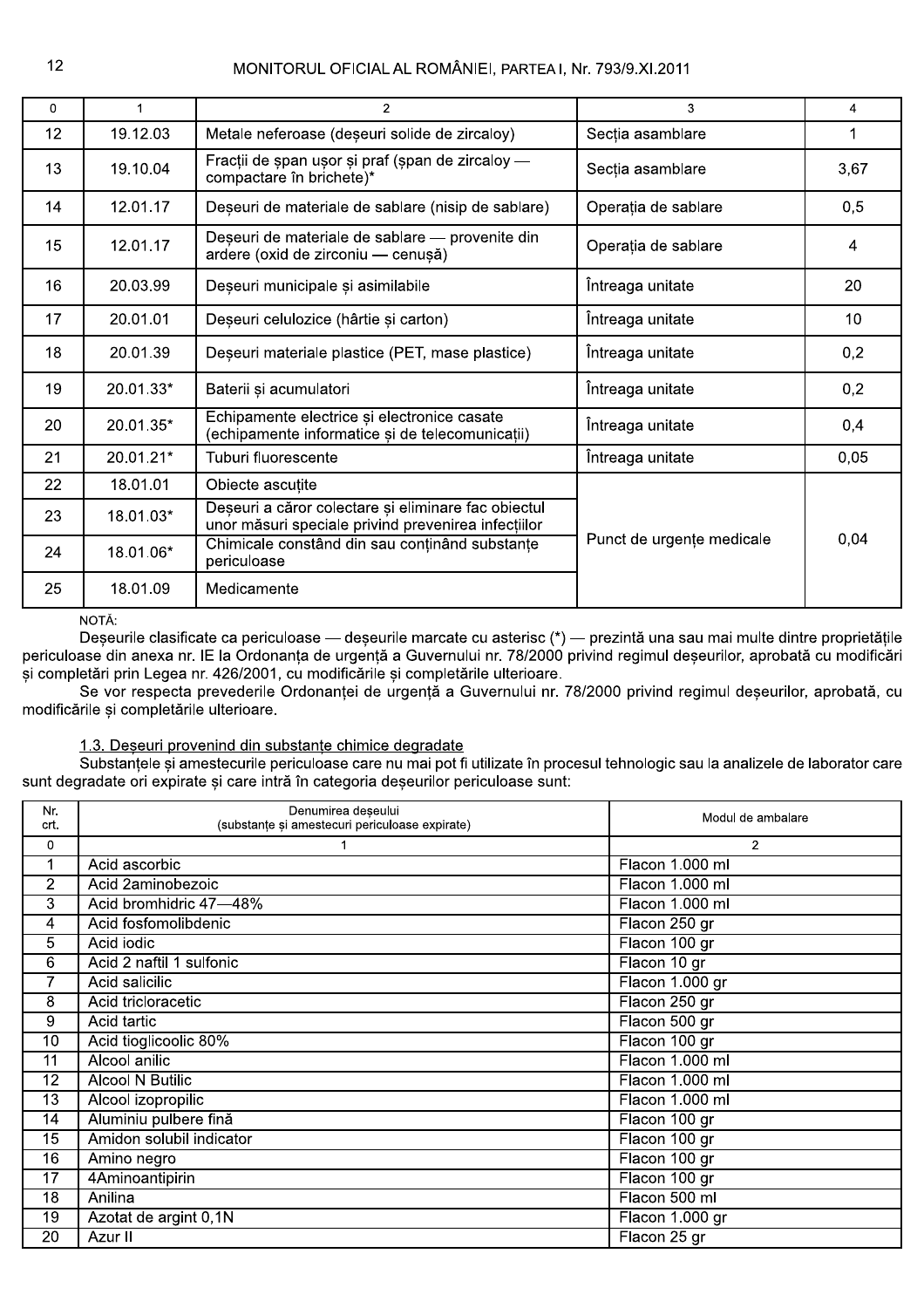| 0               | $\mathbf 1$                        | $\overline{2}$                 |
|-----------------|------------------------------------|--------------------------------|
| 21              | Bromură de amoniu                  | Flacon 100 gr                  |
| 22              | Butilamină 97%                     | Flacon 250 gr                  |
| 23              | Carbură de siliciu pulbere         | Flacon 1.000 gr                |
| $\overline{24}$ | Chinaldină roșie                   | Flacon 1 gr                    |
| 25              | Ciclohexanol                       | Flacon 1.000 ml                |
| 26              | Ciclohexanonă                      | Flacon 250 ml                  |
| $\overline{27}$ | Citrat de amoniu soluție           | Flacon 100 gr                  |
| 28              | Clorhidrat de anilină              | Flacon 500 gr                  |
| 29              | Clorhidrat de fenantrolină         | Flacon 100 gr                  |
| 30              | Clorhidrat de hidrazină            | Flacon 500 și 250 gr           |
| 31              | Clorhidrat de rosanilină           | Flacon 100 gr                  |
| 32              | Clorhidrat de semicarbazidă        | Flacon 100 gr                  |
| 33              | Clorură de cupru și amoniu         | Flacon 500 gr                  |
| 34              | Clorură de fier                    | Flacon 250 și 1.000 gr         |
| $\overline{35}$ | Clorură mercurică                  | Flacon 500 și 25 gr            |
| 36              | Colodiu 6%                         | Flacon 500 gr                  |
| 37              | Cupru pulbere                      | Flacon 250 și 1.000 gr         |
| 38              | Clorat de potasiu                  | Flacon 1.000 gr                |
| 39              | 1,1'Diantrimidum                   | Flacon 5 gr                    |
| 40              | Dicromat de amoniu                 | Flacon 250 gr                  |
| 41              | Difenilbenzidin                    | Flacon 10 gr                   |
| 42              | Dihidrogenofosfat de amoniu        | Flacon 1.000 gr                |
| 43              | N, N'Dimetil 1,4- fenilendiamină   | Flacon 100 gr                  |
| 44              | Dimetilglioximă                    | Flacon 100 gr                  |
| 45              | Dimetilpolisiloxan                 | Flacon 100 gr                  |
| 46              | Dimetilsulfolan                    | Flacon 50 și 100 ml            |
| 47              | 2,6 Dinitrofenol                   | Flacon 1 gr                    |
| 48              | Dioxan                             | Flacon 500 și 1.000 ml         |
| 49              | Dipicrilamină                      | Flacon 1 și 25 gr              |
| 50              | Di-iso-propilcetonă                | Flacon 500 gr                  |
| 51              | Disulfonat de sodiu 1,2dioxibenzen | Flacon 5 gr                    |
| $\overline{52}$ | Fluoresceină                       | Flacon 500 gr                  |
| 53              | Fosfat de sodiu                    | Flacon 250 gr                  |
| 54              | Glicerină anhidră PA               | Flacon 1.000 ml                |
| 55              | Hexachlorcilohexan                 | Flacon 1.000 gr                |
| 56              | 1,2,3,4,5,6Hexaclorciclohexan      | Flacon 100 gr                  |
| 57              | Hidroxină în apă 64%               | Flacon 500 gr                  |
| $\overline{58}$ | Hidrogenocarbonat de sodiu         | Flacon 1.000 gr                |
| 59              | Hidrogenfosfat de disodic          | Flacon 1.000 gr                |
| 60              | Hidrogenfosfat de trisodic         | Flacon 100 gr                  |
| 61              | Hidrogenofosfat de amoniu și sodiu | Flacon 500 ml                  |
| 62              | Hidrogenosulfat de sodiu           | Flacon 100 gr                  |
| 63              | Hidrogenosulfat de amoniu          | Flacon 100 gr                  |
| 64              | Hidroxichinaldină                  | Flacon 10 gr                   |
| 65              | 8 Hidroxchinolină                  | Flacon 100 gr                  |
| 66              | Hidroxid de bariu                  | Flacon 250 gr                  |
| 67              | Hidroxid de litiu                  | Flacon 100 gr                  |
| 68              | Hidroxilmetilaminoetan             | Flacon 100 gr                  |
| 69              | lodură de cadmiu                   | Flacon 25 gr                   |
| 70              | lodură de potasiu                  | Flacon 250, 500 gr             |
| 71              | Isobutilmetilcetonă                | Flacon 1.000 ml, 500, 1.000 gr |
| $\overline{72}$ | Lakmus                             | Flacon 100 gr                  |
| 73              | Ninhidrină                         | Flacon 100 gr                  |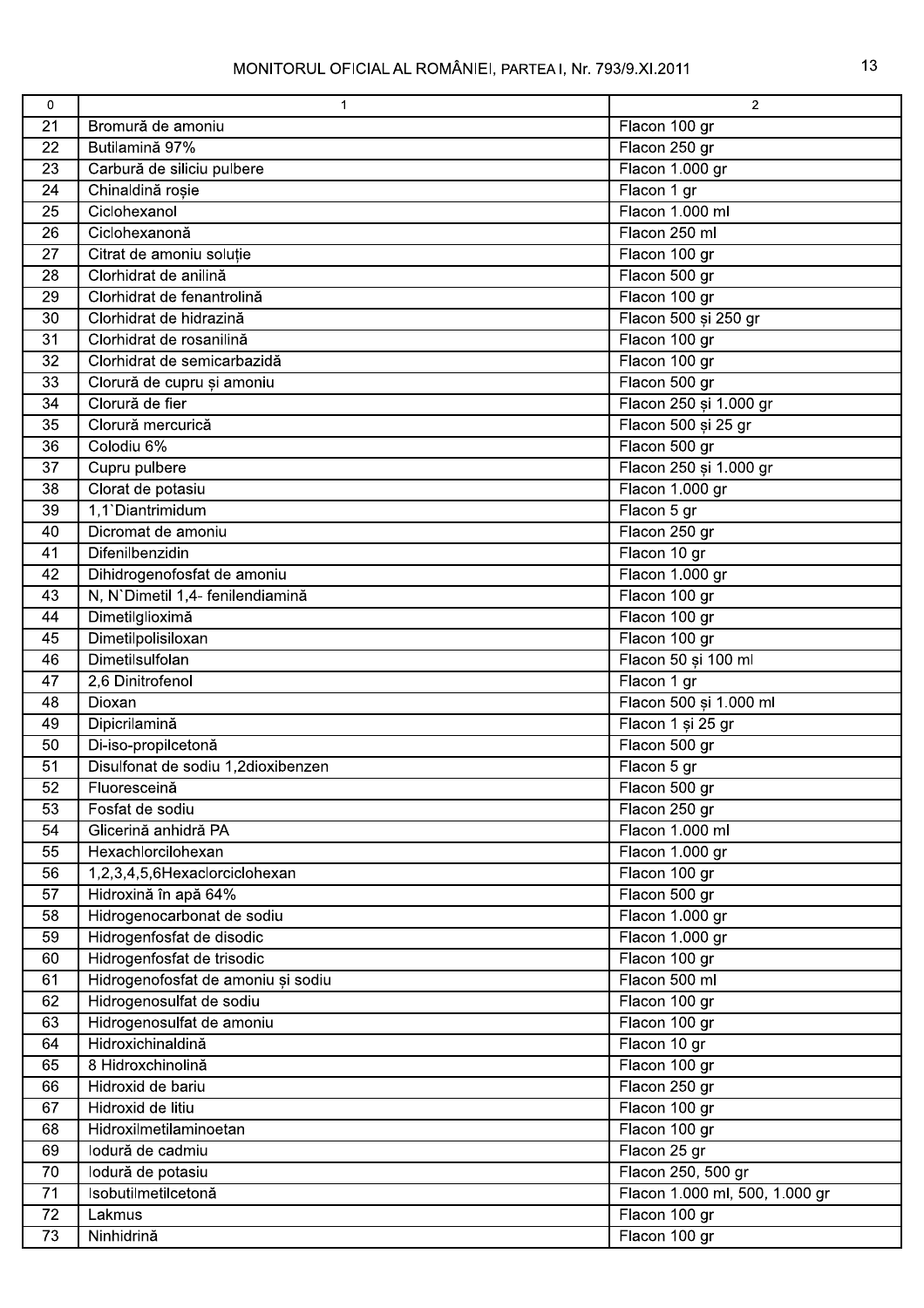| 0   | $\mathbf 1$                    | 2                      |
|-----|--------------------------------|------------------------|
| 74  | Oxid de crom                   | Flacon 500 gr          |
| 75  | Oxid de cupru                  | Flacon 250 gr          |
| 76  | Oxid de fier III               | Flacon 250 și 100 gr   |
| 77  | Oxid de germaniu               | Flacon 1 gr            |
| 78  | Oxid de jod V                  | Flacon 100 gr          |
| 79  | Trioxid de molibden            | Flacon 250 gr          |
| 80  | Oxid de nichel                 | Flacon 250 gr          |
| 81  | Dioxid de siliciu              | Flacon 25 și 50 gr     |
| 82  | Oxid de stibiu V               | Flacon 100 gr          |
| 83  | Oxid de stronțiu               | Flacon 100 gr          |
| 84  | Dioxid de titan                | Flacon 500 gr          |
| 85  | Oxid de wolfram                | Flacon 100 și 1.000 gr |
| 86  | Plumb pulbere                  | Flacon 250 și 1.000 gr |
| 87  | Roșu de fenol                  | Flacon 100 gr          |
| 88  | Roșu neutru                    | Flacon 10 gr           |
| 89  | Sulf                           | Flacon 100 gr          |
| 90  | Sulfat de aluminiu și amoniu   | Flacon 250 și 500 gr   |
| 91  | Sulfat de aluminiu și potasiu  | Flacon 500 gr          |
| 92  | Sulfat de chinină              | Flacon 500 gr          |
|     | Sulfat de zinc                 | Flacon 100 gr          |
| 93  |                                |                        |
| 94  | Sulfat feros de amoniu         | Flacon 500 și 1.000 gr |
| 95  | Sulfat nichel de amoniu        | Flacon 500 gr          |
| 96  | Sulfocianură de fluoresceină   | Flacon 10 gr           |
| 97  | Sulfură de carbon              | Flacon 1.000 ml        |
| 98  | Tartat acid de sodiu           | Flacon 250 gr          |
| 99  | Tartat de disodiu              | Flacon 250 gr          |
| 100 | Tetrahidrofuran                | Flacon 100 ml          |
| 101 | Thorin                         | Flacon 5 gr            |
| 102 | Vată de sticlă                 | Cutie 1.000 gr         |
| 103 | Xilenol orange                 | Flacon 5 gr            |
| 104 | Zinc granule                   | Flacon 250 și 1.000 gr |
| 105 | Tricloretilenă                 | Flacon 100 gr          |
| 106 | Azotat de mercur               | Flacon 25 gr           |
| 107 | Florură de galiu spectral      | Flacon 10 gr           |
| 108 | Florură de litiu spectral      | Flacon 25 gr           |
| 109 | Mercur soluție etalon 1gr/l    | Flacon 100 ml          |
| 110 | Neothorin                      | Flacon 10 gr           |
| 111 | Oxid de fosfor                 | Flacon 500 gr          |
| 112 | Stibiu spectral                | Flacon 100 gr          |
| 113 | Taliu soluție etalon 1 gr/l    | Flacon 100 ml          |
| 114 | Telur soluție etalon 1 gr/l    | Flacon 100 ml          |
| 115 | 1,2 Diaminociclohexan          | Flacon sticlă/plastic  |
| 116 | Acetat de etil pa              | Flacon sticlă/plastic  |
| 117 | Acetat n-butil pa              | Flacon sticlă/plastic  |
| 118 | Alcool metilic absolut         | Flacon sticlă/plastic  |
| 119 | Bicromat de potasiu pa         | Flacon sticlă/plastic  |
| 120 | Clorură de cobalt              | Flacon sticlă/plastic  |
| 121 | Clorură de bismut              | Flacon sticlă/plastic  |
| 122 | lodură de cadmiu pa            | Flacon sticlă/plastic  |
| 123 | lodură de potasiu pa           | Flacon sticlă/plastic  |
| 124 | lodură de potasiu soluție 0,1N | Flacon sticlă/plastic  |
| 125 | Oxid de beriliu                | Flacon sticlă/plastic  |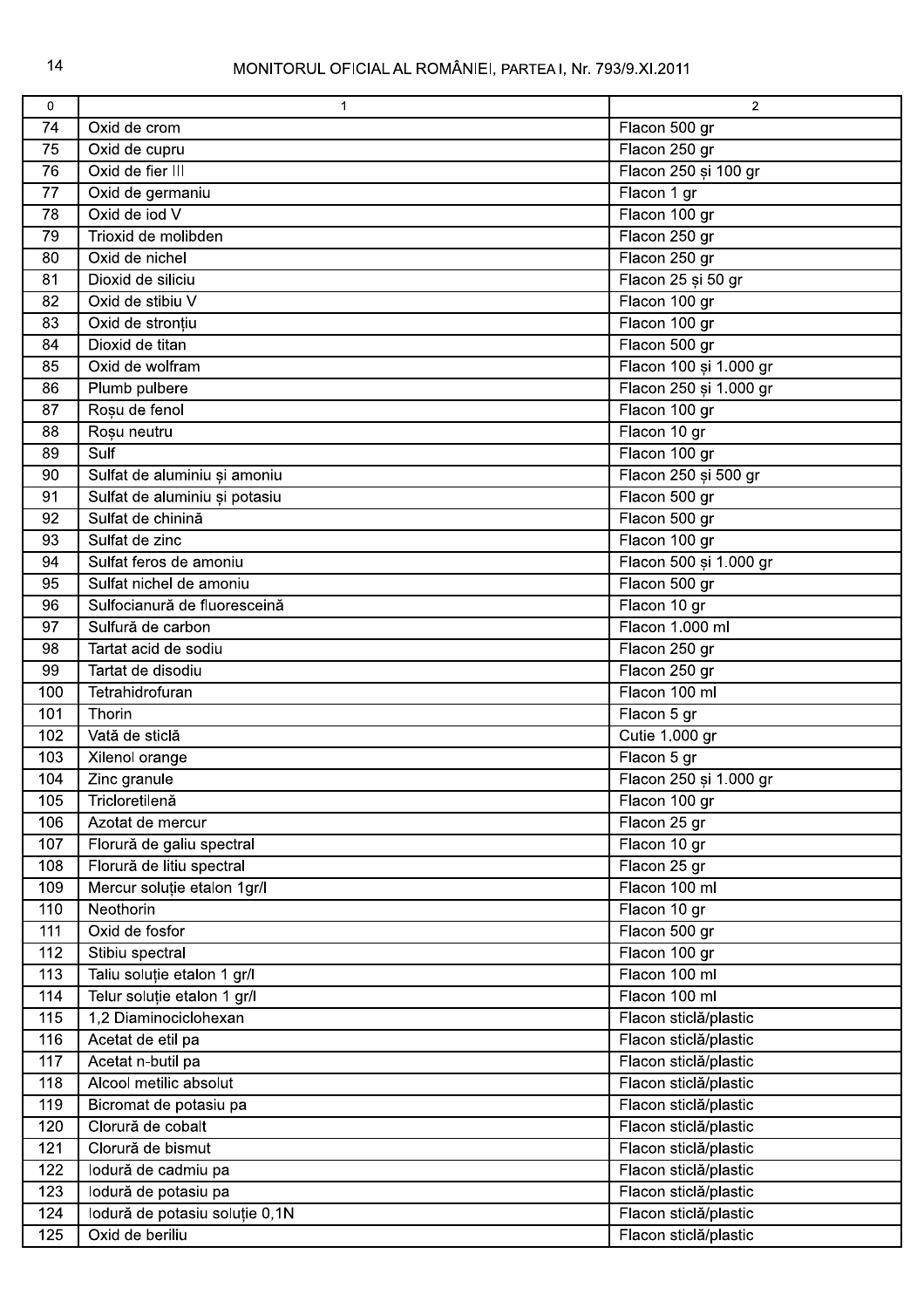| 0   |                              |                       |
|-----|------------------------------|-----------------------|
| 126 | Tiosulfat de sodiu pa        | Flacon sticlă/plastic |
| 127 | Trietanolanimă               | Flacon sticlă/plastic |
| 128 | Flacon soluție dezinfectantă | Flacon sticlă/plastic |
| 129 | Fixer unifix                 | Flacon sticlă/plastic |
| 130 | Chinolein Gelb               | Flacon sticlă/plastic |

#### 2. Deseuri colectate (tipuri, compozitie, cantităti, frecventă)

FCN Pitești nu desfășoară activitate de colectare a deseurilor

Deseurile radioactive sunt colectate în containere speciale inscriptionate pentru fiecare tip de deseu.

Deseurile neradioactive generate în activitățile proprii sunt colectate la locul generării și sunt transferate în spațiile proprii special amenajate pentru stocare temporară până la disponibilizarea către operatori economici autorizați pentru colectare, transport, eliminare/valorificare conform Ordonantei de urgentă a Guvernului nr. 78/2000, aprobată cu modificări si completări prin Legea nr. 426/2001, cu modificările si completările ulterioare, legislatia în vigoare privind deseurile valorificabile și legislația specifică altor tipuri de deseuri.

3. Deseuri stocate temporar (tipuri, compozitie, cantităti, mod de stocare)

FCN Pitesti nu detine depozit de stocare conform Hotărârii Guvernului nr. 349/2005 privind depozitarea deseurilor, cu modificările si completările ulterioare.

Spațiile existente sunt amenajate pentru deținerea temporară a deșeurilor până la transferul în afara societății către unități autorizate pentru stocare, valorificare, eliminare prin procedee aprobate de autoritatea de mediu si de reglementările specifice emise de CNCAN.

3.1. Deseuri radioactive

Deșeurile radioactive sunt cele precizate în tabelul prevăzut la pct. 1.1. si sunt stocate pe platformele special amenajate, astfel:

| Nr.<br>crt.    | Denumirea deseului                                           | Cantitatea<br>(anual) | Stocare temporară                                                                                                                                                                |
|----------------|--------------------------------------------------------------|-----------------------|----------------------------------------------------------------------------------------------------------------------------------------------------------------------------------|
|                | Deșeuri solide radioactive din care se<br>recuperează uraniu | 1 <sub>t</sub>        | Platforma de depozitare temporară deșeuri solide<br>radioactive slab contaminate                                                                                                 |
| $\overline{2}$ | Deșeuri solide radioactive incinerabile                      | 5 <sup>t</sup>        | Idem                                                                                                                                                                             |
| 3              | Deseuri solide radioactive neincinerabile                    | 10 $t$                | Idem                                                                                                                                                                             |
| 4              | Deșeuri lichide radioactive                                  | $800 \text{ m}^3$     | Stocate în rezervoarele stației de colectare deșeuri<br>lichide radioactive - transport la STDR - SCN                                                                            |
| 5              | Cenuși uranifere                                             | 1 <sub>t</sub>        | Rezultate în urma procesului de incinerare a deșeurilor<br>solide radioactive incinerabile în cadrul STDR - SCN                                                                  |
| 6              | Fosfat de uranil solid și uscat și șlam                      | 3 <sub>t</sub>        | Rezultate din procesul de recuperare a uraniului în<br>cadrul STDR a SCN Pitești, în urma procesului de<br>epurare a scrapului cu concentrații de uraniu mai mari<br>de 1 mg U/I |
|                | Deșeuri solide contaminate cu beriliu                        | $0,5$ t               | Platforma de depozitare temporară deșeuri solide<br>radioactive slab contaminate                                                                                                 |

Containerele cu deșeuri din zonele radiologice sunt monitorizate înainte de a fi transferate în afara zonei radiologice. Dacă sunt detectate valori ale contaminării cu uraniu peste limitele aprobate (până la care deseurile se consideră neradioactive), acestea sunt considerate deșeuri radioactive și sunt tratate conform procedurilor pentru deseuri radioactive.

3.2. Deseuri neradioactive

Deșeurile neradioactive stocate temporar în spații special amenajate sunt cele din tabelul prevăzut la pct. 1.2. Acestea sunt stocate în spații special amenajate de unde vor fi preluate pe bază de contract de colectori sau operatori autorizati în vederea valorificării si/sau eliminării.

Spanul de zircaloy se brichetează într-o instalatie specială pe amplasamentul SCN Pitesti și se valorifică prin firme autorizate. În situatii accidentale, spanul de zircalov se elimină printr-un proces de oxidare completă în cuptorul special construit, amplasat în curtea fabricii, într-o zonă lipsită de trafic. Cuptorul de oxidare elimină șpanul și aliajele de zircaloy prin arderea liberă, cu tiraj natural de aer, oxidarea fiind completă.

Cuptorul de oxidare și principiul de eliminare este rezultatul unei invenții a domnului Constantin Galeriu, expert în cadrul FCN Pitesti, si este brevetat cu Brevetul de invenție nr. 109.781 B1 din 1995 emis de Oficiul de Stat pentru Inventii si Mărci Bucuresti.

Cenusa rezultată din arderea spanului de zircaloy se stochează în containere în vederea eliminării printr-o firmă specializată de valorificare. Transferul deșeurilor de zircaloy (contaminate și necontaminate) rezultate din activitatea de producție se realizează după obținerea autorizațiilor specifice emise de CNCAN.

Alte tipuri de deseuri neradioactive sunt deseurile provenite din substante si amestecuri periculoase expirate care nu mai pot fi utilizate în procesul de productie și sunt cele prevăzute în tabelul de la pct. 1.3.

Pentru deseurile neradioactive, inclusiv cele chimice, colectate în spații special amenajate în cadrul secțiilor de productie, conditionarea constă în inspectarea etichetării, a integrității ambalajelor, efectuarea de măsurători dozimetrice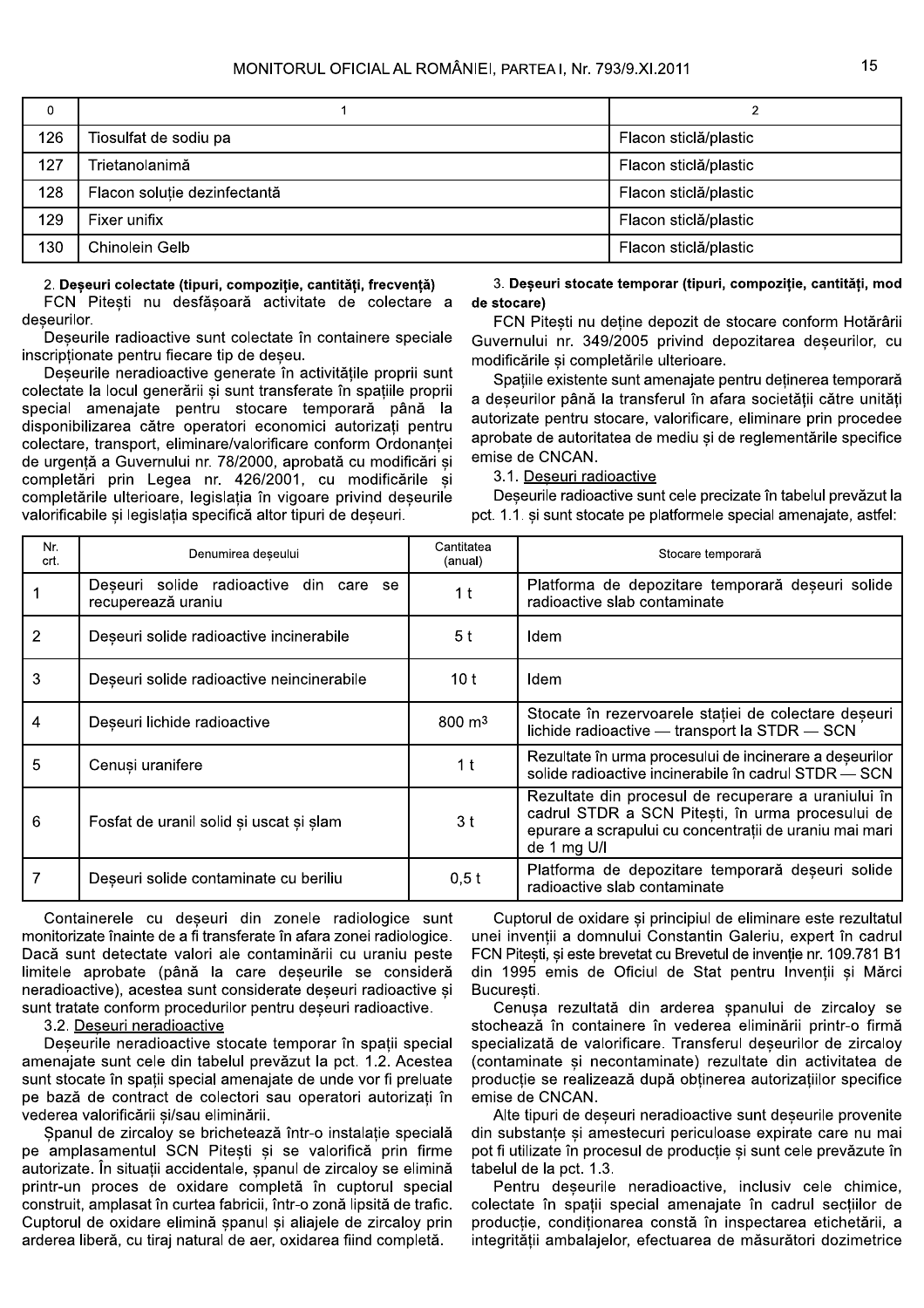|                                                                                                                                                                        | pentru verificarea gradului de contaminare radioactivă și<br>Deseurile periculoase provenite din substante chimice<br>expirate sunt stocate temporar în depozitul de chimicale pe<br>sigilarea containerelor (pentru evitarea unei contaminări<br>rafturi marcate corespunzător.<br>ulterioare, până la transferul în afara zonei radiologice). Este<br>Aceste spații sunt ventilate, marcate și delimitate astfel încât<br>interzisă amestecarea diferitelor categorii de deșeuri periculoase<br>să se identifice ușor destinația acestora; depozitarea butoaielor<br>se face numai pe paleți și există lădițe cu material absorbant<br>cu cele nepericuloase.<br>pentru eliminarea eventualelor scurgeri accidentale.<br>Deșeurile de substanțe chimice rezultate în urma procesului<br>4. Deșeuri valorificate (tipuri, compoziție, cantități, destinație)<br>de fabricație sunt stocate temporar pe platforma de depozitare<br>Deseuri valorificabile rezultate de pe amplasament sunt<br>temporară deșeuri solide radioactive slab contaminate.<br>următoarele: |                               |                  |  |
|------------------------------------------------------------------------------------------------------------------------------------------------------------------------|----------------------------------------------------------------------------------------------------------------------------------------------------------------------------------------------------------------------------------------------------------------------------------------------------------------------------------------------------------------------------------------------------------------------------------------------------------------------------------------------------------------------------------------------------------------------------------------------------------------------------------------------------------------------------------------------------------------------------------------------------------------------------------------------------------------------------------------------------------------------------------------------------------------------------------------------------------------------------------------------------------------------------------------------------------------------|-------------------------------|------------------|--|
| Nr.<br>crt.                                                                                                                                                            | Denumirea deșeului                                                                                                                                                                                                                                                                                                                                                                                                                                                                                                                                                                                                                                                                                                                                                                                                                                                                                                                                                                                                                                                   | Cantitatea<br>$(t/\text{an})$ | Destinația       |  |
|                                                                                                                                                                        | Deșeuri valorificabile rezultate din procesele tehnologice                                                                                                                                                                                                                                                                                                                                                                                                                                                                                                                                                                                                                                                                                                                                                                                                                                                                                                                                                                                                           |                               |                  |  |
| $\mathbf 1$                                                                                                                                                            | Deșeuri solide de zircaloy                                                                                                                                                                                                                                                                                                                                                                                                                                                                                                                                                                                                                                                                                                                                                                                                                                                                                                                                                                                                                                           | 1                             | Firme autorizate |  |
| $\overline{2}$                                                                                                                                                         | Span de zircaloy - sub formă de brichete                                                                                                                                                                                                                                                                                                                                                                                                                                                                                                                                                                                                                                                                                                                                                                                                                                                                                                                                                                                                                             | 3,67                          | Firme autorizate |  |
| 3                                                                                                                                                                      | Deșeuri de materiale de sablare (nisip de sablare)                                                                                                                                                                                                                                                                                                                                                                                                                                                                                                                                                                                                                                                                                                                                                                                                                                                                                                                                                                                                                   |                               | Firme autorizate |  |
| 4                                                                                                                                                                      | Deșeuri de materiale de sablare - provenite din ardere (oxid de zirconiu -<br>cenușă)                                                                                                                                                                                                                                                                                                                                                                                                                                                                                                                                                                                                                                                                                                                                                                                                                                                                                                                                                                                |                               | Firme autorizate |  |
| Uleiuri minerale neclorurate de motor, de transmisie și de ungere, uleiuri<br>5<br>sintetice de motor de transmisie și de ungere, uleiuri sintetice de ungere<br>uzate |                                                                                                                                                                                                                                                                                                                                                                                                                                                                                                                                                                                                                                                                                                                                                                                                                                                                                                                                                                                                                                                                      | 0,2                           | Firme autorizate |  |
|                                                                                                                                                                        | Deșeuri valorificabile altele decât cele rezultate din procesele tehnologice                                                                                                                                                                                                                                                                                                                                                                                                                                                                                                                                                                                                                                                                                                                                                                                                                                                                                                                                                                                         |                               |                  |  |
| $\mathbf{1}$                                                                                                                                                           | Deșeuri metalice feroase                                                                                                                                                                                                                                                                                                                                                                                                                                                                                                                                                                                                                                                                                                                                                                                                                                                                                                                                                                                                                                             | 10                            |                  |  |
| $\overline{2}$                                                                                                                                                         | Deșeuri neferoase (aluminiu, cupru)                                                                                                                                                                                                                                                                                                                                                                                                                                                                                                                                                                                                                                                                                                                                                                                                                                                                                                                                                                                                                                  |                               | Firme autorizate |  |
| 3                                                                                                                                                                      | Deșeuri celulozice (hârtie și carton)                                                                                                                                                                                                                                                                                                                                                                                                                                                                                                                                                                                                                                                                                                                                                                                                                                                                                                                                                                                                                                |                               |                  |  |
| 4                                                                                                                                                                      | Deșeuri materiale plastice (PET-uri, mase plastice)                                                                                                                                                                                                                                                                                                                                                                                                                                                                                                                                                                                                                                                                                                                                                                                                                                                                                                                                                                                                                  | 0,2                           |                  |  |
| 5                                                                                                                                                                      | Baterii și acumulatori                                                                                                                                                                                                                                                                                                                                                                                                                                                                                                                                                                                                                                                                                                                                                                                                                                                                                                                                                                                                                                               | 0,2                           |                  |  |
| 6                                                                                                                                                                      | Echipamente electrice și electronice casate (echipamente informatice și<br>de telecomunicații)                                                                                                                                                                                                                                                                                                                                                                                                                                                                                                                                                                                                                                                                                                                                                                                                                                                                                                                                                                       | 0,4                           | Firme autorizate |  |
| $\overline{7}$                                                                                                                                                         | Tuburi fluorescente                                                                                                                                                                                                                                                                                                                                                                                                                                                                                                                                                                                                                                                                                                                                                                                                                                                                                                                                                                                                                                                  | 0,05                          | Firme autorizate |  |

Deseurile valorificabile provenite din procesele tehnologice si deseurile menaiere si asimilabile sunt predate operatorilor economici autorizati din punctul de vedere al protectiei mediului pentru valorificare/reciclare. cu respectarea cerintelor din .<br>Hotărârea Guvernului nr. 1.061/2008 privind transportul deseurilor periculoase si nepericuloase pe teritoriul României. Cantitătile de deseuri predate sunt înregistrate în baza de date privind gestiunea deseurilor a FCN Pitesti.

Activitatea de colectare a datelor privind gestiunea deseurilor este procedurată.

Se vor respecta prevederile Ordonantei de urgentă a Guvernului nr. 16/2001 privind gestionarea deseurilor industriale reciclabile, republicată, cu modificările ulterioare, si ale Ordonantei de urgentă a Guvernului nr. 78/2000. aprobată cu modificări și completări prin Legea nr. 426/2001. cu modificările si completårile ulterioare.

În zona platformei de depozitare din incinta proteiată se află containere mari cu capacitatea de 1.1 m<sup>3</sup> identificate separat pentru fiecare tip de deseu solid neradioactiv colectat: .<br>suplimentar, înainte de deversarea fiecărui sac de deseuri în container este efectuată o sortare pentru evitarea amestecării deseurilor de diverse tipuri.

Bateriile (acumulatorii) cu plumb se stochează temporar în spatiile de stocare a deseurilor periculoase si sunt gestionate în

conformitate cu prevederile Hotărârii Guvernului nr. 1.132/2008 privind regimul bateriilor si acumulatorilor si al deseurilor de .<br>baterii si acumulatori.

Gunoiul menaier (rezultat de la locurile de muncă și spatiile de cazare ale FCN Pitesti) este transportat la rampa de deseuri menaiere a orasului în baza contractelor încheiate cu Primăria Orasului Mioveni.

5.1. Deseuri radioactive

ehnologice și conformitate cu prevederile Hotărârii Guvernului nr. 1.132/2008<br>
operatorilor privind regimul baterii și acumulatorilor și al deșeurilor de<br>
cției mediului baterii și acumulatori.<br>
erințelor din Guaziu menaje Deseurile solide radioactive incinerabile sunt transportate cu electrocarul marcat radioactiv la STDR — SCN Pitesti si incinerate sau se transferă la CNU — Sucursala Feldioara în vederea depozitării finale. Din procesul de incinerare rezultă cenusi uranifere care se transferă înapoi la FCN Pitesti sub control de garantii nucleare.

Cenusile uranifere împreună cu fosfatul de uranil. slamul provenit din procesul de rectificare pastile sinterizate si alte .<br>materiale nucleare neconforme se transportă cu autotrenul la CNU — Sucursala Feldioara în vederea prelucrării. De la Feldioara cantitățile de pulbere sinterizabilă de UO<sub>2</sub> obținută în urma prelucrării acestor materiale se întorc ca materie primă la FCN Pitesti în baza autorizatiilor de transfer si transport emise de CNCAN. sub control si supraveghere strictă.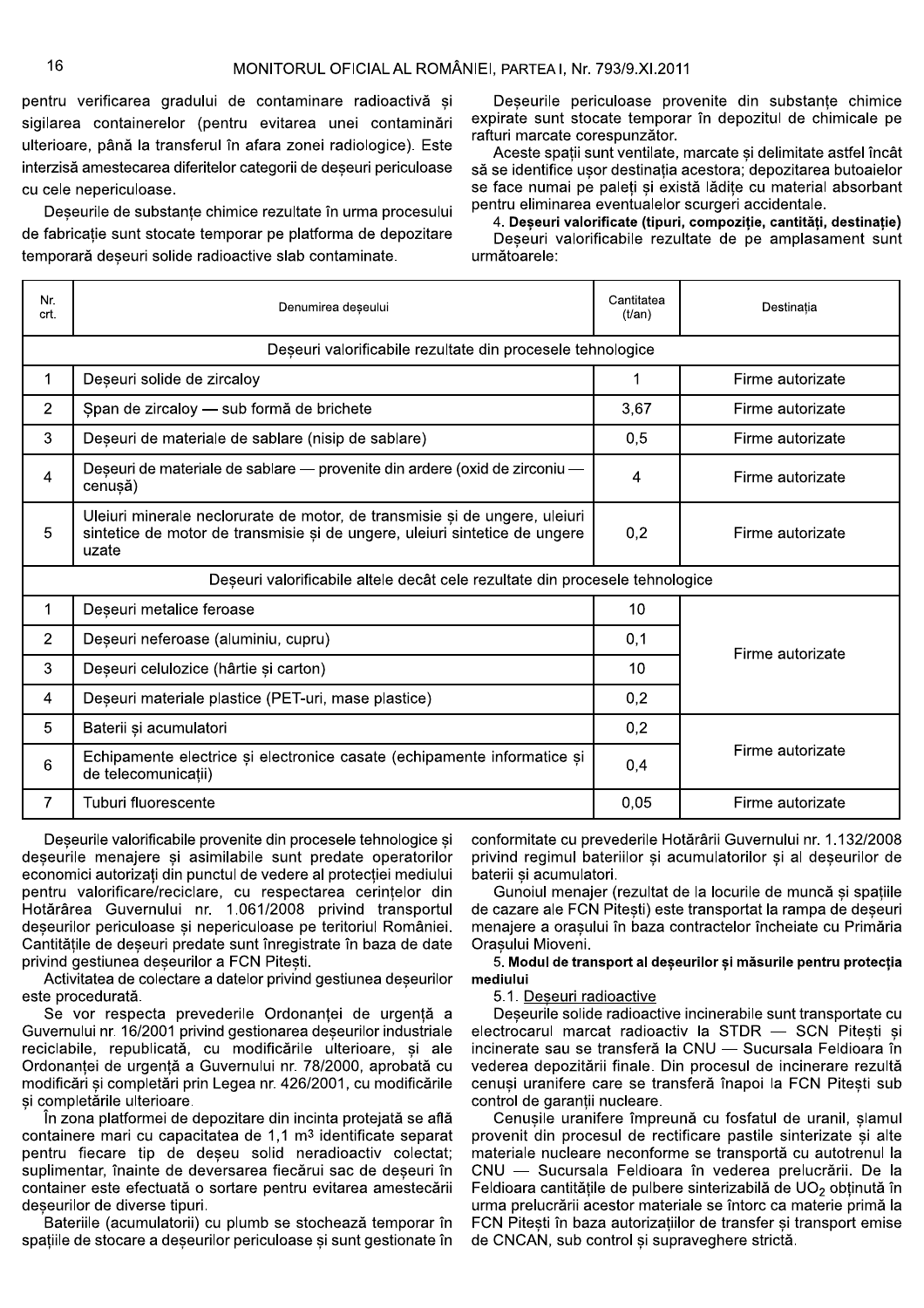Deseurile lichide radioactive se transportă cu autocisterna proprie destinată exclusiv acestui tip de transport la STDR-SCN.

Se vor respecta prevederile Ordonantei Guvernului nr. 11/2003 privind gospodărirea în siguranță a deșeurilor radioactive, republicată, cu modificările ulterioare.

Se vor respecta prevederile Ordinului președintelui Comisiei Nationale pentru Controlul Activităților Nucleare nr. 56/2004 privind aprobarea Normelor fundamentale pentru gospodărirea în siguranță a deseurilor radioactive.

FCN Pitesti și CNU - Sucursala Feldioara înregistrează în evidentele de garantii nucleare si raportează lunar la EURATOM și CNCAN transferurile, respectiv recepțiile de deșeuri solide radioactive cu activitate specifică joasă (de tipul obiecte solide contaminate cu uraniu natural), în conformitate cu cerintele EURATOM și cu respectarea prevederilor Regulamentului (Euratom) nr. 302/2005 al Comisiei din 8 februarie 2005 privind aplicarea garanțiilor nucleare Euratom.

5.2. Deseuri neradioactive

Toate tipurile de deseuri neradioactive sunt evacuate de pe amplasament numai după efectuarea controlului dozimetric.

Deșeurile și spanul de zircaloy se stochează temporar la depozitul special amenajat si sunt transferate la SCN Pitesti în vederea tratării prin compactare în brichete și se transferă către operatori autorizati, specializati în recuperarea acestor materiale.

Transportul deșeurilor în afara unității în vederea eliminării, depozitării sau valorificării se face cu operatorii economici autorizați să desfășoare aceste activități de transport în condițiile si cu obligatiile prevăzute în Ordonanta de urgentă a Guvernului nr. 78/2000, aprobată cu modificări și completări prin Legea nr. 426/2001, cu modificările și completările ulterioare, precum și în Hotărârea Guvernului nr. 1.061/2008.

Pentru transportul deseurilor din categoria produselor chimice expirate periculoase se urmăreste si conformarea cu Normele de efectuare a activității de transport ruțier de mărfuri periculoase în România, aprobate prin Hotărârea Guvernului nr. 1.175/2007.

Pentru deseurile periculoase disponibilizate în cantităti mai mari de o tonă se obtin aprobări de expeditie/transport de la autoritatea pentru protecția mediului din perimetrul prestatorului de servicii, avizate de Inspectoratul pentru Situații de Urgență Arges "Căpitan Puică Nicolae". Se vor respecta prevederile Ordinului ministrului lucrărilor publice, transporturilor și locuinței nr. 211/2003 pentru aprobarea Reglementărilor privind omologarea de tip si eliberarea cărții de identitate a vehiculelor rutiere, precum și omologarea de tip a produselor utilizate la acestea - RNTR 2, cu modificările și completările ulterioare.

#### 6. Mod de eliminare (depozitare definitivă, incinerare)

FCN Pitesti nu efectuează operatiuni de tratare, eliminare sau incinerare a deseurilor industriale neradioactive.

Prin contracte de prestări servicii cu operatori economici autorizati din punctul de vedere al protectiei FCN Pitesti predă deșeurile în vederea eliminării, valorificării sau incinerării, după caz, în funcție de tipul și caracteristicile fizico-chimice ale deseurilor.

#### 7. Monitorizarea gestiunii deseurilor

Se va tine evidenta gestiunii deseurilor pentru fiecare tip de deseu în parte, în conformitate cu prevederile Hotărârii Guvernului nr. 856/2002, cu completările ulterioare, și în baza Ordonanței de urgență a Guvernului nr. 78/2000, aprobată cu modificări și completări prin Legea nr. 426/2001, cu modificările si completările ulterioare.

La cererea autorității competente pentru protecția mediului se vor furniza informații corespunzătoare.

8. Ambalaje folosite și rezultate

8.1. Ambalaje folosite si rezultate în/din activitate:

| Nr.<br>crt. | Ambalaje folosite sau rezultate                                              | Cantităti<br>(anual) | Folosite/Rezultate                                                                                                                                                               |
|-------------|------------------------------------------------------------------------------|----------------------|----------------------------------------------------------------------------------------------------------------------------------------------------------------------------------|
|             | Lăzi din lemn cu sectoare din polistiren<br>expandat și folie de polietilenă | 300 buc.             | Folosite pentru ambalarea fasciculelor combustibile în<br>vederea transportului                                                                                                  |
| 2           | Alte ambalaje din lemn                                                       | 6 t                  | Rezultate din livrarea materiilor prime de zircaloy; sunt<br>utilizate ulterior pentru ambalarea deseurilor de zircaloy.                                                         |
| 3           | Bidoane plastic și containere plastic                                        | 200 kg               | Rezultate din livrarea substantelor chimice și precursorilor                                                                                                                     |
| 4           | Hârtie, carton                                                               | 10 <sub>t</sub>      | Rezultate din livrarea materiilor auxiliare și din activitatea<br>curentă                                                                                                        |
| 5           | Sticlă                                                                       | 300 kg               | Rezultate din livrarea substantelor chimice și precursorilor                                                                                                                     |
| 6           | Butoaie metalice de 100, 200, 220 l                                          | variabil             | Folosite în circuitul intern                                                                                                                                                     |
| 7           | Butoaie metalice de 220 l                                                    | variabil             | Folosite ca ambalaj al pulberii de dioxid de uraniu; sunt<br>proprietatea CNU - Sucursala Feldioara; se returnează.                                                              |
| 8           | Butoaie metalice de 50, 200, 220 l                                           | variabil             | Folosite pentru transferul de deșeuri radioactive, pastile<br>neconforme, fosfat de uranil și cenuși uranifere. Circuit<br>închis între FCN Pitești și CNU - Sucursala Feldioara |

#### 8.2. Ambalaje folosite pentru deseuri:

a) radioactive

| Nr.<br>crt. | Ambalaje folosite sau rezultate   | Folosite/Rezultate                                                                                                        |
|-------------|-----------------------------------|---------------------------------------------------------------------------------------------------------------------------|
|             | Butoaie metalice 220 l            | Folosit ca ambalaj al pulberii de oxid de uraniu                                                                          |
|             | Butoaie metalice 50, 200 și 220 l | Folosit ca ambalaj pentru transportul deșeurilor radioactive, pastile<br>neconforme, fosfat de uranil și cenuși uranifere |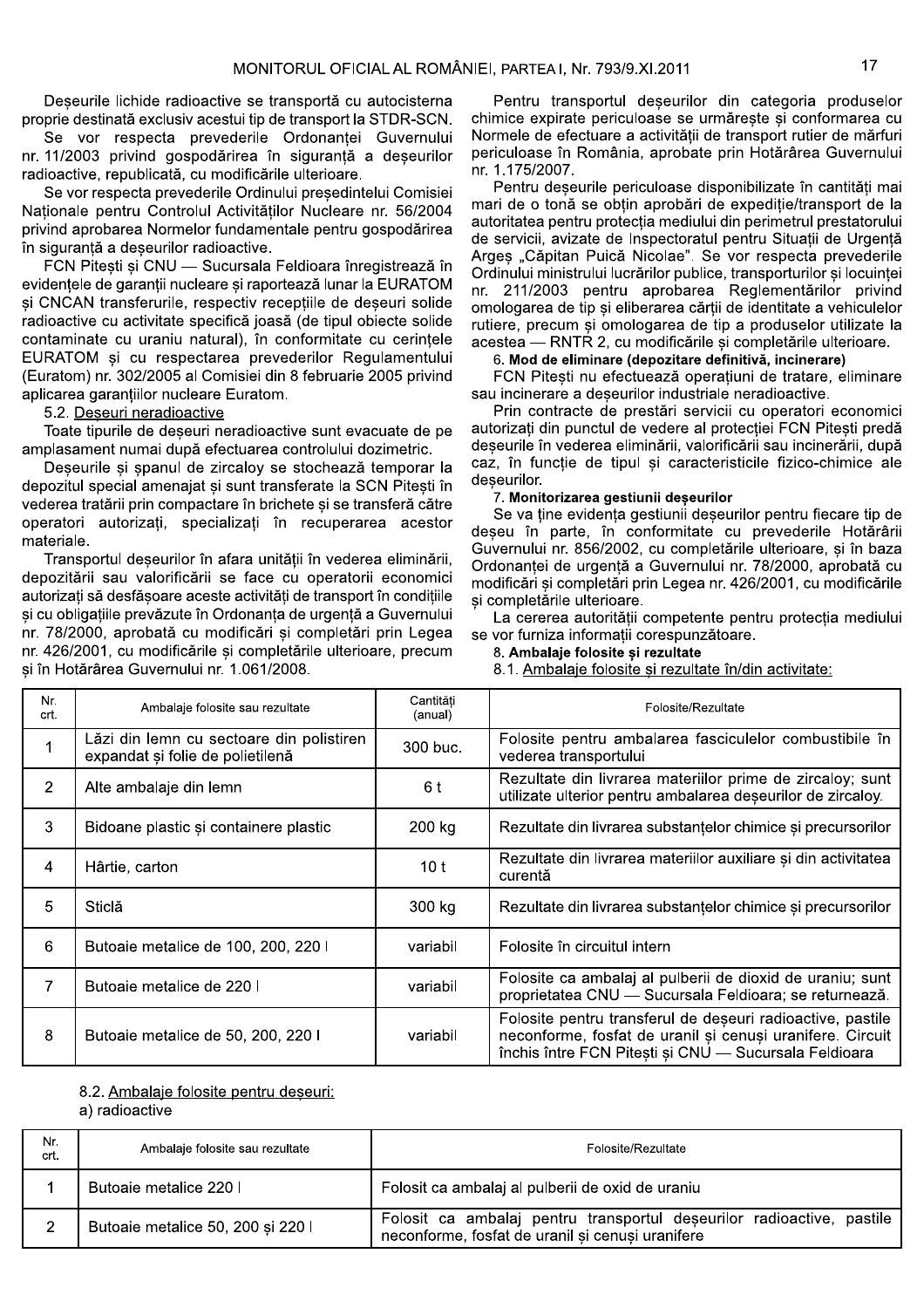b) industriale neradioactive

| Nr.<br>crt. | Ambalaje folosite sau rezultate                                              | Cantităti<br>(anual) | Folosite/Rezultate                                                              |
|-------------|------------------------------------------------------------------------------|----------------------|---------------------------------------------------------------------------------|
|             | Lăzi din lemn cu sectoare din polistiren<br>expandat și folie de polietilenă | 300 buc.             | Folosite pentru ambalarea fasciculelor combustibile în<br>vederea transportului |
| 2           | Alte ambalaje din lemn                                                       | 6 t                  | Rezultate din livrarea materiilor prime de zircaloy                             |
| 3           | Bidoane plastic și containere plastic                                        | 200 kg               | Rezultate din livrarea substantelor chimice și precursorilor<br>de droguri      |
| 4           | Hârtie, carton                                                               | 10 <sub>t</sub>      | Rezultate din livrarea materiilor auxiliare                                     |
| 5           | Sticlă                                                                       | 300 kg               | Rezultate din livrarea substantelor chimice și precursorilor                    |
| 6           | Butoi metalic de 100, 200, 220 l                                             | Variabile            | Rezultate din livrarea uleiurilor                                               |

Ambalajele utilizate în procesul de gestionare a deșeurilor chimice neradioactive sunt următoarele: butoaie metalice cu capacitatea de 2001, butoaie de plastic cu capacitatea de 2001. containere metalice special construite pentru deseuri chimice solide, containere de 10 l prevăzute cu site de separare a impurităților din lichide înainte de stocarea în containerele mari, saci de plastic pentru deseurile solide (care se sigilează înainte de transfer).

Butoaiele și celelalte recipiente sau materiale utilizate la colectare sunt special destinate acestui scop, prin etichetarea clară a denumirii chimicalelor ce le pot conține și descrise în procedurile fabricii.

Pentru stocarea temporară a deseurilor asimilabile celor municipale neradioactive se utilizează containere standard cu capacitatea de 1,1 m<sup>3</sup>.

9. Modul de gospodărire a ambalajelor

Ambalaiele folosite sau rezultate din activitatea FCN Pitesti sunt eliminate de pe amplasament într-un circuit supravegheat, astfel:

| Nr.<br>crt.    | Ambalaje folosite sau rezultate                                                                                                   | Modul de gospodărire                                                                                                     |
|----------------|-----------------------------------------------------------------------------------------------------------------------------------|--------------------------------------------------------------------------------------------------------------------------|
|                | Ambalajele din lemn pentru fasciculele<br>combustibile                                                                            | Au circuit închis între FCN Pitești și CNE Cernavodă                                                                     |
| $\overline{2}$ | Alte ambalaje din lemn                                                                                                            | Rezultate din livrarea materiilor prime de zircaloy. Sunt utilizate ulterior<br>pentru ambalarea deșeurilor de zircaloy. |
| 3              | Ambalajele din plastic                                                                                                            | Sunt colectate în containere din plastic și sunt livrate firmelor autorizate.                                            |
| 4              | Ambalajele din hârtie și carton                                                                                                   | Sunt colectate în spații special amenajate ca deșeuri valorificabile și sunt<br>evacuate către firme autorizate.         |
| 5              | Sticlă                                                                                                                            | Sunt colectate în spații special amenajate și sunt evacuate firmelor<br>autorizate.                                      |
| 6              | Butoaie metalice de 100, 200 și 220 l                                                                                             | Sunt folosite pentru colectarea și depozitarea deșeurilor valorificabile din<br>activitate.                              |
| $\overline{7}$ | Containere metalice de 220 l                                                                                                      | Ca ambalaj al pulberii de oxid de uraniu, are circuit închis între FCN Pitești<br>și CNU - Sucursala Feldioara.          |
| 8              | Butoaie metalice 50, 200, 220 l rezultate<br>din deșeuri radioactive, fosfat de uranil,<br>pastile neconforme și cenuși uranifere | Aceste ambalaje au circuit închis între FCN Pitești și/sau CNU - Sucursala<br>Feldioara.                                 |

Ambalaiele metalice ale materiilor prime sunt controlate dozimetric și apoi sunt evacuate de pe amplasament prin firme specializate.

Coletele care transportă deseuri radioactive sunt evacuate de pe amplasament în vehicule proprii către CNU — Sucursala Feldioara, fiecare transport fiind autorizat de către CNCAN.

Butoaiele reutilizate se inscriptionează cu denumirea tipului de deseu continut, cu cantitatea și se vopseste conform codurilor.

În situația în care ambalajele nu pot fi reutilizate, acestea sunt dezmembrate și se valorifică conform legislației în vigoare.

Ambalajele rezultate din utilizarea produselor în zonele radiologice ale FCN Pitești și care prezintă contaminare

radioactivă sunt considerate deseuri radioactive si sunt gestionate conform procedurilor fabricii pentru deșeuri radioactive solide.

Atunci când transferul deseurilor la operatori economici autorizati se efectuează cu ambalajele FCN Pitesti, acestea sunt returnate după golirea deseurilor si se reutilizează.

Containerele de depozitare a deseurilor municipale care au capacitatea de 1,1 m<sup>3</sup> sunt preluate de către prestatorul de servicii și sunt transferate în vederea dispunerii finale la rampa de depozitare controlată a deșeurilor menajere a orașului Mioveni.

Titularul are obligația să organizeze recuperarea și reciclarea deșeurilor provenite din ambalaje, conform prevederilor Hotărârii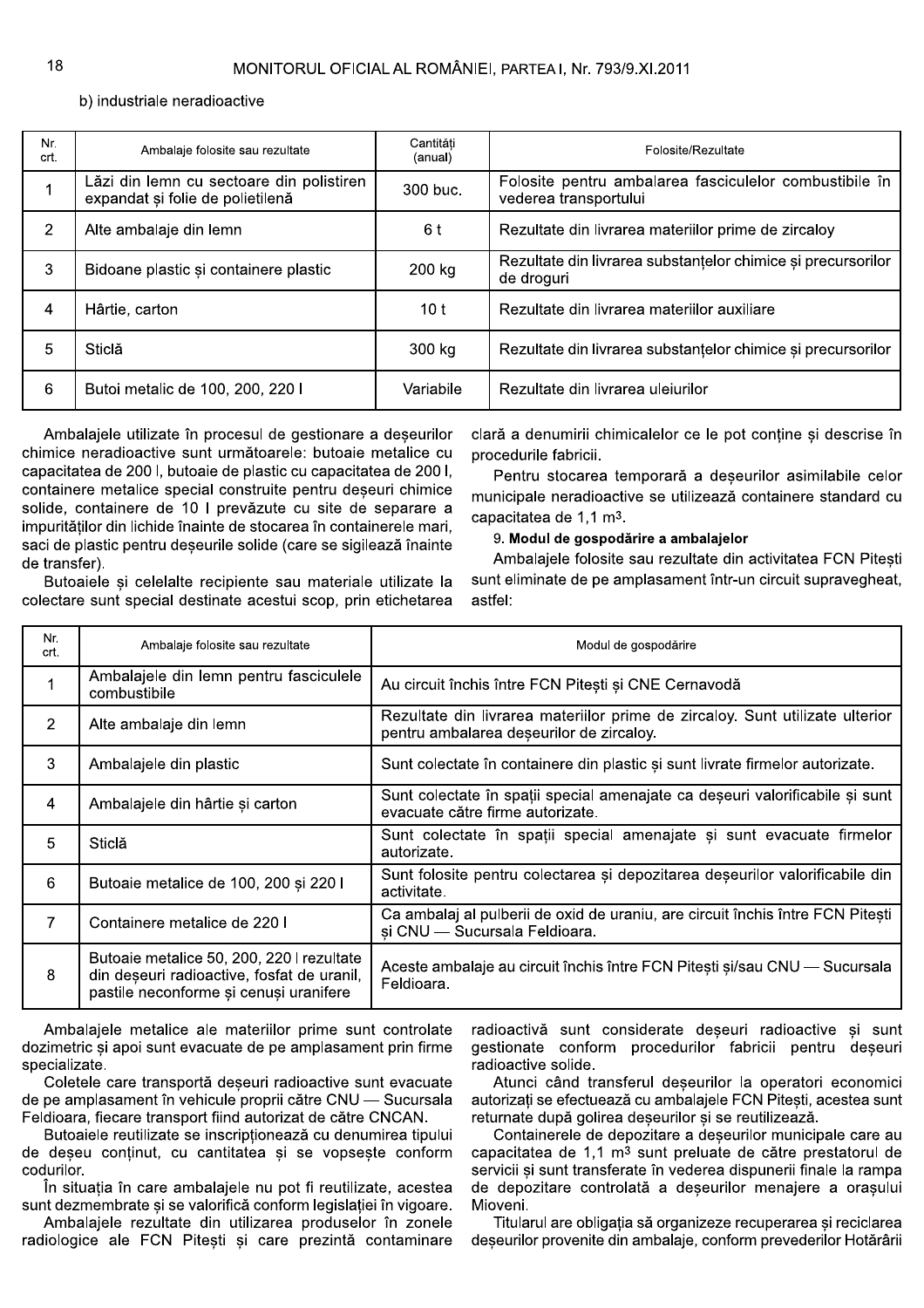Guvernului nr. 621/2005 privind gestionarea ambalaielor și a

MONITORUL OFICIAL AL ROMÂ<br>
Guvernului nr. 621/2005 privind gestionarea ambalajelor și a<br>
deșeurilor de ambalaje, cu modificările și completările ulterioare.<br>
V. **Modul de gospodărire a substanțelor și amestecurilor priculo** cantitate va fi depășită, importurile de substanțe și amestecuri periculoase se vor efectua cu respectarea cerintelor .<br>Regulamentului (CE) nr. 1.907/2006 al Parlamentului European si al Consiliului din 18 decembrie 2006 privind înregistrarea. evaluarea. autorizarea si restrictionarea substantelor chimice (REACH), de înfiintare a Agentiei Europene pentru Produse Chimice, de modificare a Directivei 1999/45/CE si de abrogare a Regulamentului (CEE) nr. 793/93 al Consiliului si a Regulamentului (CE) nr. 1.488/94 al Comisiei, precum și a

Directivei 76/769/CEE a Consiliului si a Directivelor 91/155/CEE. 93/67/CEE si 93/105/CE si 2000/21/CE ale Comisiei.

FCN Pitesti nu importă direct substante si amestecuri prevăzute în anexele Regulamentului Parlamentului European si al Consiliului (CE) nr. 304/2003 privind exportul si importul de produse chimice periculoase. Substantele si amestecurile folosite în cadrul laboratorului de analize chimice sunt în cantităti mici și sunt preluate prin distribuitor autorizat în România.

FCN Pitesti este utilizator în aval. iar substantele si amestecurile periculoase achizitionate în vederea utilizării în procesele tehnologice sau în analizele de laborator sunt păstrate în ambalajul original, depozitarea acestora făcându-se în funcție de compatibilităti în depozite în care accesul se face controlat.

Cerintele privind clasificarea, ambalarea si etichetarea substantelor și amestecurilor periculoase sunt luate în considerare în cadrul procedurilor legale de achizitie.

Substantele si amestecurile periculoase existente si utilizate în diferite activităti ale fabricii sunt:

| Nr.<br>crt.    | Substanțe/Amestecuri periculoase        | <b>UM</b>                | Cantitatea<br>(anual) | Utilizare              |
|----------------|-----------------------------------------|--------------------------|-----------------------|------------------------|
| $\mathbf 0$    | $\mathbf 1$                             | $\overline{2}$           | 3                     | 4                      |
| $\mathbf 1$    | Acid azotic concentrat                  |                          | 150                   | Analize fizico-chimice |
| $\overline{2}$ | Acid fosforic concentrat                |                          | 230                   | Idem                   |
| 3              | Acid sulfamic (amidosulfuric)           | kg                       | 5                     | Idem                   |
| 4              | Acid fluorhidric 40%                    |                          | $\overline{2}$        | Idem                   |
| $\overline{5}$ | Acid oxalic                             | kg                       | 5                     | Idem                   |
| 6              | Acid boric                              | $\boldsymbol{g}$         | 50                    | Idem                   |
| $\overline{7}$ | Acid percloric                          |                          | 3                     | Idem                   |
| 8              | Acid acetic glacial                     |                          | 10                    | Idem                   |
| 9              | Acid formic                             |                          | 1                     | Idem                   |
| 10             | Acid lactic                             |                          | 1                     | Idem                   |
| 11             | Apă oxigenată 30%                       |                          | 5                     | Idem                   |
| 12             | Azotat de plumb                         | g                        | 50                    | Idem                   |
| 13             | Fluorură de sodiu                       | $\mathbf{g}$             | 12                    | Idem                   |
| 14             | Fluorură de galiu                       | g                        | 3                     | Idem                   |
| 15             | Fluorură de litiu                       | $\boldsymbol{g}$         | 3                     | Idem                   |
| 16             | Fluran                                  |                          | $\overline{2}$        | Idem                   |
| 17             | Fenolftaleină                           | g                        | 10                    | Idem                   |
| 18             | Difenilaminosulfonat de bariu           | kg                       | 20                    | Idem                   |
| 19             | Molibdat de amoniu                      | kg                       | $\overline{2}$        | Idem                   |
| 20             | Hidroxid de potasiu                     | g                        | 200                   | Idem                   |
| 21             | Hidroxid de sodiu soluție               | $\mathbf{g}$             | 15                    | Idem                   |
| 22             | Hidroxid de sodiu 1 N                   |                          | 3                     | Idem                   |
| 23             | Hidroxid de sodiu                       | kg                       | $\overline{2}$        | Idem                   |
| 24             | Hidroxid de sodiu (ascarite)            | kg                       | $\mathbf 1$           | Idem                   |
| 25             | Hidroxid de sodiu (sodă caustică)       | kg                       | 150                   | Producție              |
| 26             | Sulfat feros                            | kg                       | 13                    | Analize fizico-chimice |
| 27             | Sulfit de sodiu                         | g                        | 100                   | Idem                   |
| 28             | Dicromat de potasiu                     | kg                       | 1                     | Idem                   |
| 29             | Carbonat de sodiu (sodă calcinată grea) | kg                       | 2.600                 | Producție              |
| 30             | Carbonat de sodiu                       | $\boldsymbol{g}$         | 100                   | Analize fizico-chimice |
| 31             | Soluție Karl Fischer A                  | $\overline{\phantom{a}}$ | $\overline{7}$        | Idem                   |
| 32             | Soluție Karl Fischer B                  |                          | $\overline{7}$        | Idem                   |
| 33             | Metanol                                 | $\overline{\phantom{a}}$ | $\overline{7}$        | Idem                   |
| 34             | Sulfocianură de mercur                  | g                        | 30                    | Idem                   |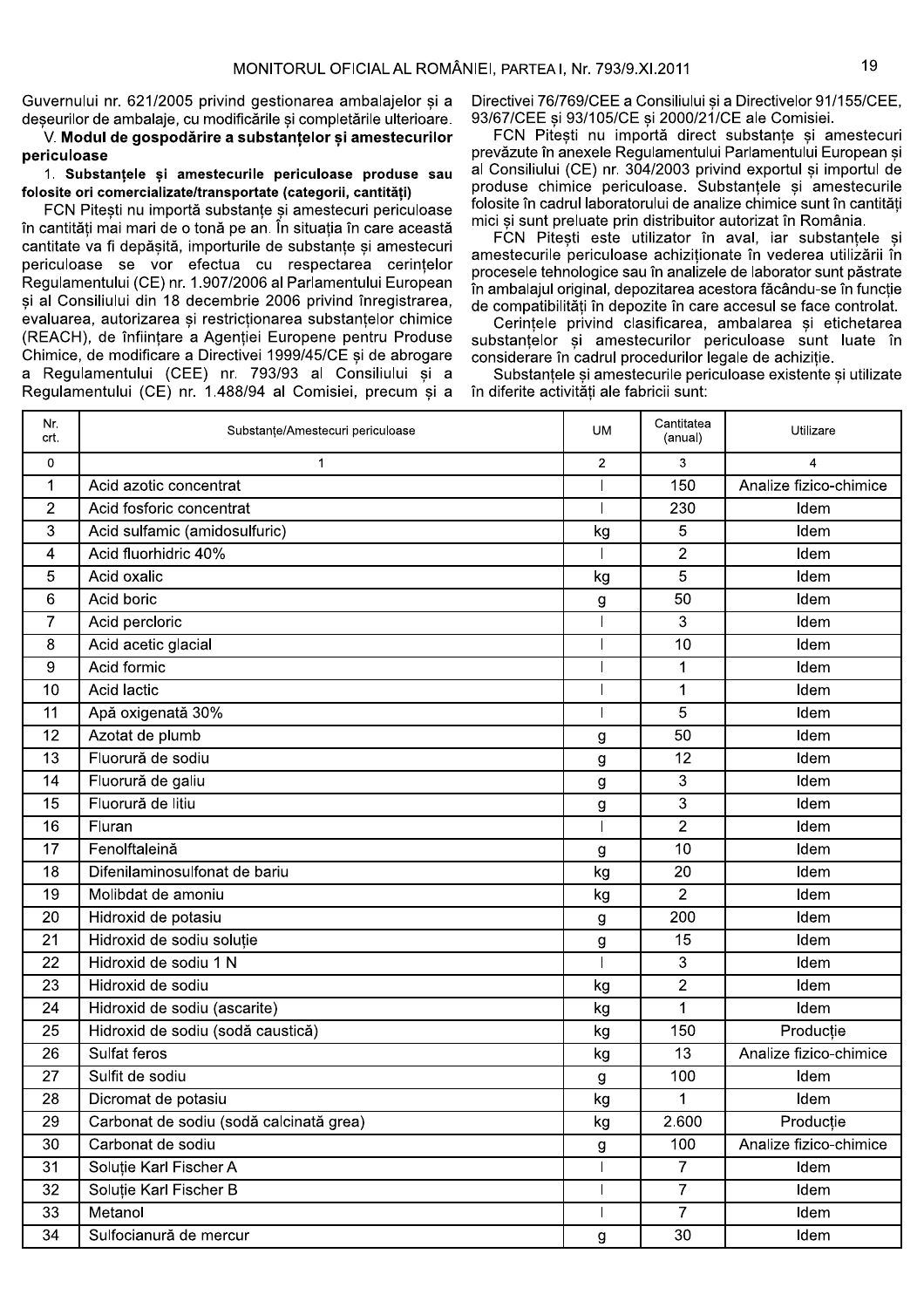| $\overline{70}$<br>35<br>Idem<br>Sulfocianură de potasiu<br>g<br>Alcool etilic<br>3.000<br>36<br>Producție<br>Acetat de sodiu<br>Analize fizico-chimice<br>37<br>50<br>g<br>Idem<br>38<br>Acetat de amoniu<br>50<br>g<br>Acetat de N butil<br>39<br>kg<br>5<br>Idem<br>$\overline{2}$<br>40<br>Amoniac<br>Idem<br>$\overline{5}$<br>Alizarină<br>41<br>Idem<br>g<br>Arsenazo III<br>5<br>42<br>Idem<br>g<br>Anhidrone<br>600<br>Idem<br>43<br>g<br>44<br>Clorură de argint<br>15<br>Idem<br>g<br>Clorură stanoasă<br>45<br>50<br>Idem<br>g<br>Clorură de sodiu<br>5<br>Idem<br>46<br>g<br>200<br>Clorură de amoniu<br>Idem<br>47<br>g<br>Clorură de potasiu<br>2,5<br>48<br>kg<br>Idem<br>lodură de potasiu<br>49<br>50<br>Idem<br>g<br>Oxalat de potasiu<br>5<br>50<br>kg<br>Idem<br>Oxid de ytriu<br>$\overline{2}$<br>51<br>Idem<br>g<br>52<br>Tetraclorură de carbon<br>$\overline{30}$<br>Idem<br>50<br>53<br>Trioxid de lantan<br>Idem<br>g<br>Alaun feriamoniacal<br>3<br>54<br>kg<br>Idem<br>Alaun de potasiu<br>55<br>50<br>Idem<br>g<br>Ortofenantrolină<br>50<br>56<br>Idem<br>g<br>57<br>Mercur<br>4<br>Idem<br>Staniu metalic<br>58<br>200<br>Idem<br>g<br>3<br>59<br>Verde de brom crezol<br>Idem<br>g<br>Vanadat de amoniu<br>150<br>60<br>Idem<br>g<br>Sarea disodică a acidului etilendiamino tetraacetic (EDTA)<br>25<br>Idem<br>61<br>g<br>Acid citric<br>60<br>62<br>kg<br>Idem<br>Acid tetraacetic<br>100<br>Idem<br>63<br>$\boldsymbol{g}$<br>2.000<br>64<br>Alcool izopropilic<br>Producție<br>kg<br>Analize fizico-chimice<br>Azotat de aluminiu<br>300<br>65<br>g<br>66<br>Azotat de argint<br>100<br>Idem<br>$\boldsymbol{g}$<br>$\overline{2}$<br>Catalizator oxid de cupru<br>67<br>kg<br>Idem<br>Clohidrat de hidroxilamină<br>30<br>Idem<br>68<br>g<br>Clorhidrat de ortofenantrolină<br>40<br>Idem<br>69<br>g<br>$\overline{20}$<br>70<br>Clorură cuprică<br>Idem<br>$\boldsymbol{g}$<br>Clorură de lantan<br>71<br>250<br>Idem<br>$\mathsf g$<br>72<br>Complexon III<br>Idem<br>kg<br>1<br>73<br>Grafit<br>$\overline{15}$<br>Idem<br>kg<br>Grafit coloidal<br>1.369<br>74<br>Producție<br>kg<br>Analize fizico-chimice<br>75<br>Soluție revelator<br>3<br>76<br>250<br>Azotat de cesiu<br>Idem<br>$\mathsf g$<br>Sulfat de vanadil<br>77<br>500<br>Idem<br>$\boldsymbol{g}$<br>Oxid de lantan<br>$\overline{2}$<br>Idem<br>78<br>$\mathsf g$<br>79<br>300<br>Oxid de zirconiu<br>Producție<br>kg<br>80<br>Stearat de zinc<br>818<br>Idem<br>kg<br>FOAM-0<br>150<br>Idem<br>81<br>Întreținere sistem de<br>82<br><b>TRASAR 23226</b><br>100<br>kg<br>răcire<br><b>Beriliu</b><br>5,022<br>Producție<br>83<br>kg<br>Analize fizico-chimice<br>Oxid de beriliu<br>50<br>84<br>$\boldsymbol{g}$<br>$\mathfrak t$<br>210<br>85<br>Uraniu, oxizi și săruri<br>Producție | 0 | $\mathbf 1$ | $\overline{2}$ | 3 | $\overline{4}$ |
|----------------------------------------------------------------------------------------------------------------------------------------------------------------------------------------------------------------------------------------------------------------------------------------------------------------------------------------------------------------------------------------------------------------------------------------------------------------------------------------------------------------------------------------------------------------------------------------------------------------------------------------------------------------------------------------------------------------------------------------------------------------------------------------------------------------------------------------------------------------------------------------------------------------------------------------------------------------------------------------------------------------------------------------------------------------------------------------------------------------------------------------------------------------------------------------------------------------------------------------------------------------------------------------------------------------------------------------------------------------------------------------------------------------------------------------------------------------------------------------------------------------------------------------------------------------------------------------------------------------------------------------------------------------------------------------------------------------------------------------------------------------------------------------------------------------------------------------------------------------------------------------------------------------------------------------------------------------------------------------------------------------------------------------------------------------------------------------------------------------------------------------------------------------------------------------------------------------------------------------------------------------------------------------------------------------------------------------------------------------------------------------------------------------------------------------------------------------------------------------------------------------------------------------------------------------------------------------------------------------------------------------------------------------------------------------------------------------------------------------------------------------------------------------------------|---|-------------|----------------|---|----------------|
|                                                                                                                                                                                                                                                                                                                                                                                                                                                                                                                                                                                                                                                                                                                                                                                                                                                                                                                                                                                                                                                                                                                                                                                                                                                                                                                                                                                                                                                                                                                                                                                                                                                                                                                                                                                                                                                                                                                                                                                                                                                                                                                                                                                                                                                                                                                                                                                                                                                                                                                                                                                                                                                                                                                                                                                                    |   |             |                |   |                |
|                                                                                                                                                                                                                                                                                                                                                                                                                                                                                                                                                                                                                                                                                                                                                                                                                                                                                                                                                                                                                                                                                                                                                                                                                                                                                                                                                                                                                                                                                                                                                                                                                                                                                                                                                                                                                                                                                                                                                                                                                                                                                                                                                                                                                                                                                                                                                                                                                                                                                                                                                                                                                                                                                                                                                                                                    |   |             |                |   |                |
|                                                                                                                                                                                                                                                                                                                                                                                                                                                                                                                                                                                                                                                                                                                                                                                                                                                                                                                                                                                                                                                                                                                                                                                                                                                                                                                                                                                                                                                                                                                                                                                                                                                                                                                                                                                                                                                                                                                                                                                                                                                                                                                                                                                                                                                                                                                                                                                                                                                                                                                                                                                                                                                                                                                                                                                                    |   |             |                |   |                |
|                                                                                                                                                                                                                                                                                                                                                                                                                                                                                                                                                                                                                                                                                                                                                                                                                                                                                                                                                                                                                                                                                                                                                                                                                                                                                                                                                                                                                                                                                                                                                                                                                                                                                                                                                                                                                                                                                                                                                                                                                                                                                                                                                                                                                                                                                                                                                                                                                                                                                                                                                                                                                                                                                                                                                                                                    |   |             |                |   |                |
|                                                                                                                                                                                                                                                                                                                                                                                                                                                                                                                                                                                                                                                                                                                                                                                                                                                                                                                                                                                                                                                                                                                                                                                                                                                                                                                                                                                                                                                                                                                                                                                                                                                                                                                                                                                                                                                                                                                                                                                                                                                                                                                                                                                                                                                                                                                                                                                                                                                                                                                                                                                                                                                                                                                                                                                                    |   |             |                |   |                |
|                                                                                                                                                                                                                                                                                                                                                                                                                                                                                                                                                                                                                                                                                                                                                                                                                                                                                                                                                                                                                                                                                                                                                                                                                                                                                                                                                                                                                                                                                                                                                                                                                                                                                                                                                                                                                                                                                                                                                                                                                                                                                                                                                                                                                                                                                                                                                                                                                                                                                                                                                                                                                                                                                                                                                                                                    |   |             |                |   |                |
|                                                                                                                                                                                                                                                                                                                                                                                                                                                                                                                                                                                                                                                                                                                                                                                                                                                                                                                                                                                                                                                                                                                                                                                                                                                                                                                                                                                                                                                                                                                                                                                                                                                                                                                                                                                                                                                                                                                                                                                                                                                                                                                                                                                                                                                                                                                                                                                                                                                                                                                                                                                                                                                                                                                                                                                                    |   |             |                |   |                |
|                                                                                                                                                                                                                                                                                                                                                                                                                                                                                                                                                                                                                                                                                                                                                                                                                                                                                                                                                                                                                                                                                                                                                                                                                                                                                                                                                                                                                                                                                                                                                                                                                                                                                                                                                                                                                                                                                                                                                                                                                                                                                                                                                                                                                                                                                                                                                                                                                                                                                                                                                                                                                                                                                                                                                                                                    |   |             |                |   |                |
|                                                                                                                                                                                                                                                                                                                                                                                                                                                                                                                                                                                                                                                                                                                                                                                                                                                                                                                                                                                                                                                                                                                                                                                                                                                                                                                                                                                                                                                                                                                                                                                                                                                                                                                                                                                                                                                                                                                                                                                                                                                                                                                                                                                                                                                                                                                                                                                                                                                                                                                                                                                                                                                                                                                                                                                                    |   |             |                |   |                |
|                                                                                                                                                                                                                                                                                                                                                                                                                                                                                                                                                                                                                                                                                                                                                                                                                                                                                                                                                                                                                                                                                                                                                                                                                                                                                                                                                                                                                                                                                                                                                                                                                                                                                                                                                                                                                                                                                                                                                                                                                                                                                                                                                                                                                                                                                                                                                                                                                                                                                                                                                                                                                                                                                                                                                                                                    |   |             |                |   |                |
|                                                                                                                                                                                                                                                                                                                                                                                                                                                                                                                                                                                                                                                                                                                                                                                                                                                                                                                                                                                                                                                                                                                                                                                                                                                                                                                                                                                                                                                                                                                                                                                                                                                                                                                                                                                                                                                                                                                                                                                                                                                                                                                                                                                                                                                                                                                                                                                                                                                                                                                                                                                                                                                                                                                                                                                                    |   |             |                |   |                |
|                                                                                                                                                                                                                                                                                                                                                                                                                                                                                                                                                                                                                                                                                                                                                                                                                                                                                                                                                                                                                                                                                                                                                                                                                                                                                                                                                                                                                                                                                                                                                                                                                                                                                                                                                                                                                                                                                                                                                                                                                                                                                                                                                                                                                                                                                                                                                                                                                                                                                                                                                                                                                                                                                                                                                                                                    |   |             |                |   |                |
|                                                                                                                                                                                                                                                                                                                                                                                                                                                                                                                                                                                                                                                                                                                                                                                                                                                                                                                                                                                                                                                                                                                                                                                                                                                                                                                                                                                                                                                                                                                                                                                                                                                                                                                                                                                                                                                                                                                                                                                                                                                                                                                                                                                                                                                                                                                                                                                                                                                                                                                                                                                                                                                                                                                                                                                                    |   |             |                |   |                |
|                                                                                                                                                                                                                                                                                                                                                                                                                                                                                                                                                                                                                                                                                                                                                                                                                                                                                                                                                                                                                                                                                                                                                                                                                                                                                                                                                                                                                                                                                                                                                                                                                                                                                                                                                                                                                                                                                                                                                                                                                                                                                                                                                                                                                                                                                                                                                                                                                                                                                                                                                                                                                                                                                                                                                                                                    |   |             |                |   |                |
|                                                                                                                                                                                                                                                                                                                                                                                                                                                                                                                                                                                                                                                                                                                                                                                                                                                                                                                                                                                                                                                                                                                                                                                                                                                                                                                                                                                                                                                                                                                                                                                                                                                                                                                                                                                                                                                                                                                                                                                                                                                                                                                                                                                                                                                                                                                                                                                                                                                                                                                                                                                                                                                                                                                                                                                                    |   |             |                |   |                |
|                                                                                                                                                                                                                                                                                                                                                                                                                                                                                                                                                                                                                                                                                                                                                                                                                                                                                                                                                                                                                                                                                                                                                                                                                                                                                                                                                                                                                                                                                                                                                                                                                                                                                                                                                                                                                                                                                                                                                                                                                                                                                                                                                                                                                                                                                                                                                                                                                                                                                                                                                                                                                                                                                                                                                                                                    |   |             |                |   |                |
|                                                                                                                                                                                                                                                                                                                                                                                                                                                                                                                                                                                                                                                                                                                                                                                                                                                                                                                                                                                                                                                                                                                                                                                                                                                                                                                                                                                                                                                                                                                                                                                                                                                                                                                                                                                                                                                                                                                                                                                                                                                                                                                                                                                                                                                                                                                                                                                                                                                                                                                                                                                                                                                                                                                                                                                                    |   |             |                |   |                |
|                                                                                                                                                                                                                                                                                                                                                                                                                                                                                                                                                                                                                                                                                                                                                                                                                                                                                                                                                                                                                                                                                                                                                                                                                                                                                                                                                                                                                                                                                                                                                                                                                                                                                                                                                                                                                                                                                                                                                                                                                                                                                                                                                                                                                                                                                                                                                                                                                                                                                                                                                                                                                                                                                                                                                                                                    |   |             |                |   |                |
|                                                                                                                                                                                                                                                                                                                                                                                                                                                                                                                                                                                                                                                                                                                                                                                                                                                                                                                                                                                                                                                                                                                                                                                                                                                                                                                                                                                                                                                                                                                                                                                                                                                                                                                                                                                                                                                                                                                                                                                                                                                                                                                                                                                                                                                                                                                                                                                                                                                                                                                                                                                                                                                                                                                                                                                                    |   |             |                |   |                |
|                                                                                                                                                                                                                                                                                                                                                                                                                                                                                                                                                                                                                                                                                                                                                                                                                                                                                                                                                                                                                                                                                                                                                                                                                                                                                                                                                                                                                                                                                                                                                                                                                                                                                                                                                                                                                                                                                                                                                                                                                                                                                                                                                                                                                                                                                                                                                                                                                                                                                                                                                                                                                                                                                                                                                                                                    |   |             |                |   |                |
|                                                                                                                                                                                                                                                                                                                                                                                                                                                                                                                                                                                                                                                                                                                                                                                                                                                                                                                                                                                                                                                                                                                                                                                                                                                                                                                                                                                                                                                                                                                                                                                                                                                                                                                                                                                                                                                                                                                                                                                                                                                                                                                                                                                                                                                                                                                                                                                                                                                                                                                                                                                                                                                                                                                                                                                                    |   |             |                |   |                |
|                                                                                                                                                                                                                                                                                                                                                                                                                                                                                                                                                                                                                                                                                                                                                                                                                                                                                                                                                                                                                                                                                                                                                                                                                                                                                                                                                                                                                                                                                                                                                                                                                                                                                                                                                                                                                                                                                                                                                                                                                                                                                                                                                                                                                                                                                                                                                                                                                                                                                                                                                                                                                                                                                                                                                                                                    |   |             |                |   |                |
|                                                                                                                                                                                                                                                                                                                                                                                                                                                                                                                                                                                                                                                                                                                                                                                                                                                                                                                                                                                                                                                                                                                                                                                                                                                                                                                                                                                                                                                                                                                                                                                                                                                                                                                                                                                                                                                                                                                                                                                                                                                                                                                                                                                                                                                                                                                                                                                                                                                                                                                                                                                                                                                                                                                                                                                                    |   |             |                |   |                |
|                                                                                                                                                                                                                                                                                                                                                                                                                                                                                                                                                                                                                                                                                                                                                                                                                                                                                                                                                                                                                                                                                                                                                                                                                                                                                                                                                                                                                                                                                                                                                                                                                                                                                                                                                                                                                                                                                                                                                                                                                                                                                                                                                                                                                                                                                                                                                                                                                                                                                                                                                                                                                                                                                                                                                                                                    |   |             |                |   |                |
|                                                                                                                                                                                                                                                                                                                                                                                                                                                                                                                                                                                                                                                                                                                                                                                                                                                                                                                                                                                                                                                                                                                                                                                                                                                                                                                                                                                                                                                                                                                                                                                                                                                                                                                                                                                                                                                                                                                                                                                                                                                                                                                                                                                                                                                                                                                                                                                                                                                                                                                                                                                                                                                                                                                                                                                                    |   |             |                |   |                |
|                                                                                                                                                                                                                                                                                                                                                                                                                                                                                                                                                                                                                                                                                                                                                                                                                                                                                                                                                                                                                                                                                                                                                                                                                                                                                                                                                                                                                                                                                                                                                                                                                                                                                                                                                                                                                                                                                                                                                                                                                                                                                                                                                                                                                                                                                                                                                                                                                                                                                                                                                                                                                                                                                                                                                                                                    |   |             |                |   |                |
|                                                                                                                                                                                                                                                                                                                                                                                                                                                                                                                                                                                                                                                                                                                                                                                                                                                                                                                                                                                                                                                                                                                                                                                                                                                                                                                                                                                                                                                                                                                                                                                                                                                                                                                                                                                                                                                                                                                                                                                                                                                                                                                                                                                                                                                                                                                                                                                                                                                                                                                                                                                                                                                                                                                                                                                                    |   |             |                |   |                |
|                                                                                                                                                                                                                                                                                                                                                                                                                                                                                                                                                                                                                                                                                                                                                                                                                                                                                                                                                                                                                                                                                                                                                                                                                                                                                                                                                                                                                                                                                                                                                                                                                                                                                                                                                                                                                                                                                                                                                                                                                                                                                                                                                                                                                                                                                                                                                                                                                                                                                                                                                                                                                                                                                                                                                                                                    |   |             |                |   |                |
|                                                                                                                                                                                                                                                                                                                                                                                                                                                                                                                                                                                                                                                                                                                                                                                                                                                                                                                                                                                                                                                                                                                                                                                                                                                                                                                                                                                                                                                                                                                                                                                                                                                                                                                                                                                                                                                                                                                                                                                                                                                                                                                                                                                                                                                                                                                                                                                                                                                                                                                                                                                                                                                                                                                                                                                                    |   |             |                |   |                |
|                                                                                                                                                                                                                                                                                                                                                                                                                                                                                                                                                                                                                                                                                                                                                                                                                                                                                                                                                                                                                                                                                                                                                                                                                                                                                                                                                                                                                                                                                                                                                                                                                                                                                                                                                                                                                                                                                                                                                                                                                                                                                                                                                                                                                                                                                                                                                                                                                                                                                                                                                                                                                                                                                                                                                                                                    |   |             |                |   |                |
|                                                                                                                                                                                                                                                                                                                                                                                                                                                                                                                                                                                                                                                                                                                                                                                                                                                                                                                                                                                                                                                                                                                                                                                                                                                                                                                                                                                                                                                                                                                                                                                                                                                                                                                                                                                                                                                                                                                                                                                                                                                                                                                                                                                                                                                                                                                                                                                                                                                                                                                                                                                                                                                                                                                                                                                                    |   |             |                |   |                |
|                                                                                                                                                                                                                                                                                                                                                                                                                                                                                                                                                                                                                                                                                                                                                                                                                                                                                                                                                                                                                                                                                                                                                                                                                                                                                                                                                                                                                                                                                                                                                                                                                                                                                                                                                                                                                                                                                                                                                                                                                                                                                                                                                                                                                                                                                                                                                                                                                                                                                                                                                                                                                                                                                                                                                                                                    |   |             |                |   |                |
|                                                                                                                                                                                                                                                                                                                                                                                                                                                                                                                                                                                                                                                                                                                                                                                                                                                                                                                                                                                                                                                                                                                                                                                                                                                                                                                                                                                                                                                                                                                                                                                                                                                                                                                                                                                                                                                                                                                                                                                                                                                                                                                                                                                                                                                                                                                                                                                                                                                                                                                                                                                                                                                                                                                                                                                                    |   |             |                |   |                |
|                                                                                                                                                                                                                                                                                                                                                                                                                                                                                                                                                                                                                                                                                                                                                                                                                                                                                                                                                                                                                                                                                                                                                                                                                                                                                                                                                                                                                                                                                                                                                                                                                                                                                                                                                                                                                                                                                                                                                                                                                                                                                                                                                                                                                                                                                                                                                                                                                                                                                                                                                                                                                                                                                                                                                                                                    |   |             |                |   |                |
|                                                                                                                                                                                                                                                                                                                                                                                                                                                                                                                                                                                                                                                                                                                                                                                                                                                                                                                                                                                                                                                                                                                                                                                                                                                                                                                                                                                                                                                                                                                                                                                                                                                                                                                                                                                                                                                                                                                                                                                                                                                                                                                                                                                                                                                                                                                                                                                                                                                                                                                                                                                                                                                                                                                                                                                                    |   |             |                |   |                |
|                                                                                                                                                                                                                                                                                                                                                                                                                                                                                                                                                                                                                                                                                                                                                                                                                                                                                                                                                                                                                                                                                                                                                                                                                                                                                                                                                                                                                                                                                                                                                                                                                                                                                                                                                                                                                                                                                                                                                                                                                                                                                                                                                                                                                                                                                                                                                                                                                                                                                                                                                                                                                                                                                                                                                                                                    |   |             |                |   |                |
|                                                                                                                                                                                                                                                                                                                                                                                                                                                                                                                                                                                                                                                                                                                                                                                                                                                                                                                                                                                                                                                                                                                                                                                                                                                                                                                                                                                                                                                                                                                                                                                                                                                                                                                                                                                                                                                                                                                                                                                                                                                                                                                                                                                                                                                                                                                                                                                                                                                                                                                                                                                                                                                                                                                                                                                                    |   |             |                |   |                |
|                                                                                                                                                                                                                                                                                                                                                                                                                                                                                                                                                                                                                                                                                                                                                                                                                                                                                                                                                                                                                                                                                                                                                                                                                                                                                                                                                                                                                                                                                                                                                                                                                                                                                                                                                                                                                                                                                                                                                                                                                                                                                                                                                                                                                                                                                                                                                                                                                                                                                                                                                                                                                                                                                                                                                                                                    |   |             |                |   |                |
|                                                                                                                                                                                                                                                                                                                                                                                                                                                                                                                                                                                                                                                                                                                                                                                                                                                                                                                                                                                                                                                                                                                                                                                                                                                                                                                                                                                                                                                                                                                                                                                                                                                                                                                                                                                                                                                                                                                                                                                                                                                                                                                                                                                                                                                                                                                                                                                                                                                                                                                                                                                                                                                                                                                                                                                                    |   |             |                |   |                |
|                                                                                                                                                                                                                                                                                                                                                                                                                                                                                                                                                                                                                                                                                                                                                                                                                                                                                                                                                                                                                                                                                                                                                                                                                                                                                                                                                                                                                                                                                                                                                                                                                                                                                                                                                                                                                                                                                                                                                                                                                                                                                                                                                                                                                                                                                                                                                                                                                                                                                                                                                                                                                                                                                                                                                                                                    |   |             |                |   |                |
|                                                                                                                                                                                                                                                                                                                                                                                                                                                                                                                                                                                                                                                                                                                                                                                                                                                                                                                                                                                                                                                                                                                                                                                                                                                                                                                                                                                                                                                                                                                                                                                                                                                                                                                                                                                                                                                                                                                                                                                                                                                                                                                                                                                                                                                                                                                                                                                                                                                                                                                                                                                                                                                                                                                                                                                                    |   |             |                |   |                |
|                                                                                                                                                                                                                                                                                                                                                                                                                                                                                                                                                                                                                                                                                                                                                                                                                                                                                                                                                                                                                                                                                                                                                                                                                                                                                                                                                                                                                                                                                                                                                                                                                                                                                                                                                                                                                                                                                                                                                                                                                                                                                                                                                                                                                                                                                                                                                                                                                                                                                                                                                                                                                                                                                                                                                                                                    |   |             |                |   |                |
|                                                                                                                                                                                                                                                                                                                                                                                                                                                                                                                                                                                                                                                                                                                                                                                                                                                                                                                                                                                                                                                                                                                                                                                                                                                                                                                                                                                                                                                                                                                                                                                                                                                                                                                                                                                                                                                                                                                                                                                                                                                                                                                                                                                                                                                                                                                                                                                                                                                                                                                                                                                                                                                                                                                                                                                                    |   |             |                |   |                |
|                                                                                                                                                                                                                                                                                                                                                                                                                                                                                                                                                                                                                                                                                                                                                                                                                                                                                                                                                                                                                                                                                                                                                                                                                                                                                                                                                                                                                                                                                                                                                                                                                                                                                                                                                                                                                                                                                                                                                                                                                                                                                                                                                                                                                                                                                                                                                                                                                                                                                                                                                                                                                                                                                                                                                                                                    |   |             |                |   |                |
|                                                                                                                                                                                                                                                                                                                                                                                                                                                                                                                                                                                                                                                                                                                                                                                                                                                                                                                                                                                                                                                                                                                                                                                                                                                                                                                                                                                                                                                                                                                                                                                                                                                                                                                                                                                                                                                                                                                                                                                                                                                                                                                                                                                                                                                                                                                                                                                                                                                                                                                                                                                                                                                                                                                                                                                                    |   |             |                |   |                |
|                                                                                                                                                                                                                                                                                                                                                                                                                                                                                                                                                                                                                                                                                                                                                                                                                                                                                                                                                                                                                                                                                                                                                                                                                                                                                                                                                                                                                                                                                                                                                                                                                                                                                                                                                                                                                                                                                                                                                                                                                                                                                                                                                                                                                                                                                                                                                                                                                                                                                                                                                                                                                                                                                                                                                                                                    |   |             |                |   |                |
|                                                                                                                                                                                                                                                                                                                                                                                                                                                                                                                                                                                                                                                                                                                                                                                                                                                                                                                                                                                                                                                                                                                                                                                                                                                                                                                                                                                                                                                                                                                                                                                                                                                                                                                                                                                                                                                                                                                                                                                                                                                                                                                                                                                                                                                                                                                                                                                                                                                                                                                                                                                                                                                                                                                                                                                                    |   |             |                |   |                |
|                                                                                                                                                                                                                                                                                                                                                                                                                                                                                                                                                                                                                                                                                                                                                                                                                                                                                                                                                                                                                                                                                                                                                                                                                                                                                                                                                                                                                                                                                                                                                                                                                                                                                                                                                                                                                                                                                                                                                                                                                                                                                                                                                                                                                                                                                                                                                                                                                                                                                                                                                                                                                                                                                                                                                                                                    |   |             |                |   |                |
|                                                                                                                                                                                                                                                                                                                                                                                                                                                                                                                                                                                                                                                                                                                                                                                                                                                                                                                                                                                                                                                                                                                                                                                                                                                                                                                                                                                                                                                                                                                                                                                                                                                                                                                                                                                                                                                                                                                                                                                                                                                                                                                                                                                                                                                                                                                                                                                                                                                                                                                                                                                                                                                                                                                                                                                                    |   |             |                |   |                |
|                                                                                                                                                                                                                                                                                                                                                                                                                                                                                                                                                                                                                                                                                                                                                                                                                                                                                                                                                                                                                                                                                                                                                                                                                                                                                                                                                                                                                                                                                                                                                                                                                                                                                                                                                                                                                                                                                                                                                                                                                                                                                                                                                                                                                                                                                                                                                                                                                                                                                                                                                                                                                                                                                                                                                                                                    |   |             |                |   |                |
|                                                                                                                                                                                                                                                                                                                                                                                                                                                                                                                                                                                                                                                                                                                                                                                                                                                                                                                                                                                                                                                                                                                                                                                                                                                                                                                                                                                                                                                                                                                                                                                                                                                                                                                                                                                                                                                                                                                                                                                                                                                                                                                                                                                                                                                                                                                                                                                                                                                                                                                                                                                                                                                                                                                                                                                                    |   |             |                |   |                |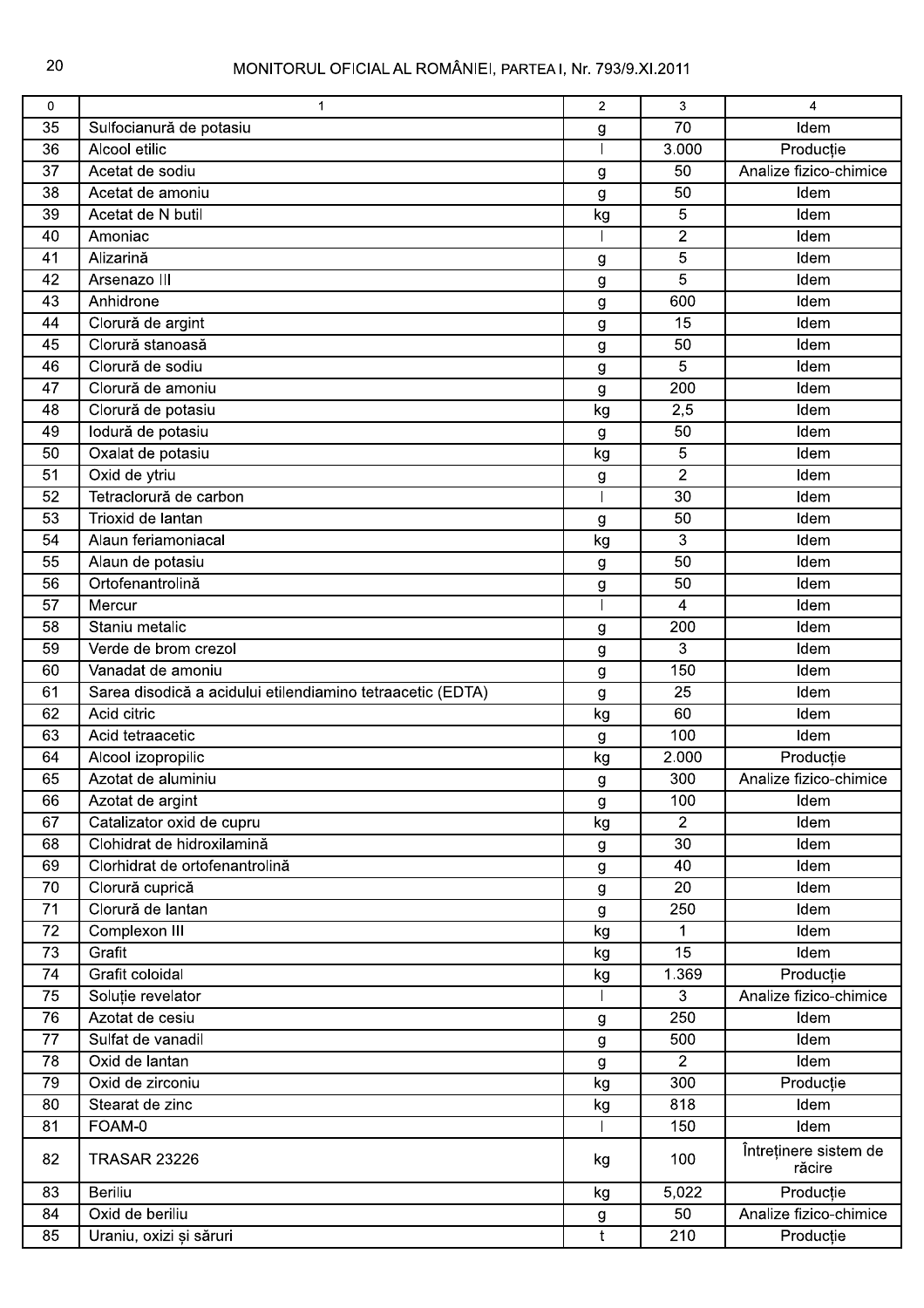# MONITORUL OFICIAL AL ROMÂNIEI, PARTEA I, Nr. 793/9.XI.2011

Cantitatea Nr. Tipuri de gaze **UM** Utilizare (anual) crt.  $\mathbf{1}$ Argon gaz min. 99,993 **Nmc** 500 Producție  $\overline{2}$ Argon gaz min. 99,996 1.800 **Nmc** Idem Gaz etalon P10 (argon metan) 90% - argon; Laborator de radioprotectie 3 **Nmc** 600  $10\%$  — metan și dozimetrie personal Acetilenă 99.5 Analize fizico-chimice  $\overline{4}$  $10$ kq 5 15 Protoxid de azot 99,5 kg Idem  $6\phantom{a}$ Oxigen gaz min. 99,5 **Nmc** 200 Producție  $\overline{7}$ Oxigen gaz 99,3 **Nmc**  $10$ Uz medical 1.998 Productie  $\boldsymbol{8}$ Heliu gaz min. 99,995 **Nmc** 9 70 Heliu gaz min. 99,999 Idem **Nmc**  $10$ Hidrogen **Nmc** 122.940 Idem  $11$ Hidrogen gaz min. 99,9 **Nmc**  $10$ Idem  $12$ Hidrogen tehnic **Nmc** 420 Idem  $13$ Azot gaz 99,996 **Nmc** 50 Idem  $14$ **Azot lichid Nmc** 24.918 Idem

Tipurile de gaze necesare analizelor fizico-chimice sau în productie sunt:

Substanțele clasificate (precursori de droguri) utilizate în procesul de productie sunt:

| Nr.<br>crt. | Precursori de droguri | UM | Cantitatea<br>(anual) |
|-------------|-----------------------|----|-----------------------|
| 1           | Acid clorhidric       | kg | 300                   |
| 2           | Acid sulfuric         | kg | 100                   |
| 3           | Toluen                | kg | 700                   |
|             | Acetonă               | kg | 1.010                 |

Uleiurile raportabile sunt:

- uleiuri pentru autovehicule: ulei ultragrade 15, 19, 20, 50 l; ulei Ursa Super la 15 W 40 și la 20 W 50 - 500 l;

Amestecurile care contin biocide utilizate sunt:

-uleiuri de ungere: ulei mobilube HD 85W-140 - 20 l; ulei mobil DTE 25 - 50 I; ulei Meropa 150, 450 - 400 I; ulei Mobil SHC 629 - 20 I: ulei Rando HD 46, 68 - 20 I: ulei Morlina 5 - 50 l; ulei PE (emulsionabil) - 100 l; ulei velocine No5 -230 l;

- ulei de transmisie și ulei hidraulic: ulei Texaco T 90 - 100 l; ulei Regal EP 68 - 50 l; ulei hidraulic SHM 32 - 600 l;

- ulei vid/pompă de vid: Santovac 5 pentru depunere beriliu -1,5 l; ulei mineral P3 - 15 l; ulei siliconic 704 EU - 40 l;

- dielectric electroeroziune: ulei LDM Fluid 5 - 200 l;

- alte tipuri de uleiuri: lichid răcire KOOL BLAST - 120 l: ulei ultracoolant - 350 l;

— vaseline: vaselină Mobil grease XHP 222 — 20 I; vaselină EP 2 - 100 kg; vaselină starplex EP2 - 100 kg; vaselină Molitex EP2 - 50 I.

| Nr.<br>crt.     | Amestecuri care contin biocide  | <b>UM</b> | Cantitatea<br>(anual) | Utilizare                                      |
|-----------------|---------------------------------|-----------|-----------------------|------------------------------------------------|
|                 | Apă oxigenată                   |           | 2                     | Curățenie spații interioare                    |
| $\overline{2}$  | Insecticid                      | buc.      | 100                   | Curățenie spații interioare                    |
| 3               | Soluție Nalco 73500             | kg        | 25                    | Curățenie spații interioare                    |
| 4               | Soluție Nalco 8514              | kg        | 20                    | Curățenie spații interioare                    |
| 5               | Tablete dezinfectante WC        | buc.      | 5                     | Curățenie spații interioare                    |
| 6               | Pastile pisoar                  | buc.      | 60                    | Curățenie spații interioare                    |
| $\overline{7}$  | Neutralizator pompă             | kg        | 10                    | Curățare pompă                                 |
| 8               | Detartrant pompă                | kg        | 30                    | Curățare pompă                                 |
| 9               | Agent curățare/degresare Lexite | buc.      | 30                    | Curățare echipamente electronice sau electrice |
| 10              | Decontaminol                    | buc.      |                       | Dezinfecție suprafețe                          |
| 11              | Detartrant                      | buc.      | 100                   | Curățenie spații interioare                    |
| 12 <sub>2</sub> | Degresant                       |           | 30                    | Curățenie prin degresare                       |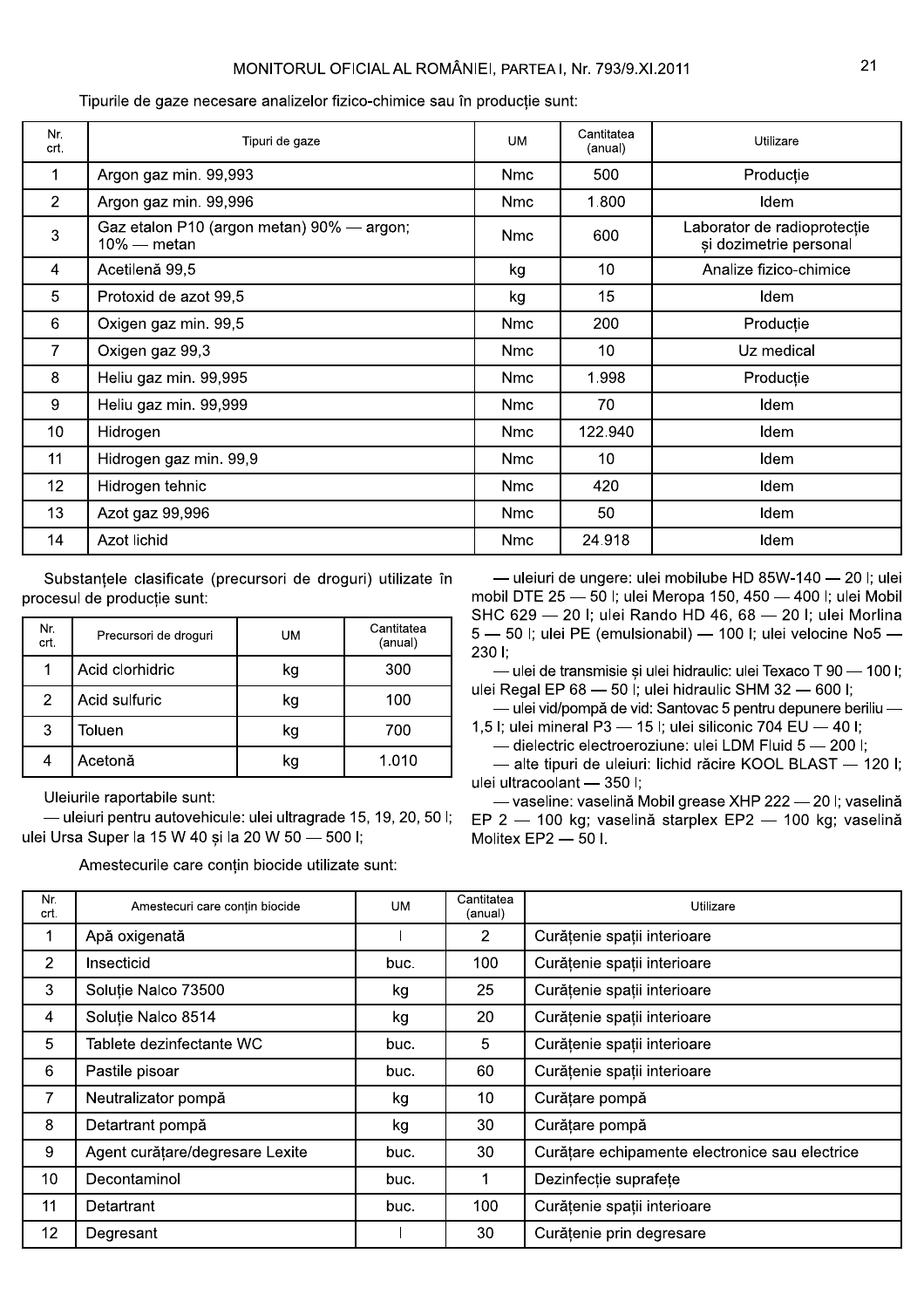Detergenti care contin biocide si care sunt folositi în diferite procese de curătare sunt:

| Nr.<br>crt.     | <b>Biocide</b>            | <b>UM</b> | Cantitatea<br>(anual) | Utilizare                                  |
|-----------------|---------------------------|-----------|-----------------------|--------------------------------------------|
| 1               | Pastă axion               | buc.      | 20                    | Curățenie spații interioare                |
| $\overline{2}$  | Praf de curățat (tix)     | buc.      | 100                   | Idem                                       |
| 3               | Înălbitor (Ace, Vanish)   | buc.      | 12 <sub>2</sub>       | Idem                                       |
| $\overline{4}$  | Soluție curățat geamuri   | buc.      | 190                   | Idem                                       |
| 5               | Soluție Cilit             | buc.      | 20                    | Idem                                       |
| 6               | Soluție curățat pardoseli | buc.      | 150                   | Idem                                       |
| 7               | Soluție curățat           | buc.      | 30                    | Idem                                       |
| 8               | Spray antipraf            | buc.      | 130                   | Idem                                       |
| 9               | Detergent lichid vase     |           | 1.400                 | Idem                                       |
| 10 <sup>°</sup> | Detergent automat         | kg        | 2.500                 | Idem                                       |
| 11              | Neodisher FLA/N           |           | 100                   | Mașină de spălat sticlărie<br>de laborator |

#### 2. Modul de gospodărire

Se vor respecta prevederile Regulamentului (CE) nr. 1.907/2006 al Parlamentului European și al Consiliului din 18 decembrie 2006, cu modificările și completările ulterioare, ale Ordonanței de urgență a Guvernului nr. 121/2006 privind regimul juridic al precursorilor de droguri, aprobată cu modificări prin Legea nr. 186/2007, ale Hotărârii Guvernului nr. 235/2007 privind gestionarea uleiurilor uzate, ale Hotărârii Guvernului nr. 956/2005 privind plasarea pe piață a produselor biocide, cu modificările și completările ulterioare, și ale Hotărârii Guvernului nr. 1.408/2008 privind clasificarea, ambalarea și etichetarea substantelor periculoase.

# Ambalare

Produsele chimice sunt păstrate în ambalajele producătorului, existând cerinte reglementate prin proceduri interne ca în documentatia de achizitie la redactarea comenzii, la recepție și la inspecțiile periodice să se urmărească integritatea si etanseitatea ambalaielor, etichetarea corectă cu informatiile/datele strict necesare pentru evitarea pericolelor chimice, măsurile de prim ajutor, de îndepărtare a produselor reziduale și, unde este cazul, restricțiile de utilizare a produsului.

Ambalajele produselor si preparatelor chimice sunt ale producătorului și sunt de diferite tipuri:

- sticle, borcane, flacoane și pungi de plastic;

- containere de plastic;

- butoaie de 200 I si cutii de tablă;

- bidoane de plastic.

Gazele sunt depozitate în recipienți sub presiune speciali din zonele de depozitare.

În cazul deteriorării accidentale a ambalajelor, produsul chimic este transferat în alte containere compatibile cu caracteristicile sale, urmărindu-se ca acestea să fie curate pentru a nu impurifica produsul, să fie etichetate corespunzător si să îndeplinească orice alte cerinte specifice.

Transport

Transferul produselor chimice din depozite în spatiile temporare de detinere a acestora se efectuează direct la locurile de muncă ale fabricii unde sunt utilizate. Se folosesc mijloace de transport proprii ale FCN Pitesti sau ale prestatorilor de servicii. Organizarea transporturilor se efectuează cu respectarea normelor în vigoare și a cerințelor specifice pericolelor asociate. Se folosesc soferi și consilieri de siguranță (dacă este cazul) autorizați, mijloace de transport autorizate pentru mărfuri periculoase si echipate conform normativelor.

În contractele de achiziție a produselor chimice se includ și cerințe referitoare la transportul acestora până la sediul FCN

Pitesti, cu precizarea condițiilor necesare respectării legislației aplicabile pentru transportul mărfurilor periculoase, autorizarea corespunzătoare a mijloacelor de transport și a personalului, ambalarea și etichetarea conform normelor de transport aplicabile produselor.

vor respecta prevederile Ordinului ministrului Se transporturilor, constructiilor și turismului nr. 2.134/2005 pentru aprobarea Reglementărilor privind omologarea, agrearea și efectuarea inspecției tehnice periodice a vehiculelor destinate transportului anumitor mărfuri periculoase - RNTR 3, cu modificările și completările ulterioare. Se vor respecta normele de transport nationale, comunitare si internationale specifice produselor transportate si modului de transport (rutier, maritim, aerian).

Depozitare

Substantele toxice si periculoase sunt depozitate în dulapuri speciale în functie de compatibilităti în cadrul laboratorului de analize fizico-chimice: acestea sunt prevăzute cu sisteme de închidere si sigilare. Evidenta acestor substante se tine de către personalul utilizator desemnat prin decizia conducerii si care se află înscris în registre întocmite în cadrul fiecărui departament.

În exteriorul clădirilor există amenajat depozitul de substante chimice în cadrul corpului de magazii, depozite și garaje.

Folosire/Comercializare

Substantele si amestecurile periculoase  $n<sub>II</sub>$ sunt comercializate.

Utilizarea lor este strictă, conform procedurilor fabricii, astfel: substantele și amestecurile periculoase sunt utilizate în instalațiile tehnologice la diferite operațiuni necesare menținerii parametrilor de funcționare, ca agenți de condiționare chimică; - precursorii de droguri sunt folositi în procesul de productie

si în laboratoarele de analize chimice ca agenti de degresare:

- uleiurile sunt necesare functionării diferitelor agregate si echipamente: uleiuri hidraulice pentru echipamentele industriale, lichid de răcire si în statia de compresoare si ca fluid de pompare la pompele de vid;

- substantele si amestecurile periculoase utilizate ca reactivi în laboratoare sunt folosite în laboratoarele de analize chimice si de metalografie-ceramografie;

- biocidele intră în componenta substantelor folosite la decontaminări speciale, a preparatelor de curățenie și dezinfecție și ca substanțe de întreținere în sistemele de răcire.

3. Modul de gospodărire a ambalajelor folosite sau rezultate de la substantele și amestecurile periculoase

Ambalajele (butoaie metalice) sunt recuperate după utilizarea produsului și se returnează la furnizor, se reutilizează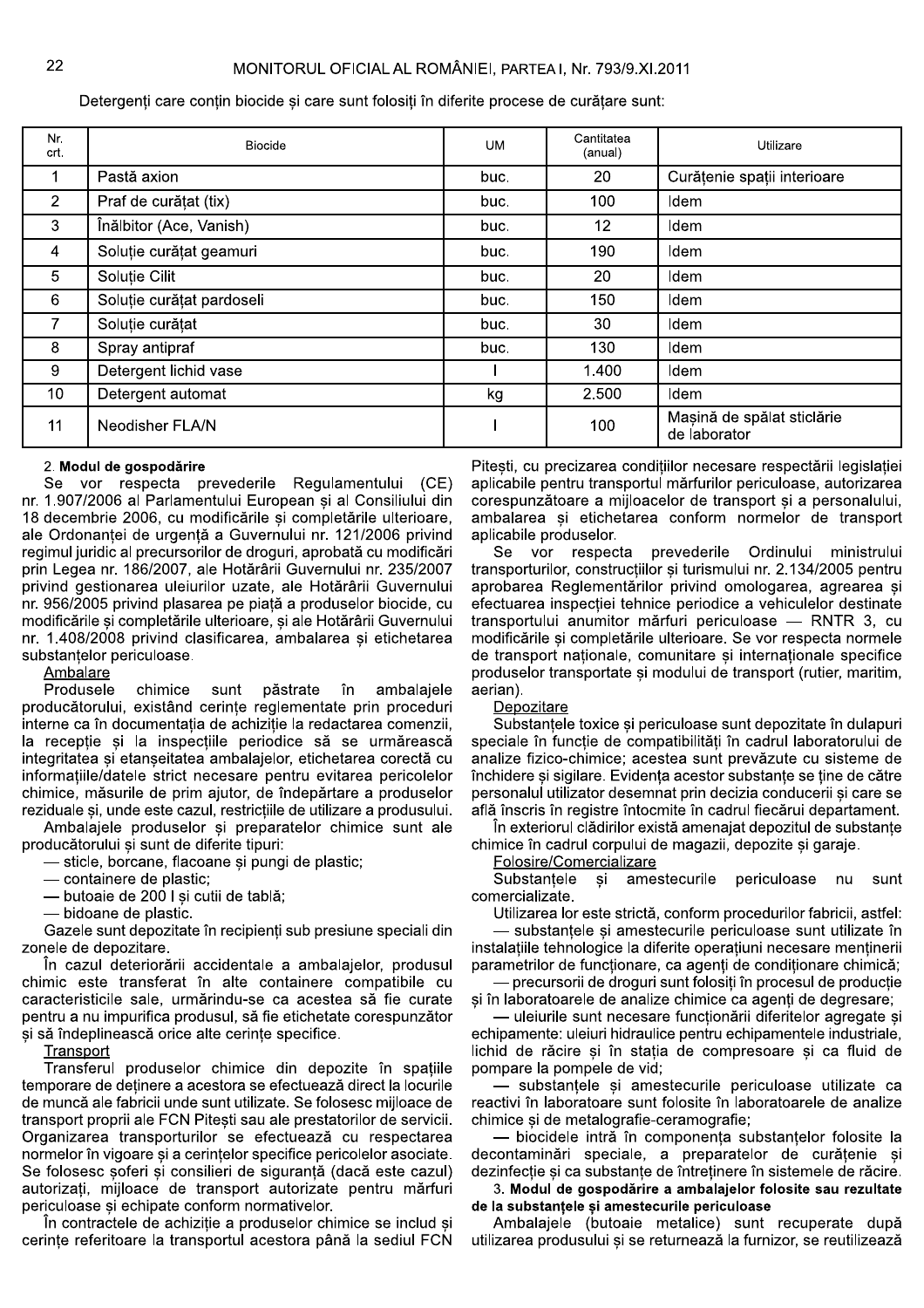pentru depozitarea acelorasi tipuri de produse sau se stochează temporar în spatii special amenajate pentru a fi predate la operatori autorizați în vederea valorificării ori eliminării.

4. Instalatiile, amenajările, dotările și măsurile pentru protectia factorilor de mediu si pentru interventiile în caz de accident

Toate substantele/amestecurile periculoase si cele aflate sub presiune sunt depozitate conform normelor de securitate. sănătate în muncă si de prevenire si stingere a incendiilor în vigoare.

Depozitele sunt prevăzute cu pardoseli de gresie si base de colectare în caz de scurgeri accidentale și au dotări și amenajări care să elimine posibilitatea afectării elementelor de mediu.

În depozitarea substantelor si amestecurilor periculoase este îndeplinită condiția de a nu exista niciun contact fizic între produsele incompatibile. Produsele chimice sunt astfel depozitate încât, dacă un container curge, nu va apărea nicio reactie cu alte produse chimice.

Condițiile de depozitare trebuie să îndeplinească, de asemenea, și cerințele de păstrare specifice produsului conform fișei tehnice de securitate, precum și cerințele de securitate precizate în normele legislative aplicabile (de exemplu: pentru substanțele din categoria precursorilor de droguri, pentru substanțele și amestecurile periculoase, inflamabile, inclusiv deseurile rezultate din utilizarea acestor produse).

Substantele toxice și periculoase sunt ridicate din depozite numai în limita cantității strict necesare de către persoane special desemnate pentru gestionarea acestora. În fiecare depozit există lista cu substanțele depozitate în spațiile respective în funcție de compatibilități.

Toate substantele și amestecurile periculoase sunt achizitionate si păstrate în recipienti, ambalaje, rezervoare sau tancuri (cele vrac), containerele furnizorului, butelii de gaze sub presiune închise si sigilate, nedeteriorate si corect etichetate conform normativelor legale în vigoare.

Zonele de depozitare au pardoseala din ciment sau gresie antiacidă și sunt prevăzute cu lădite de nisip pentru eliminarea prin absorbtie a eventualelor scurgeri accidentale; aceste spatii sunt inspectate periodic atât din punctul de vedere al integrității,

cât si pentru identificarea eventualelor degradări sau a pierderii etichetelor ataşate.

Se vor respecta prevederile Regulamentului (CE) 1.907/2006 al Parlamentului European și al Consiliului din 18 decembrie 2006, cu modificările si completările ulterioare.

# 5. Monitorizarea gospodăririi substanțelor și amestecurilor periculoase

Societatea deține registru pentru evidența substanțelor și amestecurilor periculoase. Raportarea utilizării acestora se face conform prevederilor Hotărârii Guvernului nr. 1.408/2008.

Respectarea convențiilor internaționale, a reglementărilor comunitare si ale organismelor O.N.U. la care România a aderat se regăseste în sistemul de monitorizare si raportare implementat prin actele normative din legislatia natională care preiau aceste cerinte.

Substantele chimice pentru prepararea reactivilor necesari determinărilor de laborator sunt utilizate în cadrul laboratoarelor de analize chimice din cadrul FCN Pitesti.

Efectuarea analizelor de laborator se realizează cu aparatura specifică a cărei utilizare este descrisă în procedurile laboratorului. Analizele efectuate, condițiile de prelevare a probelor si prepararea acestora pentru determinările parametrilor chimici de functionare sunt cuprinse în proceduri specifice de laborator.

Cantitățile de substanțe chimice utilizate pentru condiționare chimică a sistemelor din FCN Pitesti sunt înregistrate în evidentele laboratorului de analize chimice.

VI. Programul pentru conformare - măsuri pentru reducerea efectelor prezente si viitoare ale activitătilor

1. Domeniul [protecția solului și a apelor subterane; descărcarea apelor uzate; emisii atmosferice; gestiunea deșeurilor; altele (zgomot, prezența azbestului etc.)]: denumirea proiectului, performanță/obiective de remediere (pe fiecare proiect), termen de finalizare (pe fiecare proiect):

| Domeniul                                               | Denumirea proiectului                                                                                                                                                                                                                                                                                                                                                                                                                                                                                                       | Performanță/Obiectiv de remediere<br>$-$ pe fiecare proiect $-$                                                                                                                                                        | Termen<br>de finalizare<br>— pe fiecare<br>proiect - |
|--------------------------------------------------------|-----------------------------------------------------------------------------------------------------------------------------------------------------------------------------------------------------------------------------------------------------------------------------------------------------------------------------------------------------------------------------------------------------------------------------------------------------------------------------------------------------------------------------|------------------------------------------------------------------------------------------------------------------------------------------------------------------------------------------------------------------------|------------------------------------------------------|
|                                                        | 2                                                                                                                                                                                                                                                                                                                                                                                                                                                                                                                           | 3                                                                                                                                                                                                                      | 4                                                    |
| Protecția solului, subsolului<br>și a apelor subterane | 1. Studiu privind calitatea solului/<br>subsolului și apelor freatice pe<br>platforma SCN-FCN și în<br>vecinătatea*) acesteia, definită în<br>conformitate cu prevederile<br>Ordinului președintelui Comisiei<br>Nationale pentru Controlul<br>Activităților Nucleare nr. 275/2005<br>pentru aprobarea Normelor privind<br>monitorizarea radioactivității<br>mediului în vecinătatea unei<br>instalații nucleare sau radiologice<br>și ținând cont de legislația de<br>protecția mediului în vigoare<br>Acesta va cuprinde: | Performantă: Evaluarea calității<br>elementelor de mediu și identificarea<br>aspectelor noi, posibile, rezultate din<br>funcționarea activităților specifice<br>platformei nucleare<br>Performantă și obiective de     | 30 decembrie<br>2011                                 |
|                                                        | - analiza elementelor de mediu<br>din punct de vedere radiologic;                                                                                                                                                                                                                                                                                                                                                                                                                                                           | remediere: Identificarea zonelor cu<br>depășiri ale indicatorilor de calitate,<br>propuneri de soluții de analiză<br>aprofundată care să identifice soluții<br>de remediere, eventual soluții<br>concrete de remediere |                                                      |